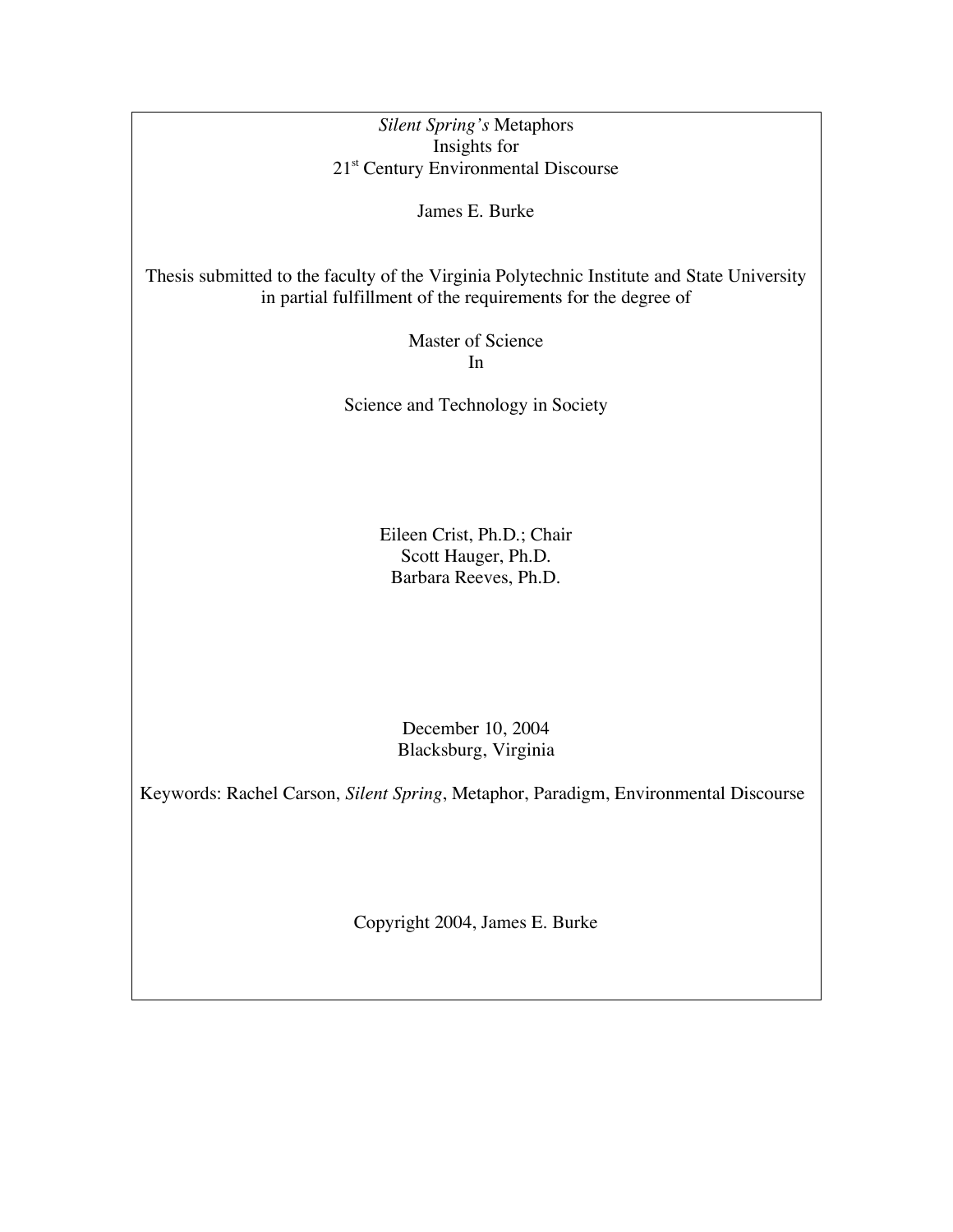*Silent Spring's* Metaphors Insights for 21<sup>st</sup> Century Environmental Discourse)

James Earl Burke

#### **ABSTRACT**

Metaphor as tool is a concept that has increasing analysis and support in the past several years. Long before the wealth of contemporary analysis, Rachel Carson produced *Silent Spring*, a book hailed as the motivation for a new environmental movement in the United States. The use of metaphor in *Silent Spring* is most apparent in the title. The title's focus, however poignant, even moving and motivating, is complemented by a rich set of metaphorical entailments and implications that reinforce and strengthen the title's metaphor and represent systemic forces and practices that lead to and prevent a spring of silence. Carson skillfully appropriated marketing metaphors used by chemical companies to sell insecticides and pesticides. She transformed these metaphors into powerful criticisms of indiscriminate chemical practices, forcefully undercutting industry arguments for chemicals as a means of guaranteeing "control." The effects of Carson's metaphors, built on a strong, complex foundation of scientific studies, invite reader participation and interaction as outlined by Lakoff and Johnson. The metaphors further entertain, educate, explain, describe in the sense of Wittgenstein's language games, and tightly integrate action and language. More fundamentally, her metaphors helped to establish a systems view and nature-oriented paradigm for analyzing, and resolving environmental issues and problems in the United States, creating a framework for debate and policy development and implementation, in the vein of Schon's and Rein's arguments for framing and policy design. The metaphors also set a stage for personal motivation by connecting individual human homes to nature and the global environment.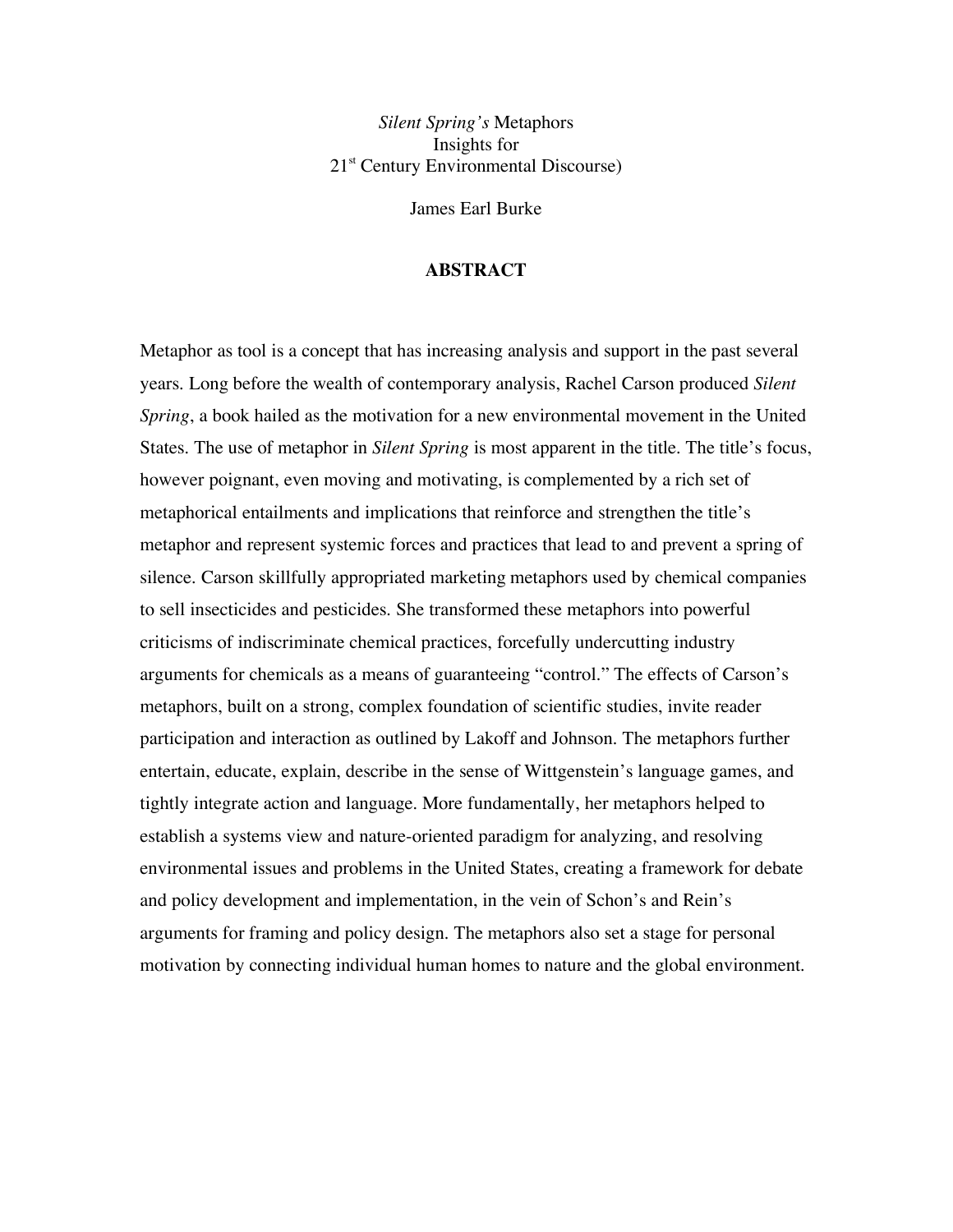#### **Author's Acknowledgements**

The inspiration and motivation for this work came to me from a number of kind and patient people who gave me the latitude for free association and the disciplined guidance to focus on the possible. Barbara Reeves first showed me how metaphor was so fundamental to science, technology, and living. She never tired of offering support and new insights and sources. Scott Hauger was similarly forceful in expanding my boundaries, pushing me beyond my simple views of paradigms and my fears and incomprehension of Wittgenstein. Their suggestions and recommendations were the tools and perspectives that were the flesh that found a home on the bones provided by Barbara Allen whose excitement for risk analysis and environmental passion moved me to reorient my approach to this thesis and helped me rediscover Rachel Carson, seeing her with new eyes and potential. Eileen Crist's gentle probing and corrections, combined with her fierce compassion for nature and wilderness and deep respect for Carson's literary and scientific skills, brought me a sense of humility and spirituality that abided during my research and writing. I owe a special debt of gratitude to my loving wife, Maureen Doallas, who supported me throughout the process with care and nudging, never complained about the growing and disheveled piles of papers and books in our dining room, and who continually provided me with insights about the ways that Carson's legacy is living in today's polarized environmental debates.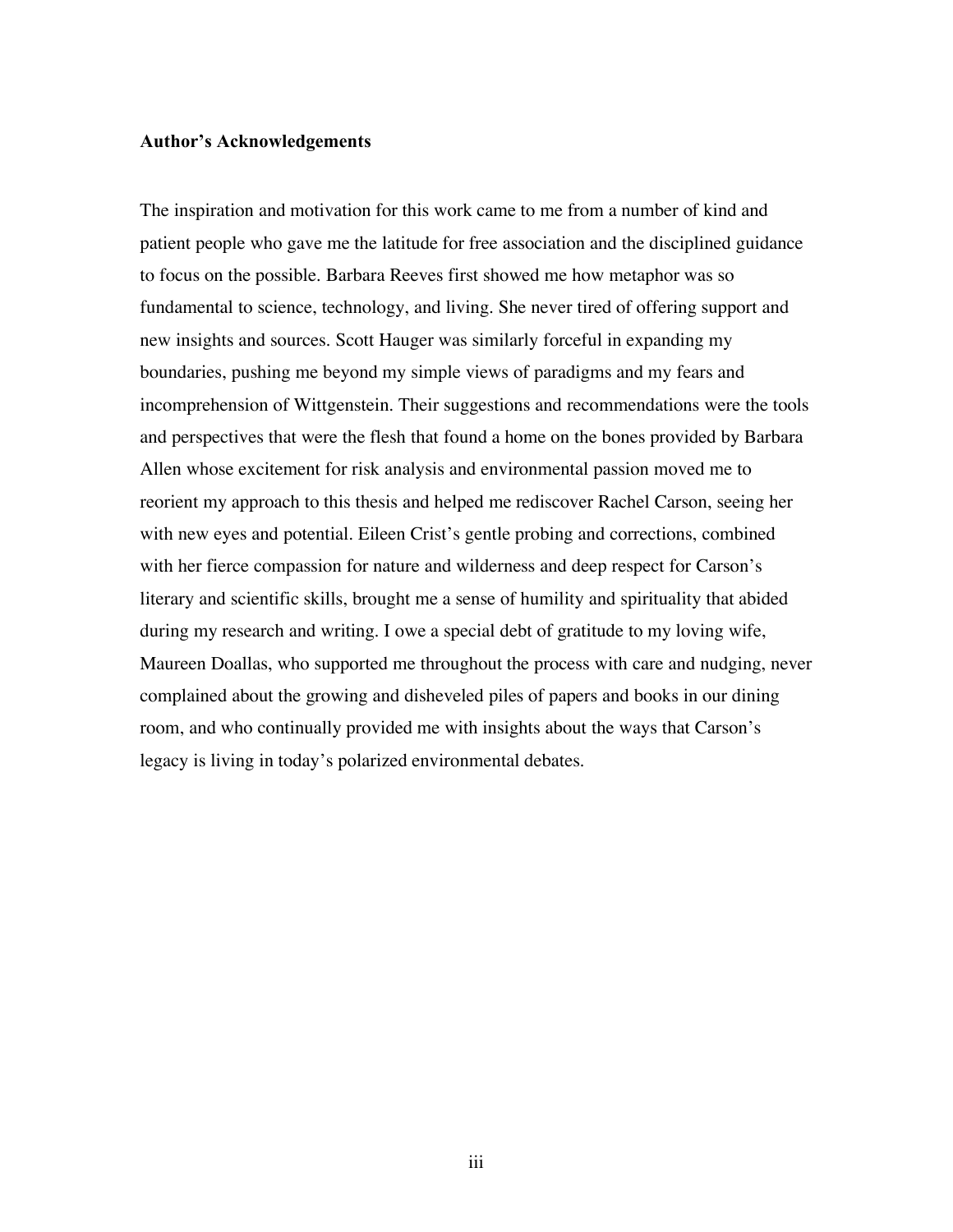# Table of Contents

| The Hint of Things to Come: Metaphors in Silent Spring's Table of Contents 31 |  |  |  |
|-------------------------------------------------------------------------------|--|--|--|
|                                                                               |  |  |  |
|                                                                               |  |  |  |
|                                                                               |  |  |  |
|                                                                               |  |  |  |
|                                                                               |  |  |  |
|                                                                               |  |  |  |
|                                                                               |  |  |  |
|                                                                               |  |  |  |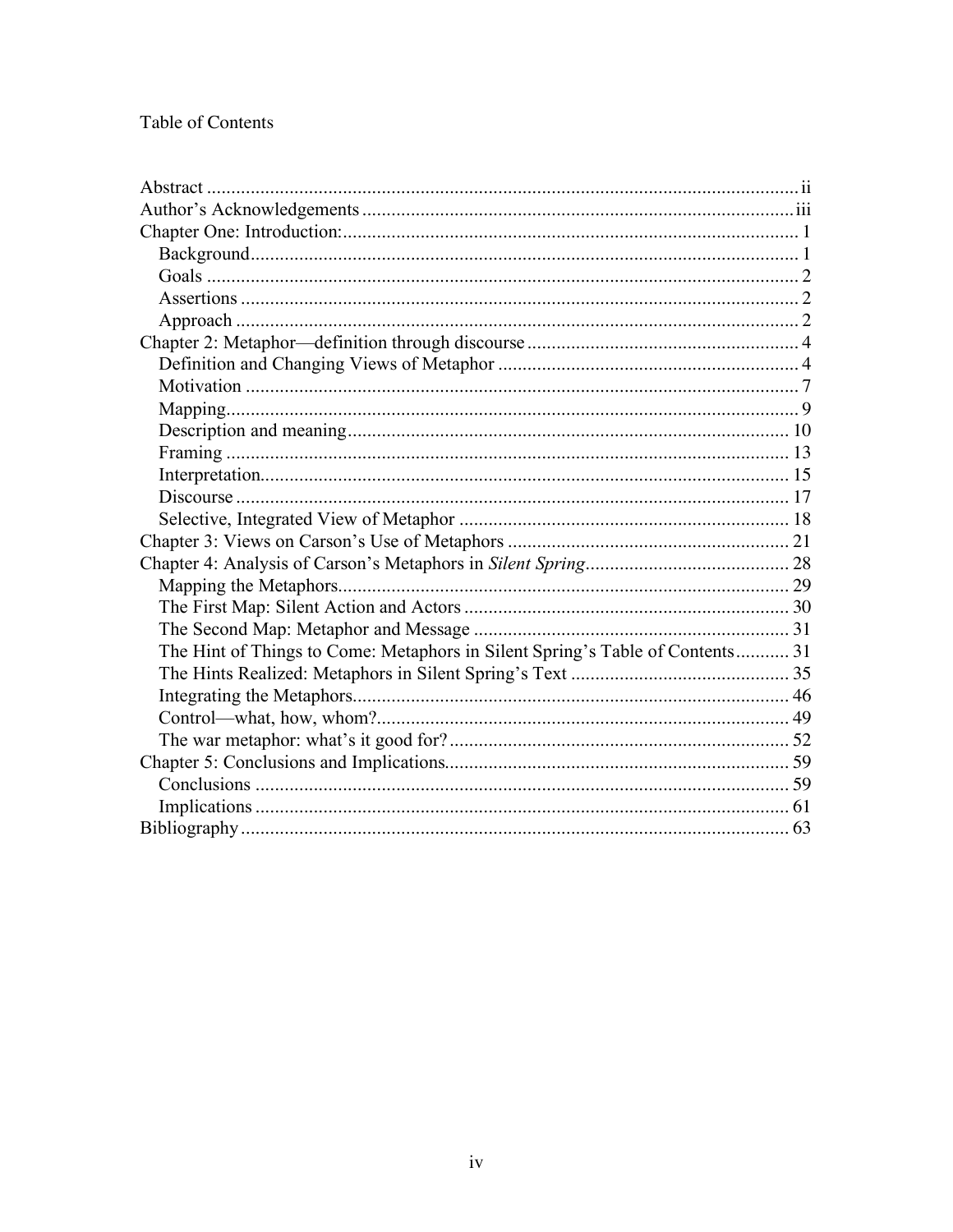Table of Figures

Figure 1: Silence contributes to creating victims and helps to hide perpetrators 30 Figure 2: A systems view of *Silent Spring's* metaphors 31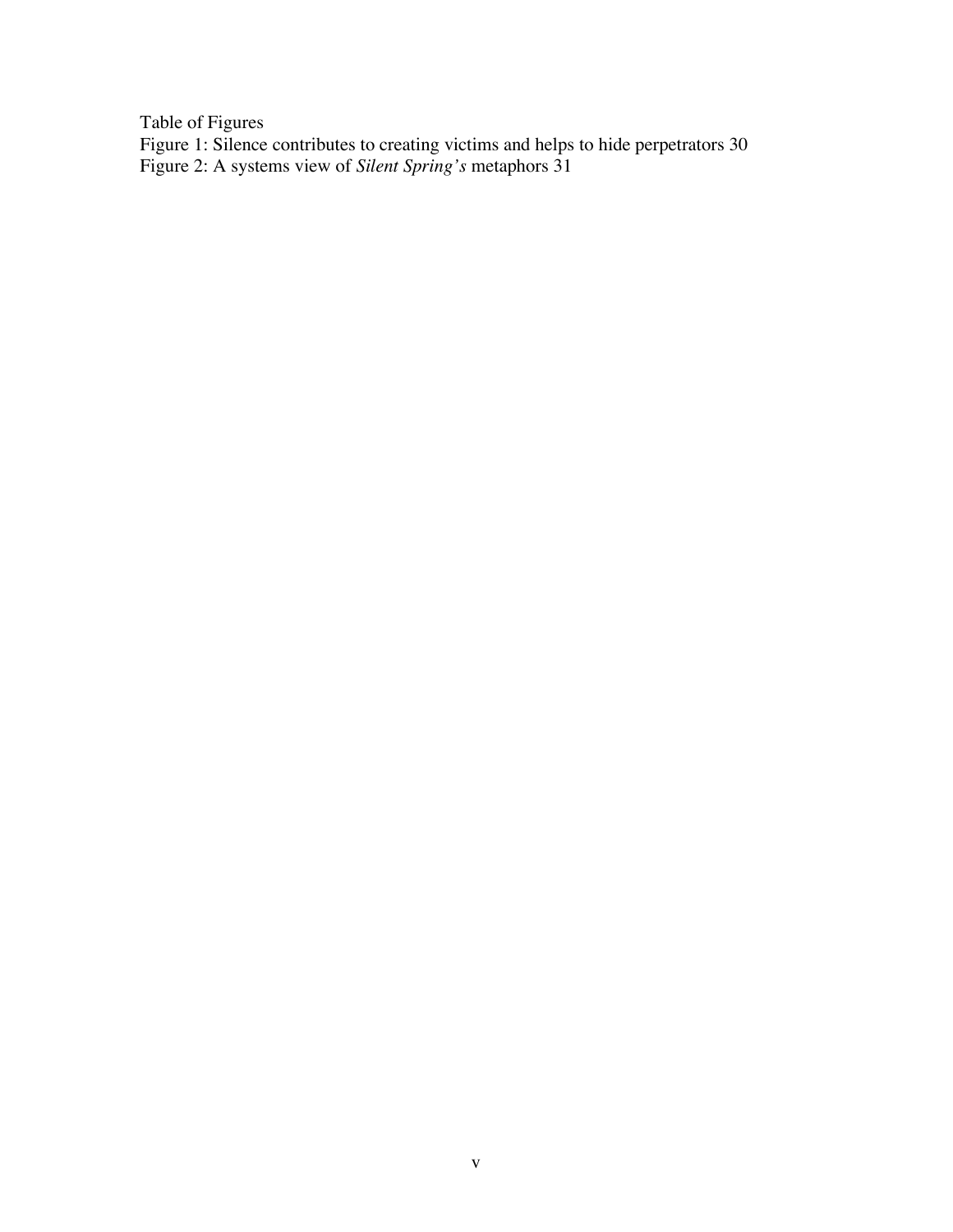# **Chapter One: Introduction:**

### *Background*

Readers in the early years of the  $21<sup>st</sup>$  century have seen an increase in policy pronouncements about environmental issues, reports, and proposed agreements dealing with global climate change. The Kyoto Protocol, for example, was a focal point for environmental discourse before the September 11, 2001 attacks in the United States and subsequent wars in Afghanistan and Iraq. The Protocol is an un-ratified international agreement intended to reduce emissions caused by the burning of fossil-based fuels. The agreement will enter into force when 55 or more countries, including countries that accounted in total for at least 55 % of the total carbon dioxide emissions for 1990 from that group, have approved the treaty (UNFCC). A number of scientists believe fossil-based fuel use is the source of emissions that cause increasing temperatures on Earth (T. Brown 2003, 169-173). While few policy makers dispute warming trends, some argue the uncertainty of the studies overplays the dangers, while others term the results "global warming" and urge action (Carey and Shapiro 2004).

Many events and organizational developments happened in the 35 years preceding the ongoing debates about the Kyoto Protocol. There are now eight United Nations secretariats for environmentalism and climate change. Over 150 major corporations today belong to the World Business Council for Sustainable Development, an international organization that studies practical ways to maintain profit and reduce the ecological effects of modern business practices (World Business Council for Sustainable Development, 2004). Well before these, Rachel Carson in 1962 published what became one of the more influential books in the America environmental movement, one that some would claim marked the start of environmental politics and motivated the changes of the past four decades. The book, *Silent Spring*, claimed that pesticides were killing flora and fauna, preventing births, and creating a spring that would come without the songs of birds. The book electrified, angered and ultimately motivated a wide range of groups, individuals, and policy makers into actions to protect the environment (Hays 1993, 52, 174-5). Some believe Carson's book changed the nature of the environmental movement in the United States (Gore 1994, xv). Regardless whether that dramatic claim of influence is true, I suggest that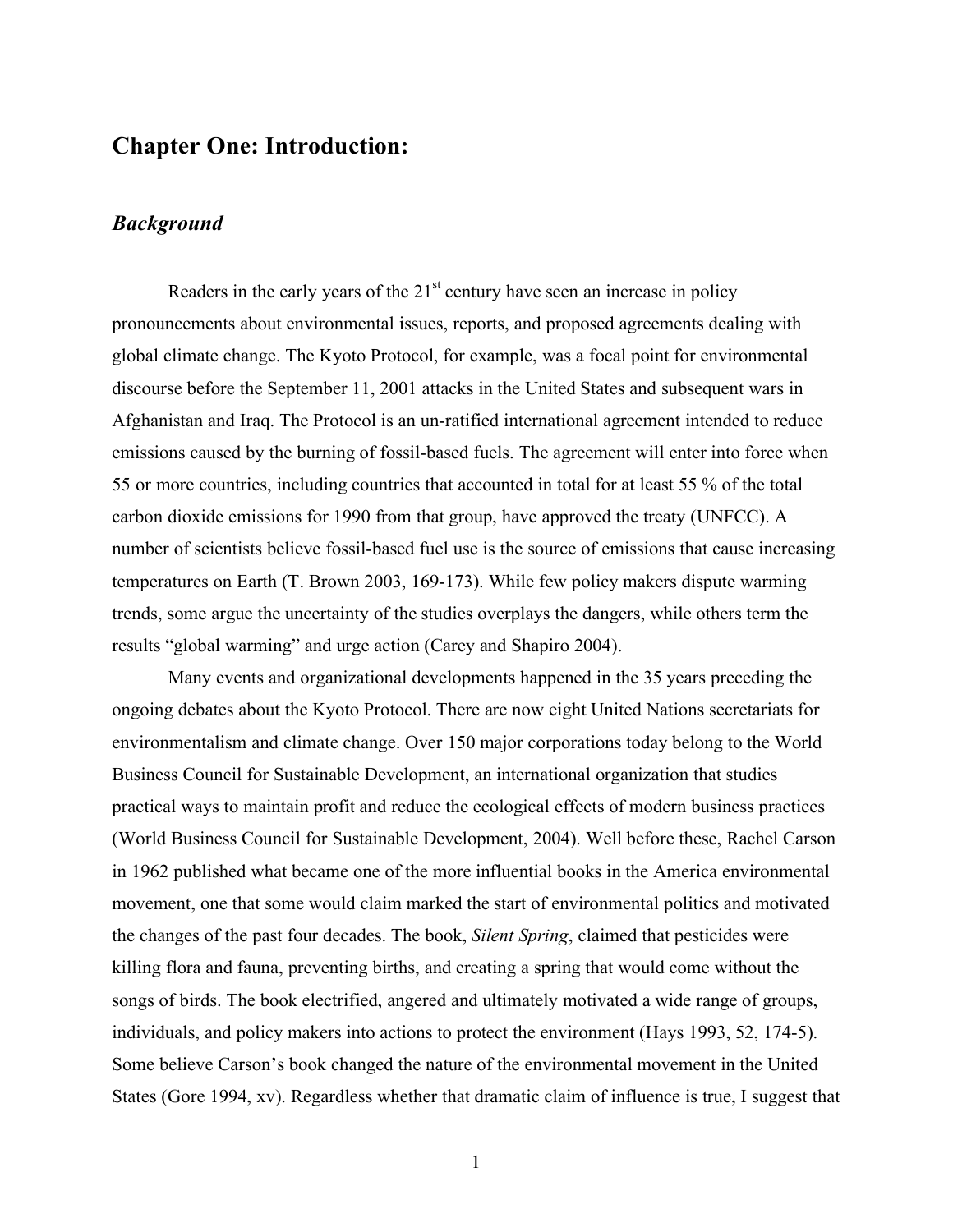Carson's use of metaphor has played a role in creatively and forcefully explaining environmental matters on global and personal levels. Metaphors continue to have an important role in public and policy debates and discussions about the environment.

### *Goals*

That Rachel Carson used metaphor literally in *Silent Sprint* seems readily apparent, even though the book's haunting title was the idea of an editor (Brooks, xv-xvi). Much has been written of Carson's style and rhetoric, but relatively little about the interpretation of her metaphors in light of studies of metaphor and paradigm shifts. This thesis is intended to address the role that metaphor played in *Silent Spring* and to draw from it insights for environmental discourse of the 2000s. The specific goals of the thesis are:

- 1. To understand the role of metaphor in *Silent Spring* and to use that as representative for a part of the environmental discourse.
- 2. To understand the relationship of metaphor to science and technology studies in *Silent Spring*, particularly Kuhn's work on paradigms.
- 3. To identify implications for metaphor use in environmental discourse for the early 2000s.

## *Assertions*

The significance of the research is founded on three assertions: a) Environmental issues will continue to be a subject of policy debate; b) Metaphor will be an important part of environmental and public policy rhetoric and discourse; and c) Metaphor will play a role in developing, explaining, and implementing policy.

### *Approach*

I will present the results of a literature review of writings about metaphor, focusing on recent works by Lakoff and Johnson, Schon and Rein, and Maasen. I will follow with a selective, integrated view of metaphor that reflects my position and beliefs about metaphor, specifically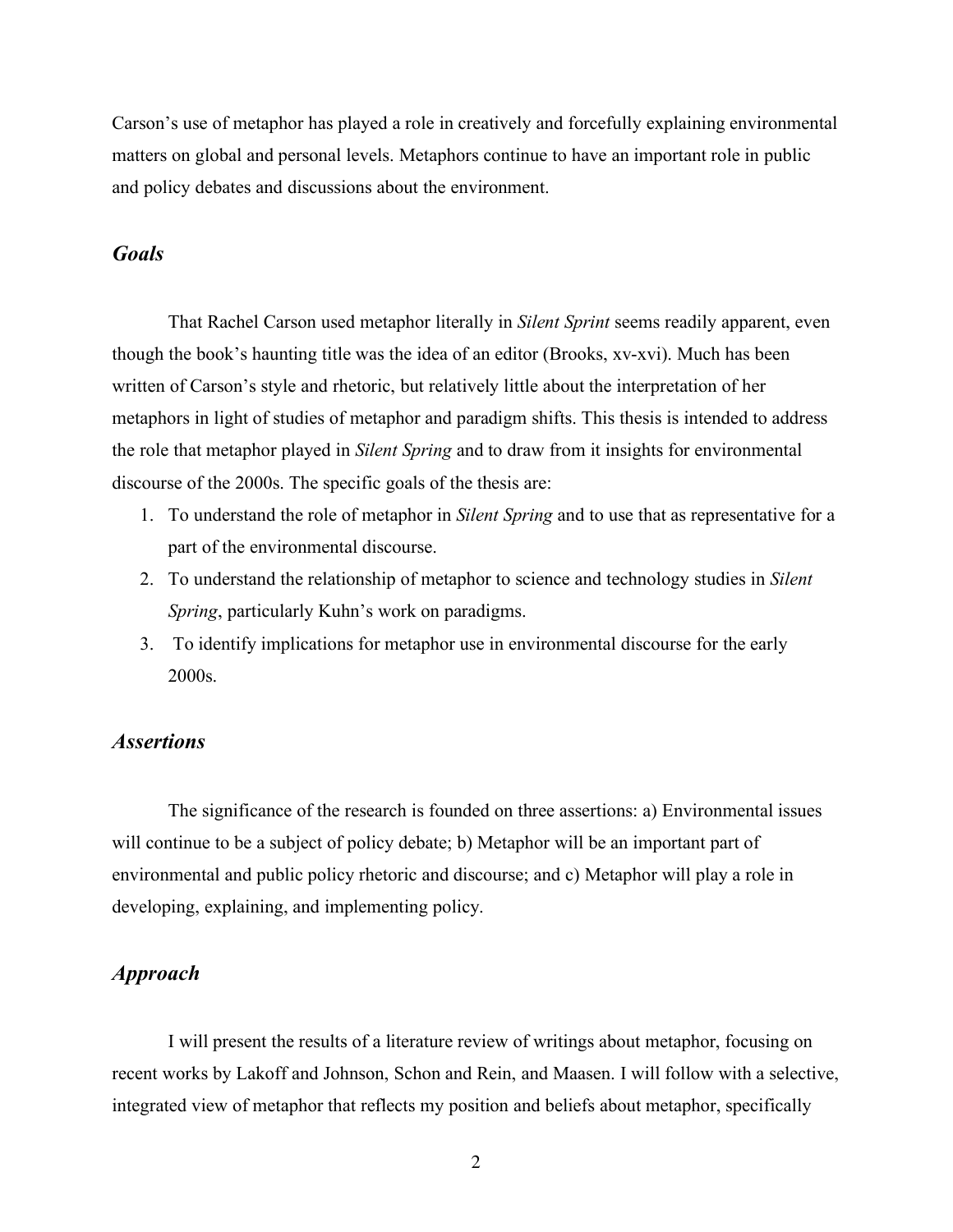metaphor utility. The foundation for reviewing Carson's use of metaphor will include an abbreviated study of Carson's rhetoric, relying on Waddell and Herndl and Brown. I will complement the focus on metaphor with viewpoints of Kuhn on paradigms and incommensurability and Wittgenstein on language. With this foundation I will analyze the metaphors of *Silent Spring*, first creating a map of the metaphors, then explaining them in terms of contemporary metaphor theory, Kuhnian paradigm shifts, and the language games of Wittgenstein. This analysis will allow me to identify relevant insights for future environmental discourse, rhetoric, and debate.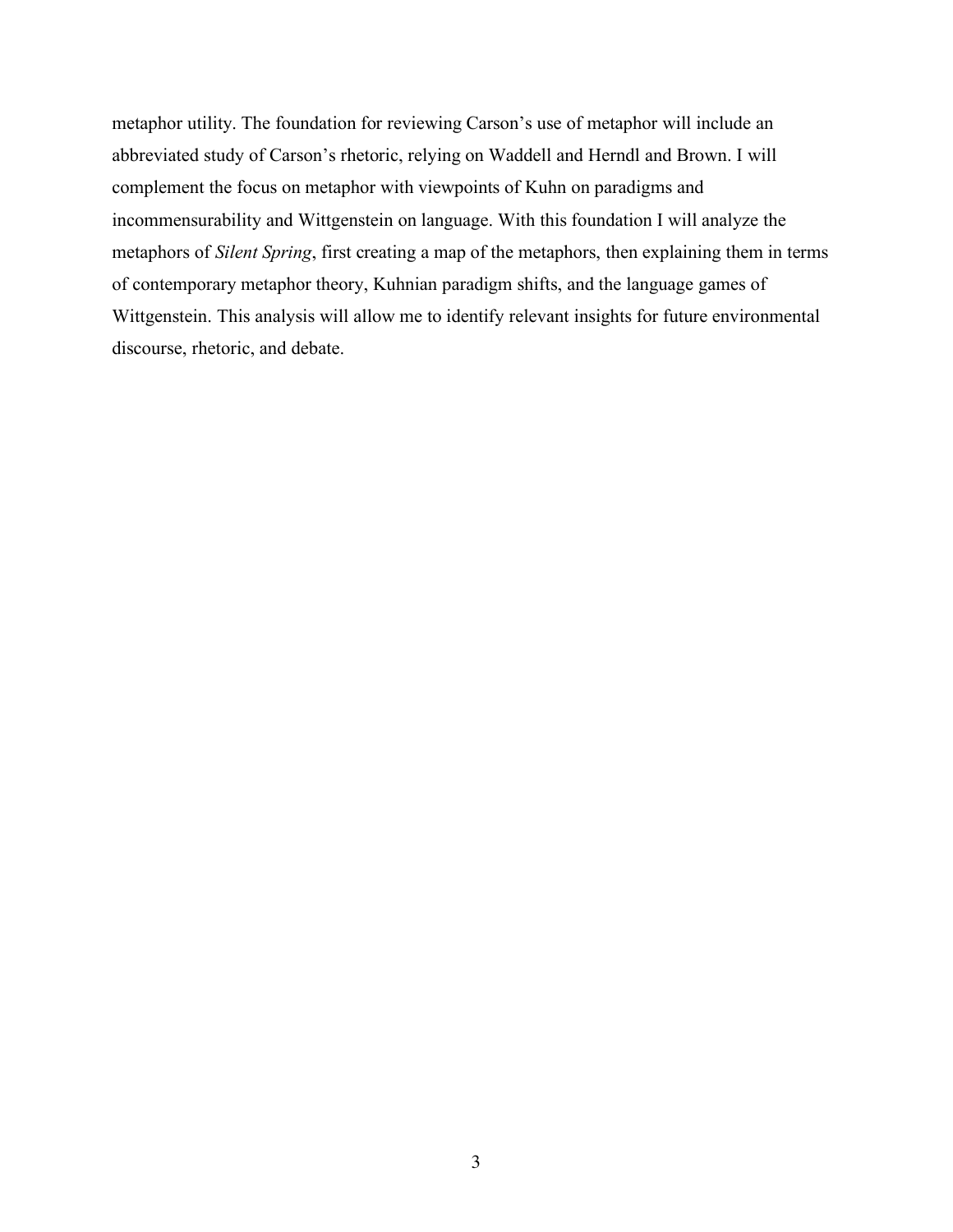## **Chapter 2: Metaphor—definition through discourse**

This chapter sets the foundation for understanding metaphor in *Silent Spring* by focusing on selected contemporary interpretations of metaphors, from definition of metaphor to motivation to application. The analysis of the role of metaphor in thought and discourse considers speakers and listeners. This thesis uses the convention of speaker to mean oral or text and listener to mean hearing oral metaphors or reading metaphors.

## *Definition and Changing Views of Metaphor*

Views on the utility and use of metaphor have shifted over the centuries and current perspectives attribute a power, application, and universality for metaphor not ever hinted at in earlier definitions and interpretations, including a belief that metaphor meaning, use and interpretation can often be a joint effort between the speaker and the listener (Ortony 1993, 2; Lakoff and Johnson 1980, 68). The jointness creates interactivity between speaker and listener that allows metaphor to move beyond mere decorative language. This jointness also means that metaphor is not merely a way to reduce literal statements to build a meaning. Berggren is critical of past interpretations of metaphor when "for centuries metaphor was considered to be nothing more than a stylistic ornament, superimposed on cognitive discourse for emotive purposes, or else a mere illustrative comparison whose possible meanings and truth could emerge only when the metaphor was reduced to literal statements" (Berggren 1963, 237).

Comparison as a foundation for metaphor use is complemented by more complex understandings of the ways that metaphors are created and applied. The inclusion of different elements supports a synthesized analysis: "metaphor constitutes the indispensable principle for integrating diverse phenomena and perspectives without sacrificing their diversity" (Berggren, 237). This integration extends metaphor's role well beyond mere comparison or even explanation into a tool for structuring understanding across a variety of phenomena. A listener to metaphor therefore has to search for meaning, because it may not readily be understood without some investigation and thought. In the thinking is the realization of the connection between message and meaning and that connection is where transference of meaning takes place. The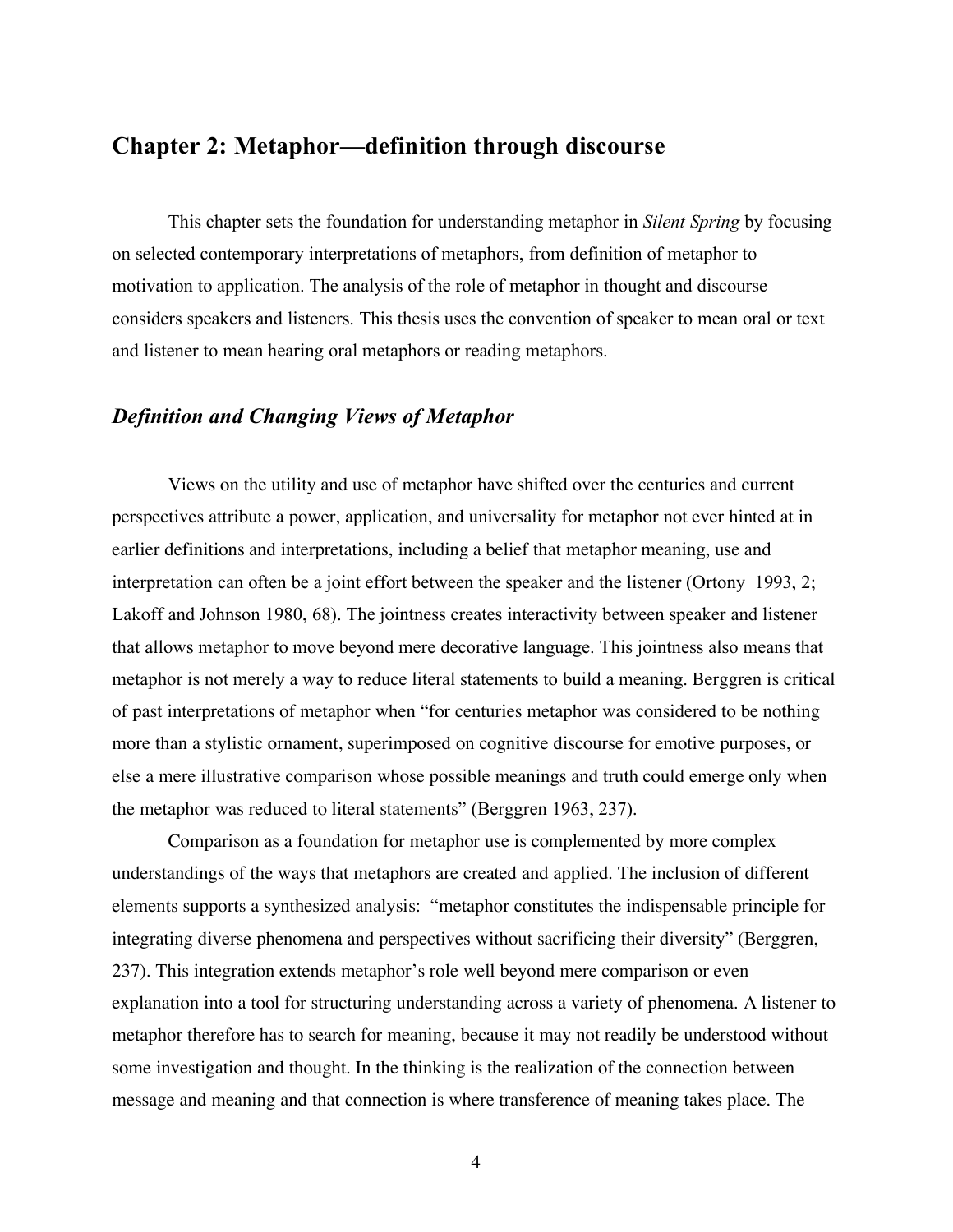effectiveness and understanding of the connection determines the success of the transference. Maasen believes that "communication can be observed in terms of whether they [metaphors] *generate linkages* and become condensed into corpora of meaning . . ." (Maasen 2000, 16, emphasis added). Metaphor, by its very nature, uses linkages that establish meaning by creating connections and relationships between things that may not be so apparently alike. 1

The roles of metaphors continue to be debated and the central issues include arguments about metaphor as: 1) ornamental and an abnormal use of language; 2) a device for merely describing similarities; 3) a way to create new meaning for both terms; or 4) a tool to influence policy and planning. The arguments for a limited role of metaphor include substitution theory, which holds that a metaphor paraphrases the literal, the gist of which some believe is the "starting point for philosophical discussion of metaphor" (Sharpe 1995, 555). Even though the debate may include discussions of literal meaning, in general the understanding of metaphor meaning has moved away from literal equivalency towards a complexity of meaning types that metaphors can provide, depending on how different readers and listeners interpret and use metaphor (Sharpe, 1995, 555). It is in the hearing and interpretation where metaphors support "translation, not identity," meaning that metaphors include more than the literal description (Brown, R. 1976, 184). While there may be some connection with the literal, of more interest and importance is to understand how the "various mechanisms of meaning [from metaphor] shift" and to map their links, relationships, and interplay (Hesse 1972, 253).

The debates include the ways these mechanisms in metaphor produce truth or falsity, although some believe that metaphors are misleading and do not produce knowledge (Hartman 1982, 328). Others, including Black, do not address truth and suggest that metaphors should be interpreted in terms of "correctness and incorrectness" (Black 1993, 39). Regardless, "metaphor as lie" has a strong tradition, with complaints that metaphors can be "incongruous, if not actually false" (Miller 1985, 366). Hartman highlights this in terms of a metaphor's role in declaring "identity . . . A *really* is B." "If this is what metaphor does, then a metaphor is a lie" (Hartman 1982, 328). The use of metaphor therefore can cause clouded understanding and, if a discourse

<sup>&</sup>lt;sup>1</sup> As far back as Aristotle there was recognition of the difference between the related terms: "... metaphors should be transferred from things that are related, but not so obviously so, as in philosophy, too, it is characteristic of a well-directed mind to observe the likenesses in things very different" (Aristotle 1991 Kennedy translation, 250).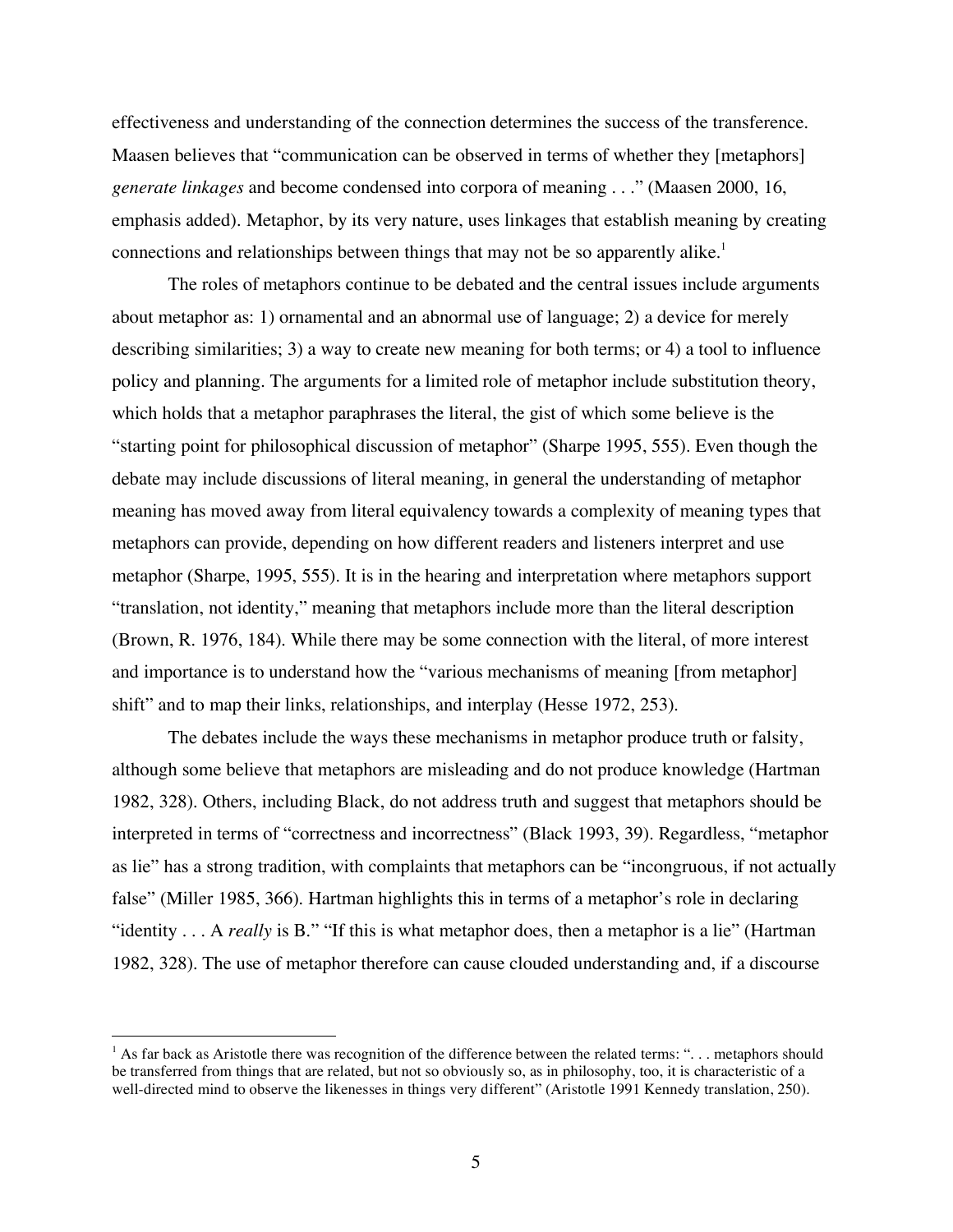relies heavily upon metaphor, it becomes not only unclear, but also difficult to determine if the metaphors are even being "used intelligently" (Horsburgh 1958, 238).

These arguments about metaphors' probity seem to come to arguments that metaphor is misleading or perhaps even "deviant and parasitic" (Kronfeld 1980-81, 15). Part of the difficulty that some have with metaphor apparently comes from a belief that there exists "wording that describes flawlessly, with words of value only those that describe the world literally" (Arbib and Hesse 1986, 149-150). Regardless, the arguments about the truth or falsity of metaphor involve arguments about knowledge and cognitive processing.

These critical views that argue for a limited utility for metaphor have changed radically in more recent times. While some may not support Arbib's and Hesse's argument that "all language is metaphorical," many do recognize a new understanding of the ways that metaphor can contribute to meaning and knowledge. Key are Lakoff and Johnson who argue also that "human *thought processes* are largely metaphorical" (Lakoff and Johnson 1980, 6).

It is unlikely that a majority of analysts of metaphor support the assertion that "metaphor is potentially revolutionary" (Arbib and Hesse 1986, 156). The source of a potential revolution, however, is clearer and includes arguments by Lakoff that metaphors contribute to radically new meanings and knowledge because metaphors are a "matter of . . . thought and reason" not merely descriptions of existing reality (Lakoff 1993, 208). The foundation for the creative thought is in experiences, not in the language (Lakoff 1993, 245).

Equally revolutionary is the argument that metaphor is part of proper, common usage (Black 1962, 52). The concept of proper, common use is supported by experiments that describe how listeners comprehend and process metaphorical meanings in the same way, and as fast, as literal meanings (Glucksberg 2003, 92). The role of metaphor is expanding in these newer interpretations to include metaphor as a creative device that enables new views of the world (Ortony 1993, 5). These new worldviews provided by metaphor contribute to understanding by being more descriptive of a situation. Additionally, certain metaphors, called "generative metaphors," can "frame" situations, create understanding beyond mere description, and can guide or shape particular actions and activities (Schon 1993, 137).<sup>2</sup>

<sup>&</sup>lt;sup>2</sup> An example is the oft-used metaphor "war" as in war on drugs, war on poverty, etc. If the metaphor is healing, as poverty is a condition calling for healing, candidate actions can be much different.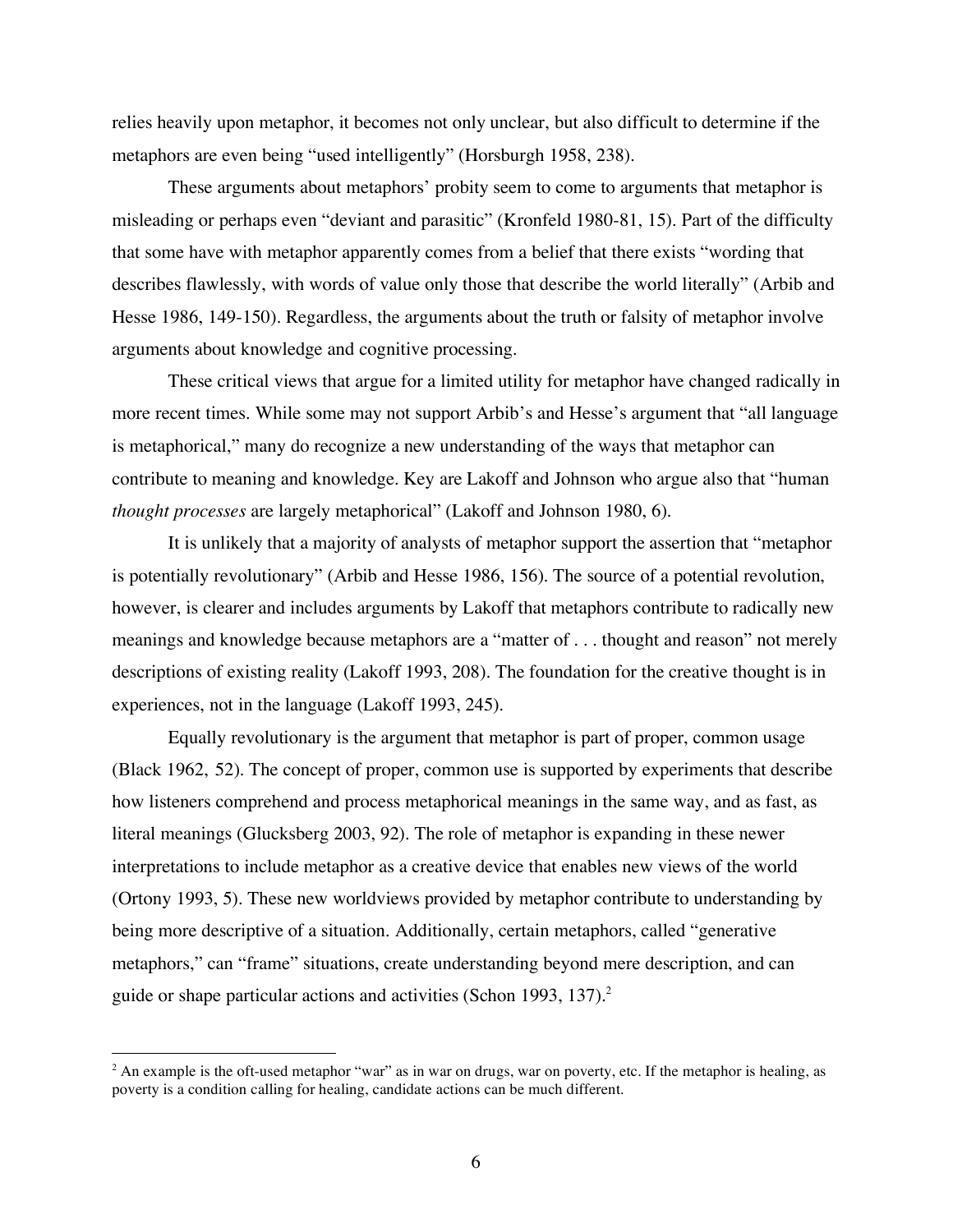Metaphor does not merely reflect literal meaning of a single word, but embraces a wider conceptual content that affects cognitions as well as definitions, i.e., a "metaphorical concept" (Lakoff and Johnson 1980, 6). In a related sense, a "metaphor is the tip of a submerged model" (Black 1993, 30). Metaphor is a device that can provide explanation of new relationships in a model and can potentially expand the coverage of a model based on cognitive functions (Brown R. 1976, 174). The transference of meaning and the structure for cognition takes place between or through a topic or target and a source-vehicle-domain. In the example metaphor, "Joe is a saint," Joe is the topic-target and saint is the source-vehicle-domain. (Johnson and Pascual 1989, 1). In this example, the metaphor is inviting the reader to conceive of Joe as a saint and suggests Joe has saintly characteristics, qualities, personality, conduct, etc. This transference of meaning involves the rearrangement of "a whole semantic field," not merely one or a few features. Joe as a saint implies, means, and motivates an extraordinary set of conditions and possible relationships, known as metaphorical entailments, that far exceed Joe as a moral, inspirational, reliable person (Lakoff and Nuñez 2000, 56, 68). This is not a novel, aberrational, misleading description, but an attempt to create a concept of Joe against a backdrop and context of cultural interpretations.

The questions behind the use of metaphor include one of motivation, a concept tied closely to definition, but from the view of the writer. The next section includes a discussion of the motivation for metaphor, laying another part of the foundation for a study of *Silent Spring's* metaphors.

#### *Motivation*

Speaker motivation for metaphor beyond literary ornament generally is one or some combination of the following: to communicate some explanation of reality or some possible reality; to describe meaning; to motivate action; to describe and explain the speaker; or to guide action.

New metaphor creation is cyclic, building on past metaphor and generating "a specific model for the explanatory understanding of some aspect of the real world" (Livingston and Harrison 1981, 102). This points out "two ideal types of motivation for metaphor: *correlation* and *intertextuality*" (Zinken 2003, 507). Correlation is not a limited comparison of a set of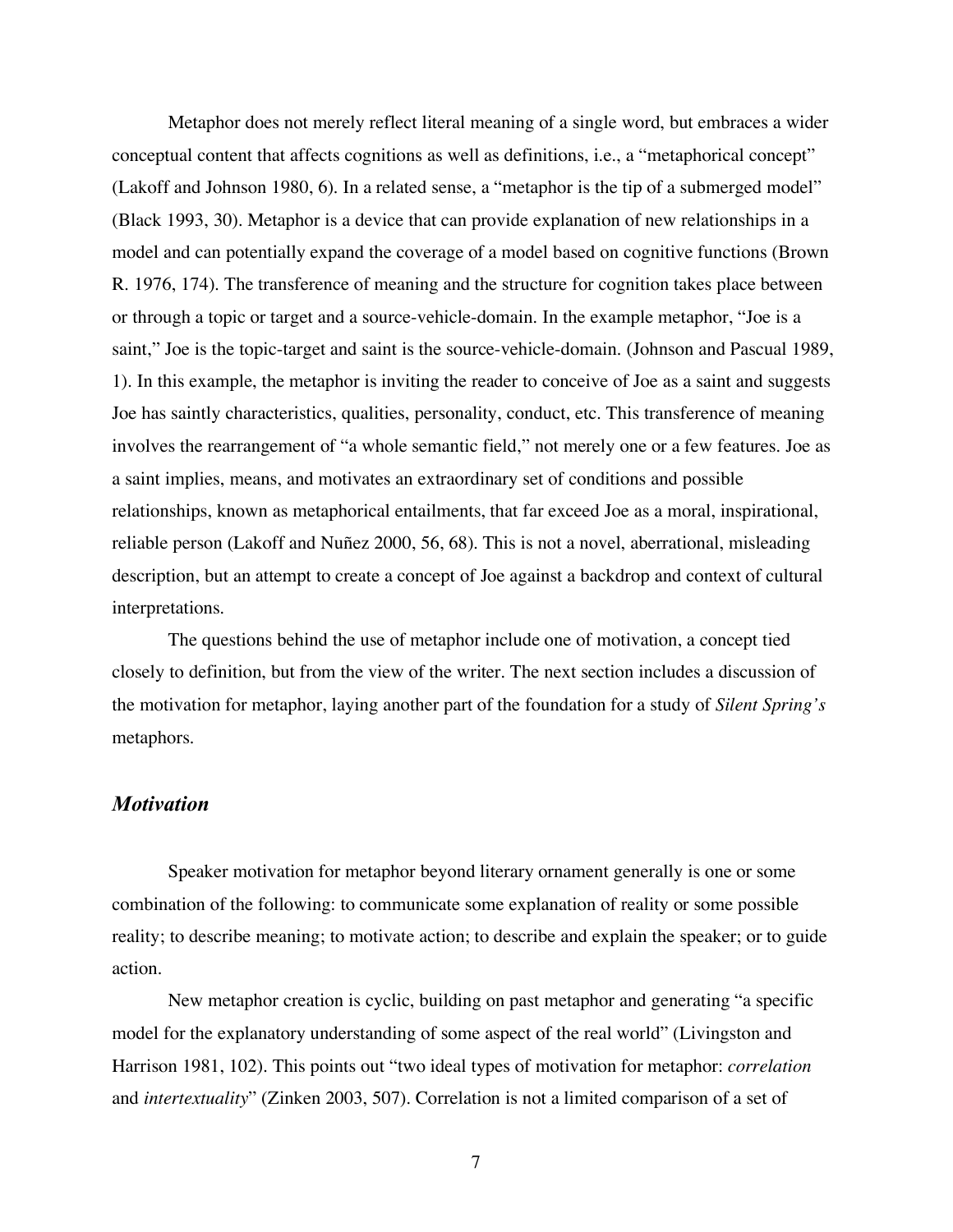possible "truth conditions," but also involves the relationships of the speaker's assumptions about the truth conditions. Metaphor can contribute to the explanation, and therefore listener understanding, of the speaker's assumptions (Searle 1995, 86). The metaphor explains the "speaker's utterance meaning" (Searle 1995, 84).

The dilemma in determining speaker intention involves recognizing the boundaries of speaker meaning, given the ways that metaphor can open up new areas of explanation through the metaphor's entailments and implications. Alternatively, a speaker's motivation to use metaphor to express something non-literally can be problematic for the same reasons (Fraser 1993, 333). In the problem of understanding speaker intentions rests another aspect of motivation, the desire to integrate different interpretations that enables "some favorable redefinition *by each party*" (Miller 1985, 207, emphasis added). The speaker is motivated to define and the listener to potentially redefine. Redefinition through metaphor means that, contrary to some definitions, the boundary of meaning is not necessarily fixed. The metaphors of science show that scientific research "thrives on metaphorical descriptions put forth in an investigative spirit." In this framework, metaphor "serves as an *invitation* to its originator and others to develop its ramifications" (Scheffler 1986, 391). The invitation is useful when the metaphor involves a need to clarify meaning about constructs and in doing so to make "abstract concepts in terms of the apprehendable" (Glucksberg and Keysar 1993, 420). The apprehendable may be symbolic, of "symbolic worlds that may or may not adequately represent certain aspects of the empirical world" (Arbib and Hess 1986, 161). The purpose of metaphor in this case is to describe or to invite others to better describe the world and aspects of meaning in that world. In some cases, metaphors can provide meaning and "constitute worlds of . . . possible meaning" (Maasen 2003, 206). The creation of meaning is in line with analysis that shows the terms of metaphor produce "a new tensional referent whose meaning or being cannot be reduced to either of its interacting components." The relationships of the two terms, source and target, create the new meaning (Berggren 1963, 242, 244).

The explanatory power of metaphor that enables the new referent comes from the "structuring of one experience in terms of another" (Lakoff and Johnson 1980, 77). The motivation in this case is to offer two related experiential referents that can combine to create a new understanding of a new experience. The experiences used to create metaphoric concepts in this case are social experiences and the metaphors themselves can be used also as "cultural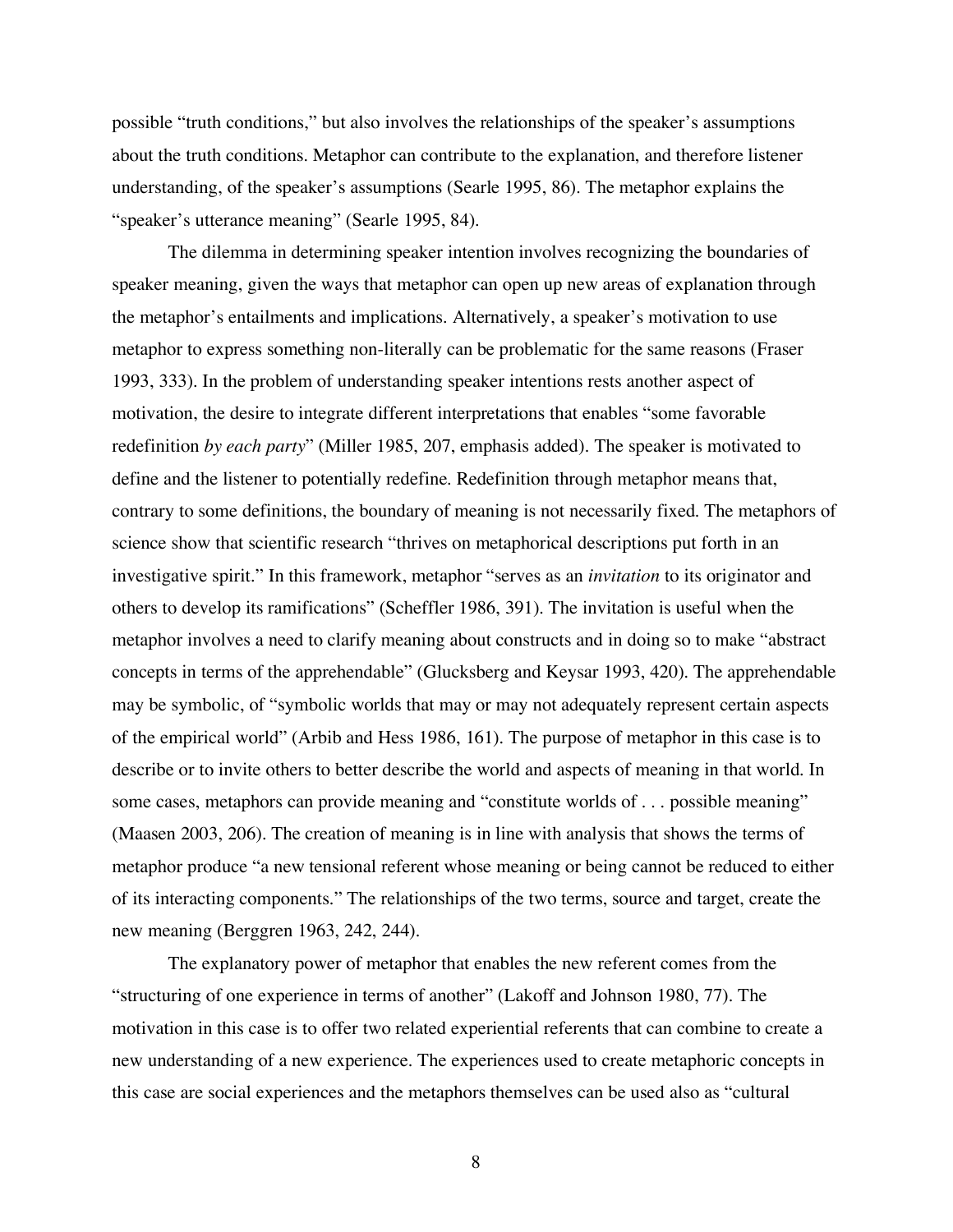indicators" (Eubanks 1999, 438). Depending on context, a speaker can intend a metaphor to be an early warning indicator of some cultural or impending condition.

More dramatically, metaphors can be used by speakers to construct concepts of new realities and to then motivate readers to act in light of the new framed reality. Lakoff and Johnson are leading proponents of the theory that "(n)ew metaphors have the power to create new reality" (Lakoff and Johnson 1980, 145). Speakers motivated to construct new "social and political reality" can use metaphors to attempt that construction (Lakoff and Johnson 1980, 159). The metaphor "Time is money" is an example of a new reality of time as a commodity offered by Lakoff and Johnson to explain some of the results of the Westernization of global cultures (Lakoff and Johnson 1980, 145).

The implications of metaphors as motivational devices are broad, including the use of metaphors to explain changing reality based on the speaker's membership in a particular "cultural group" (Zinken 2003, 508). From the membership comes the ability of the metaphor and its entailments to guide "further actions" (Lakoff and Johnson 1980, 156). This guidance faculty becomes more understandable with the recognition that a speaker processes to first conceive of the best way to describe reality and the natural tendency to "act according to the way we conceive of things" (Lakoff and Johnson 1980, 5). The action also has special application in areas other than non-scientific social activities where metaphors can be "a means of guiding research" (Boyd 1993, 494).

Metaphors can change reality when they are used to transfer knowledge and power within a discourse (Maasen 2000, 18). It is, perhaps, one of the roles of metaphors and motivations of speakers that the transference function can be most effective causing a new view of reality that, through arresting images, could be radical and threatening

# *Mapping*

The transfer of meaning from the source domain to the target domain is also called "mapping," a term that itself is metaphorical (Fauconnier 1997, 21). Mappings are cognitive and enable "mental connections" and components in "setting up mental models" (Fauconnier and Sweester 1996, 5). Mapping also is called "structure mapping" and is an important tool in differentiating between metaphor and "literal similarity" (Gibbs 1992, 591). The mapping is a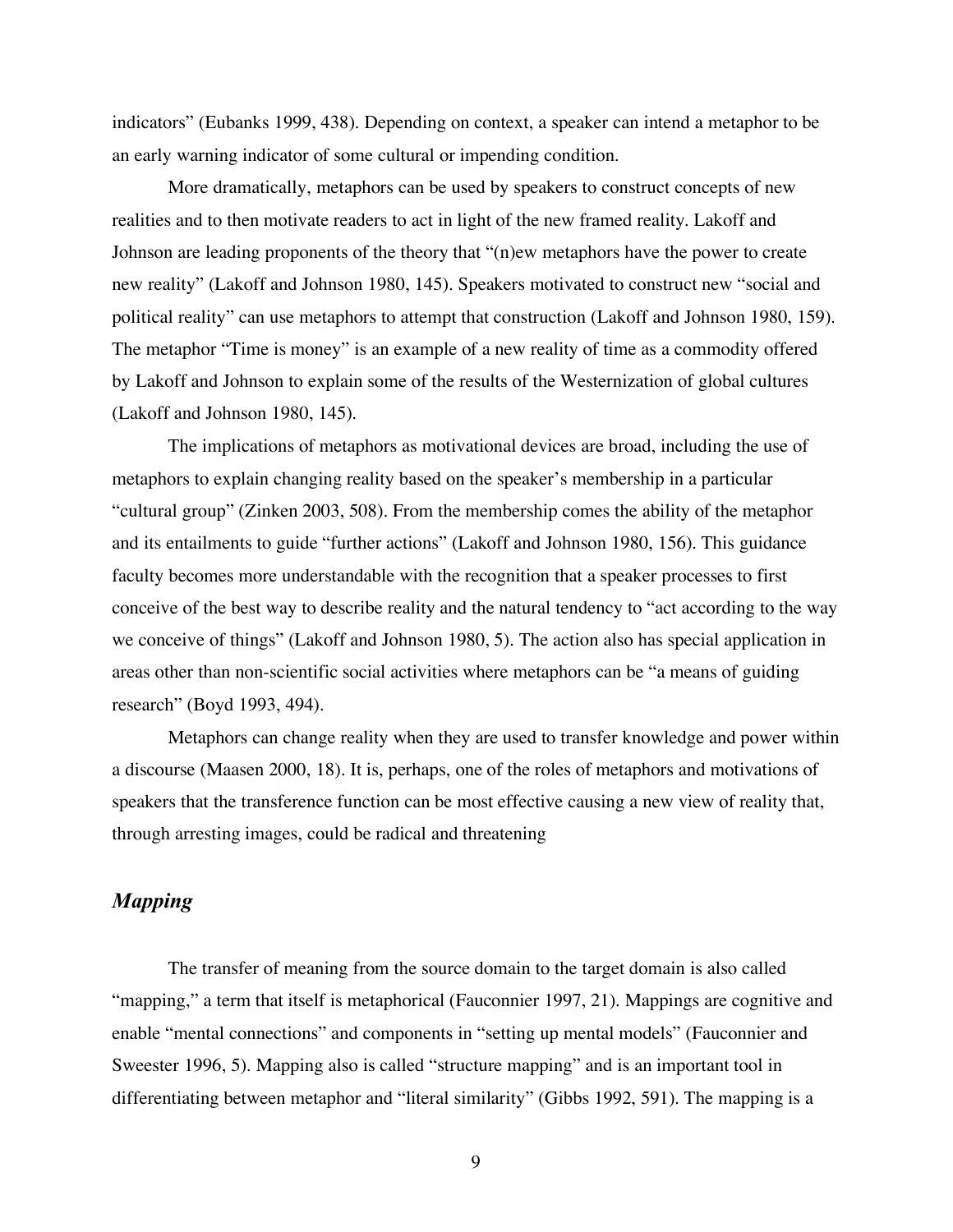transference "across conceptual domains," moving metaphor from language into thought (Lakoff 1980, 203). Presumably, metaphor creation started with thought before moving into language. Mappings are not arbitrary, nor limited to thought process, but are grounded in body experiences and thus establish a "fixed pattern of ontological correspondences across domains" (Lakoff 1980, 210). Mappings can go beyond simple feature matches and transfers and include "imageschematic mappings" that include physical, experience-based relationships (Eubanks 1999, 426). Mapping does have an element of logic movement and progression in an If-Then context, where mapping permits the operational meaning space—the area where the reader can understand meaning—to move from foundation to broader, more expansive and inclusive meanings (Fauconnier 1996, 146-147). It is in the expansion space that concepts and thoughts are integrated into new "blended" mental spaces (Turner and Fauconnier 1999, 1). The blended space allows new understanding of a metaphor to be constructed, including the addition of "noncounterparts." These are elements that might not be readily apparent from the source or target domains. The additions cannot be arbitrary and there must be cognitive connections between the blended space and the input domains (Turner and Fauconnier 1999, 7-8). The emergent meaning does not, however, come from the source domain and cannot easily be extracted from that domain (Turner and Fauconnier 1999, 2). There is some uncertainty about the way the meaning emerges and the mapping process may be below the consciousness of the listener (Fauconnier 1996, 9). Mapping is cognitive and sophisticated, allowing "a shared mental framework" to "keep in touch with what lies 'out there'" (Beck 1978, 84).

Given that varied approach to structure and the less varied towards mapping, the next matter is cast in terms of where and how metaphor is used, the functional uses of metaphor.

## *Description and meaning*

Metaphor can help better describe, can create images for description or contrast, and is useful for enhancing meaning or even creating new meaning. Beyond explanation and creation, metaphor can frame situations and issues for policy definition, helping to direct action or even allow readers and listeners to experiment with new image relationships created by metaphoric descriptions (Bache 1980, 185).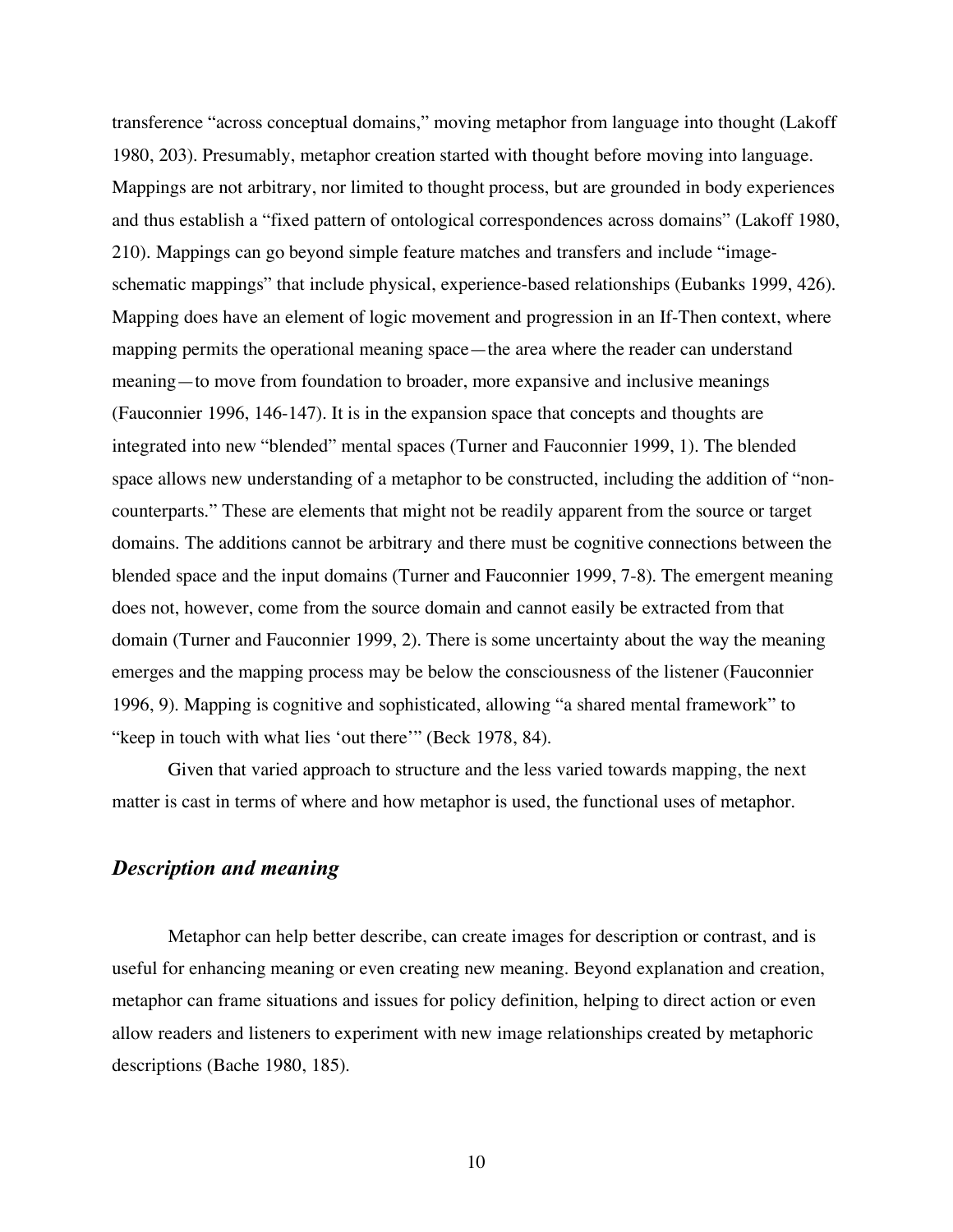The use of metaphor as a tool for innovative development of meaning is complemented by a more active role, where metaphor is applied to a situation to frame it for actions, e.g., war on drugs. In this sense, metaphor can serve—consciously or not—to offer a framework for a "potential agenda" (Brown R 1976, 173).

Any metaphor, regardless of use, is a reflection of the speaker's background and perspectives. The application of a metaphor to particular meanings or actions is "subordinate to the speaker's political, social, and individual commitments" (Eubanks 1999, 419). Speakers, therefore, must recognize their own biases in using metaphor, regardless of the particular application, because speakers need cooperation by listeners for perception and certainly for direction. The need for cooperation can be especially relevant if the source of new knowledge and understanding comes from speaker manipulation of relationships between the source and target domains (Black 1993, 35). The speaker uses the metaphor to structure the relationship, whether the goal of use is intended to provide meaning or to only offer ideas in concept development (Ludernik and Freeman 1999, 394).

Metaphor enables the speaker to describe the structure of the primary target domain beyond the limits of literal language and, in some cases, changing the meaning of the literal language (Botha 1986, 374). For example, in "time is money," time becomes a literal commodity. At a minimum, metaphor is useful in filling the "gaps in the literal vocabulary," providing "abbreviations for meaning." These uses of metaphor go beyond the roles attributed by the substitution view, which says that metaphor is used only to describe that which could be expressed literally (Black 1993, 32-33). A speaker is able to use metaphor beyond substitution because the description, i.e., the metaphoric meaning, explanation, and foundation provide meaning for a "system of things," enables the speaker and listener to engage in identifying "associated implications" of the system through the metaphor. The metaphor can be used in this way to apply description and meaning from the source domain to the target domain, allowing the speaker to emphasize, suppress, and organize meaning (Black 1962, 44-45). The speaker in effect is interacting with the listener, inviting the listener to investigate the implications that can provide additional meaning in the metaphor (Black 1993, 28). The listener's interaction with the metaphor makes metaphoric meaning a result of a "product" of interpretation (Gibbs 1992, 587). The speaker bears a responsibility to put the metaphor in context for the listener, to help the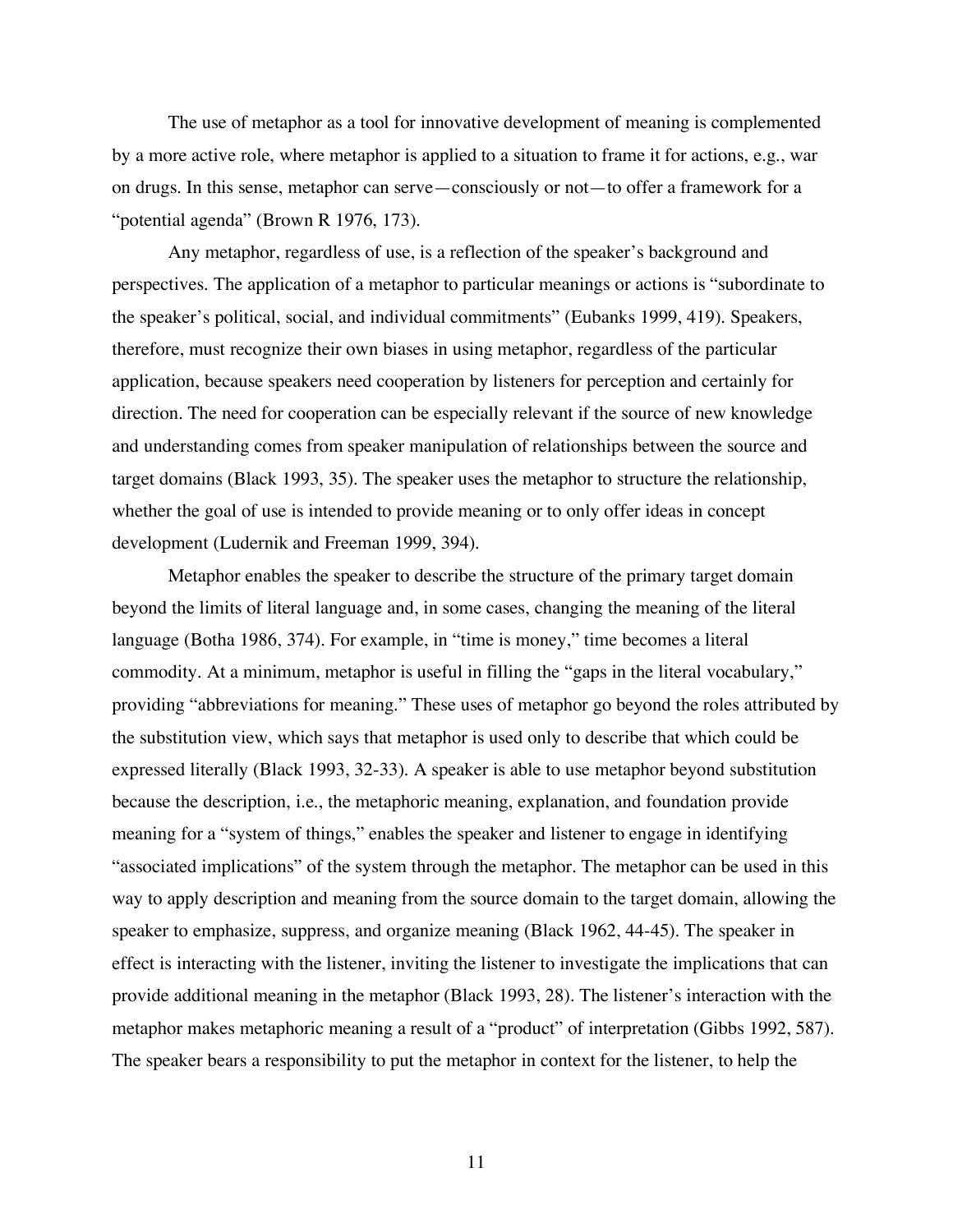interpretation, and to offer some sense of the speaker's serious intent and circumstances (Black 1962, 29).

The context is especially important because the understanding between context and metaphor, like the changing links between "scientific language and the world," also can change (Kuhn 1993, 539). The speaker sets the context to enable the listener to be alert for particular relationships between source and domain, not to limit, but to base the meaning. The resulting meaning foundation can expand a referent class—the class of relationships preexisting the metaphor—to include new comparisons and relationships (Glucksberg and Keysar 1993, 422- 423). The new structure emerging from the changing relationships can lead to new meaning (Bump 1985, 445). The metaphor carries within the structure of relationships a particular meaning, but also an openness that invites "novel conjectures" by the listener that can reveal new meaning and relationships. The "open-textured" quality of a metaphor is not uncertainty or imprecision, but another way to invite the listener to engage in the search for new and different meaning (Maasen, 22). The speaker who wants to exploit the openness to expand a discourse can apply "discursive innovation" and metaphor's "innovating function," transforming a discussion to produce a "new term, a new model, or a new theory" (Maasen and Weingart 1995, 23). Metaphor therefore can be a tool to improve innovation (Bump 1985, 445).

If the speaker is trying to describe a new situation with new relationships, metaphor can be useful in highlighting the familiar—those aspects not expected to change—as well as new areas of meaning. This metaphor use to explain the familiar and create meaning for the unfamiliar is termed "generative" (Schon and Rein 1994, 26-27). A similar term is "constitutive," with the metaphor placing new concepts or objects into the listener's consciousness (Boyd 1993, 486). The speaker can use these metaphor qualities to describe new concepts by introducing new terminology, " a sort of catachresis," that overcomes limits of previous language by pulling the listener into the openness of the new concept (Boyd 1993, 482).

Speakers can use metaphor as a disciplinary tool to maintain consistency, coherency, and structure. Metaphors that appropriate physical objects, e.g., "thermometers and stock market graphs," or physical processes, like movement, e.g., rush to judgment, can be used by speakers in a policy setting to create and maintain political structure and momentum (Lakoff 1980, 241), An example is "the race to the moon." Metaphor can provide more effect than explanation,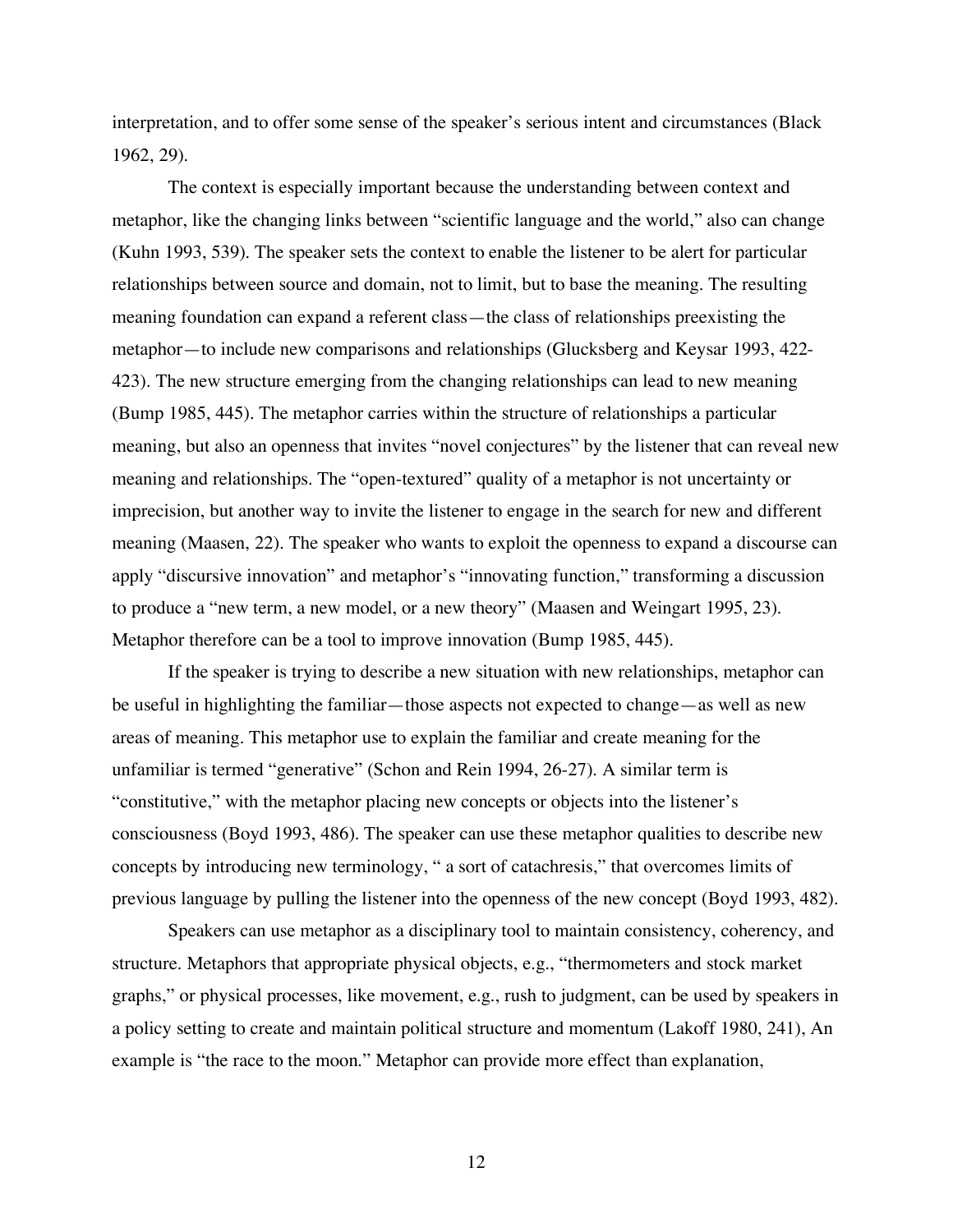facilitating "*socially constructed* epistemic access" to define and apply "complex relational properties" (Boyd 1993, 483, emphasis in original).

## *Framing*

Metaphor, when not limited to symbolic or emotive literary language use, can serve to guide thinking and action, consciously or unconsciously. In the role, mentioned earlier as "generative metaphor" by Schon and Rein, the perspective on a situation or problem acts to shape the problem's definition and, by extension, filters perceptions in or out and shapes or rejects potential actions. A really is seen as B, e.g., urban sprawl as cancer; prohibition as a war on alcohol. The generative metaphor is "an interpretive tool" that is used, consciously or not, for policy analysis and design. The use of the generative metaphor becomes an "interpretive tool for the critical analysis of social policy." Metaphor can be used to frame policy and as a guide to evaluate activities. Using metaphor to change perceptions, "frame restructuring" is closely related to generative metaphor and has similar utility (Schon 1993, 138-139). Metaphor concepts generate image and meaning that have the utility to explain, persuade, and guide (Fernandez 1974, 122).

Generative metaphors help to create frames that policy makers and, presumably, activists, use to focus attention, create strategies, and shape practices. The frames and generative metaphors are not used necessarily for conscious reflection as much as for action, guiding practitioners tools for defending preferred policies, and denigrating alternative policies. The power of this position comes from the generative metaphor's capacity not as a way to prescribe or explain reality, but to simply and categorically describe it (Schon 1983, 309-312). Therefore, the policy maker, if A *is* B, can act in A as she would in B—this is a *war* on drugs and we identify drug users as combatants and fight them as in a *war*. If crime fighting is war, policies can, *and should*, be warlike.

Changing the perspective and creating new approaches calls for a new view, a different generative metaphor, and a restructuring of the frame (Schon 1993, 139). The movement to a new frame can involve a conscious decision to identify, create, and apply a different metaphor. Because the new metaphor can be radically different than the existing frame, e.g., drug use as a health issue, not a criminal/combat situation, the renaming or the "restructuring" of the policy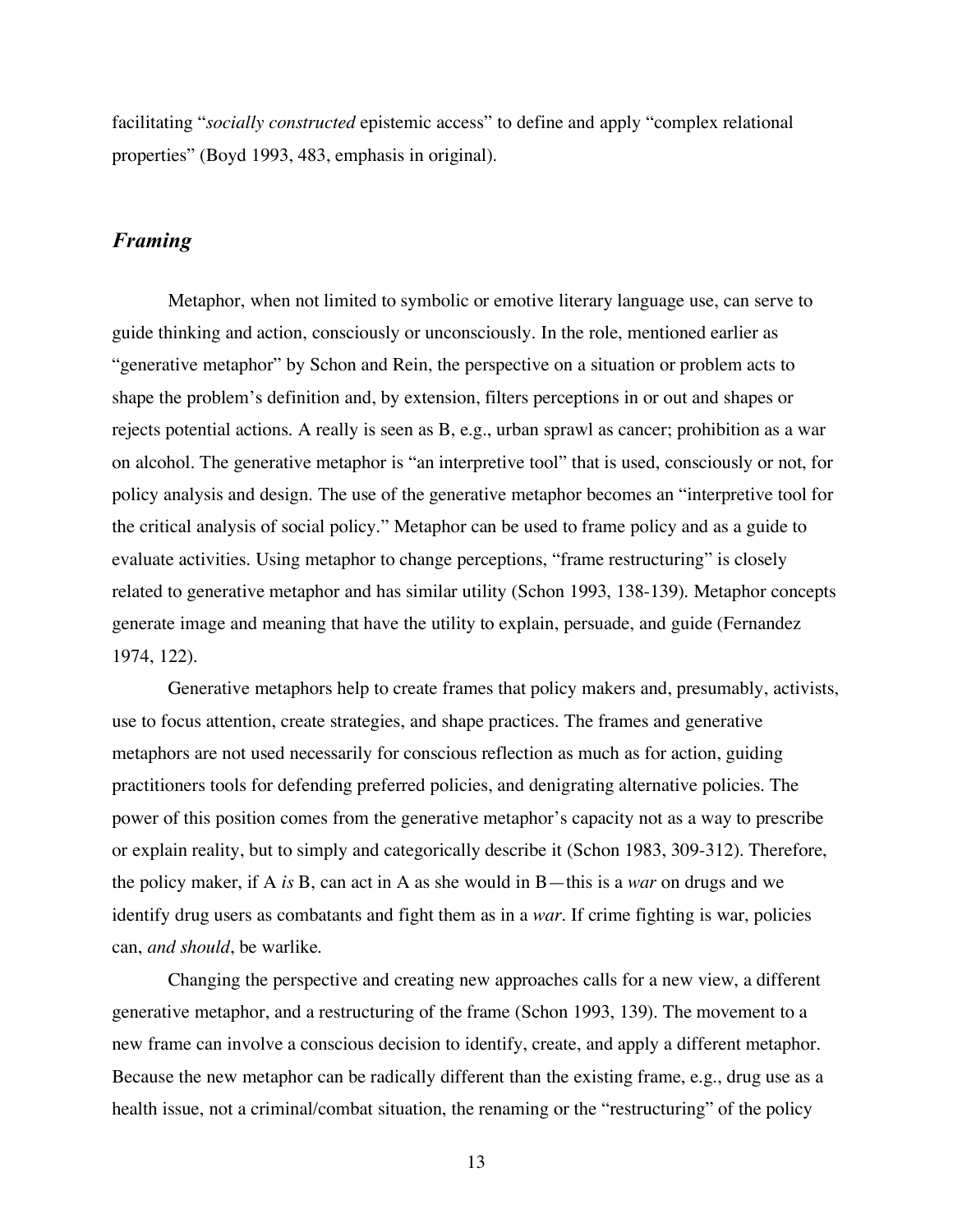using a new metaphor allows the policy maker to consider alternatives that otherwise may have been previously rejected as errors, e.g., therapeutic and healing options for drug use do not normally fit in a war of destruction and attrition against drug users (Schon, 1993, 141).

Frame restructuring and creating new generative metaphors are often, if not usually, difficult because the strengths of the existing metaphor and frame are often tacit, beyond the consciousness of the policy maker. The metaphors are "deep" and a part of the restructuring is realizing and understanding the deep metaphors (Schon 1993, 148-149). The deep metaphors can also be called root or macro metaphors (Ortony 1993, 4-6).

Restructuring metaphors offer useful services unless the metaphor loses its power to explain or guide and, instead, become mythic (Berggren 1963, 244). The focus then emphasizes metaphorical absurdity, e.g., "global village," "information highway", etc. The metaphor structure that was so creative becomes clichéd and loses its precision to inform and guide, although it need not become a dead metaphor that has no creative power. The metaphor as myth can still offer a construct to help understand the underlying structure, offering an entry point much like a model—and calling for complementary and more precise language for more explanation (Livingston and Harrison 1981, 100).

Of some challenge in a democratic society is the problem of competing frames when the generative metaphors are in such disagreement as to be incommensurable, creating situational meanings that are impossible to compare and reconcile (Schon 1993, 151). Frame restructuring, in that case, calls for both or all sides to collaborate on creating a new frame and generative metaphor.

Framing and generative metaphors therefore have another role in innovation, creating new methods and policies. Here the effect is to provide some guide, to create a new frame for inquiry and questioning, and to influence the answers. <sup>3</sup> The metaphor influences by providing structure for questions and answers, but this does not mean that metaphor need limit creativity and the same metaphor can have multiple interpretations. <sup>4</sup> One theme played out in *Silent Spring*

<sup>&</sup>lt;sup>3</sup> Generative metaphor and frame structuring/restructuring are similar to Kuhnian paradigms, which will be considered in more detail in analyzing the specific metaphors in *Silent Spring*.

<sup>&</sup>lt;sup>4</sup> As Edge notes in his example of "safety valve" applied to antiwar protestors in the 1960s, the protestors saw themselves as the pressure that would cause the system to explode, while non-supporting, non-protestors saw the protests as relieving the pressure, thus saving the system. "Safety valve" was thus both an action to an end and also an end point itself.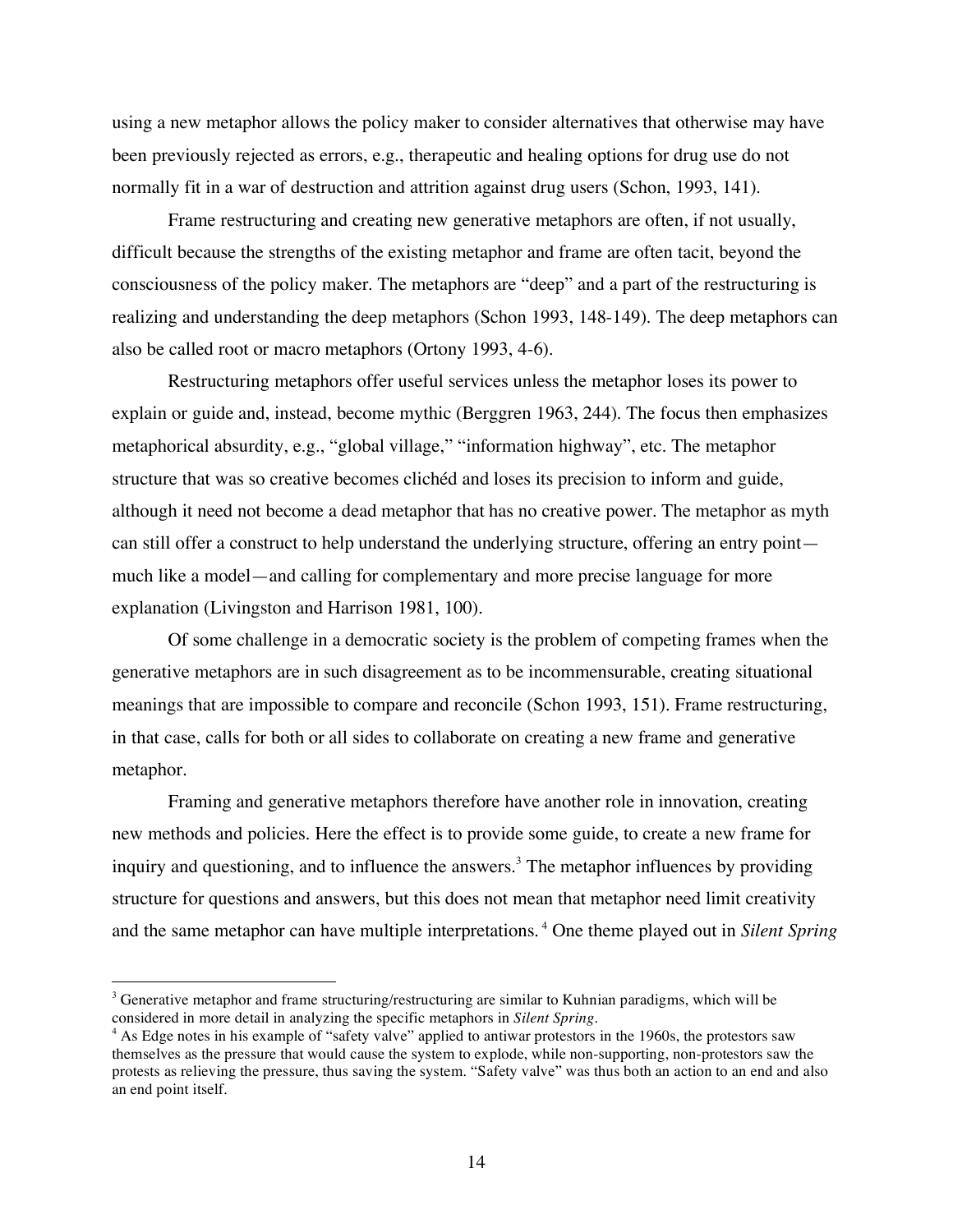is simply the metaphor of technology as it plays a role in nature. Technology can be a metaphor for control, a traditional machine-like tool for dominance, or a metaphor for cooperation, representing biological techniques that are less destructive to humans, animals, insects, and plants. The preferred frame, therefore, guides innovation, but also through its entailments and implications acts to enforce a moral and social code, i.e., battle versus cooperation (Edge 1974, 136-142). In this sense, there is a cyclical role of establishing and then reinforcing the frame. In *Silent Spring* Carson acted to establish a new frame, introducing alternative ways of animal and insect control slowly through the initial parts of the book, then building to her preferred alternatives in the latter part of the text. 5

## *Interpretation*

Identifying the message, the interpretation, calls for a structured approach—a "strategy" (Searle 1995, 103) or "some principle of assimilation" (Bergman 1982, 240). At a minimum the interpretation must include "simultaneous" awareness of "*two frames of reference.*" The frames are not independent, but are associated with specific contexts that influence the "emergent meaning" (Peters 1978, 362). The context, in turn, is a function of experience and culture, including presuppositions, all of which are essential for interpretation (Lakoff and Johnson 1980, 57). Within the context and cultural influences is a network of relationships that influence the metaphorical meaning (Arbib and Hesse 1986, 170). Because the meaning emerges from relationship analyses, the understanding may not be final, but more a "process of knowing," based on growing awareness of the implications and entailments, the relationships and the meaning that comes with them (Hartman 1982, 334).

The analysis of relationships as a way of understanding metaphor is readily apparent in the interaction theory (Black 1993, 46). At the extreme, metaphor interpretation can create new

<sup>&</sup>lt;sup>5</sup> The new frame is not one imposed on a reader, as much as it is negotiated between writer and reader (Miller 1985, 205). Carson enters into the negotiation by creating a story, a "fable" (Carson 1994, 1-3). This literary technique is similar to a business tool that became more popular in the latter part of the  $20<sup>th</sup>$  century, the scenario. Scenarios frequently have metaphoric names, provide a snapshot of some reality, and the best ones are designed to invite the reader to engage in the scenario details and meaning. See Ringland 2002 for a thorough description of scenarios. Miller does point out that changing frames does not guarantee "successful policy." Indeed, other than opening up issues for reinterpretation, Schon and Rein fail to emphasize any need to investigate unintended consequences in the new frame, only assuming that the consequences from the old frame were untenable. Similarly, there is no talk of metrics—how a policy maker uses frames to create measures of success.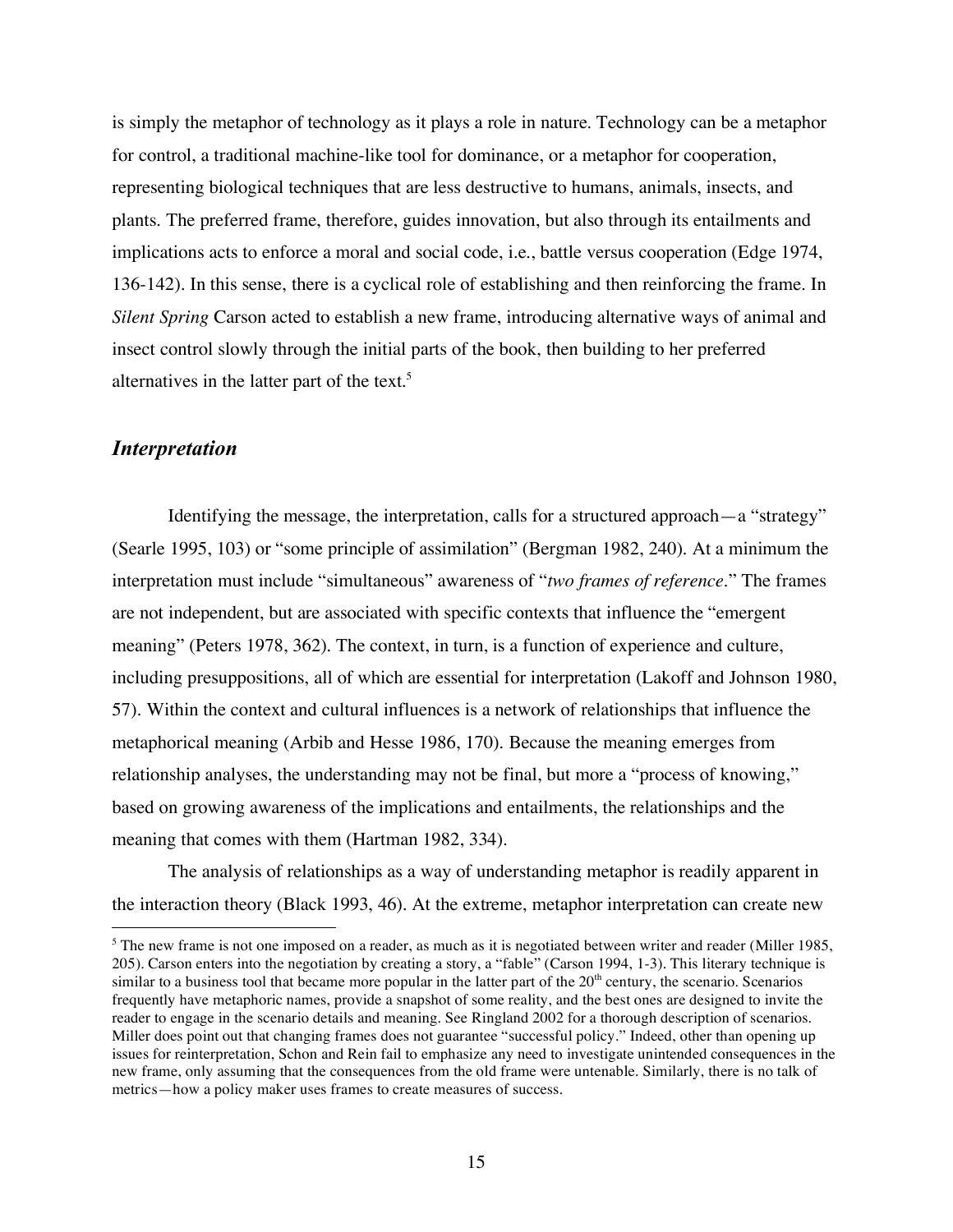categories of meaning, not merely assignment of meaning to existing categories (Livingstone and Harrison 1981, 96). A less extreme view of interaction interpretation seems content to stress the importance of interaction and point out the listener's need to be aware of both subjects in the metaphor relationship, source and target, but rather than compare them, to interpret by looking at the implications of the relationships between the two (Black 1993, 46). Going beyond mere comparison enables the listener to identify the potential variations and complexity of the relationships, which can allow understanding of a new network of interactions that can be mined for interpretation (Arbib and Hesse 1986, 156).

Even where the metaphor says X *is* Y, the *is* reflects more than the literal and includes experiences that the listener will use for interpretation (Lakoff and Johnson 1980, 20). Metaphor is not, therefore, constructed from a static nature of meaning (Searle, 90). Instead, metaphor causes the listener to use experiences for interpretation and possibly to create different meanings (Lakoff and Johnson, 156). Experiences include cultural context, cultural biases, and assumptions that can affect interpretation. A metaphor that provides information in a way relevant to the listener's cultural background is easily interpreted (Glucksberg and Keysar, 418).

The interpretation is not always an extraction of meaning, but can involve creation of meaning. Scientific explanations, especially new theories that might involve "Kuhnian terminology" for new explanations and explanations for fundamental perceptions, can use metaphors to create new meaning and "genuine theoretical progress" (Hesse 1972, 157). Metaphors like channels in cell walls or the ball and stick model for molecules are examples that involved and enabled creative interpretations of scientific terms (Brown T. 2003, 21-23). A similar example is the terminology of queens in beehives and slaves in ant colonies. The terms describe and create "institutional facts"—so-called because institutions call them into existence—where the word used for the metaphoric explanation "appears to be partly constitutive of the fact" (Searle 1995, 37).

Sometimes scientific data are explained in terms of the phenomena observed and then explained anew, using theoretical models to extract new meaning. The models may use metaphor in a way that allows interaction and creation of new insights, e.g., sounds and waves (Arbib and Hesse 1986, 156-157). The metaphor may not be expected, certainly not confirmed before observation, but the metaphor fosters or shapes logic of interpretation. Regardless, the act of interpretation and the effect of the interpretation arise out of images present in the culture (Schon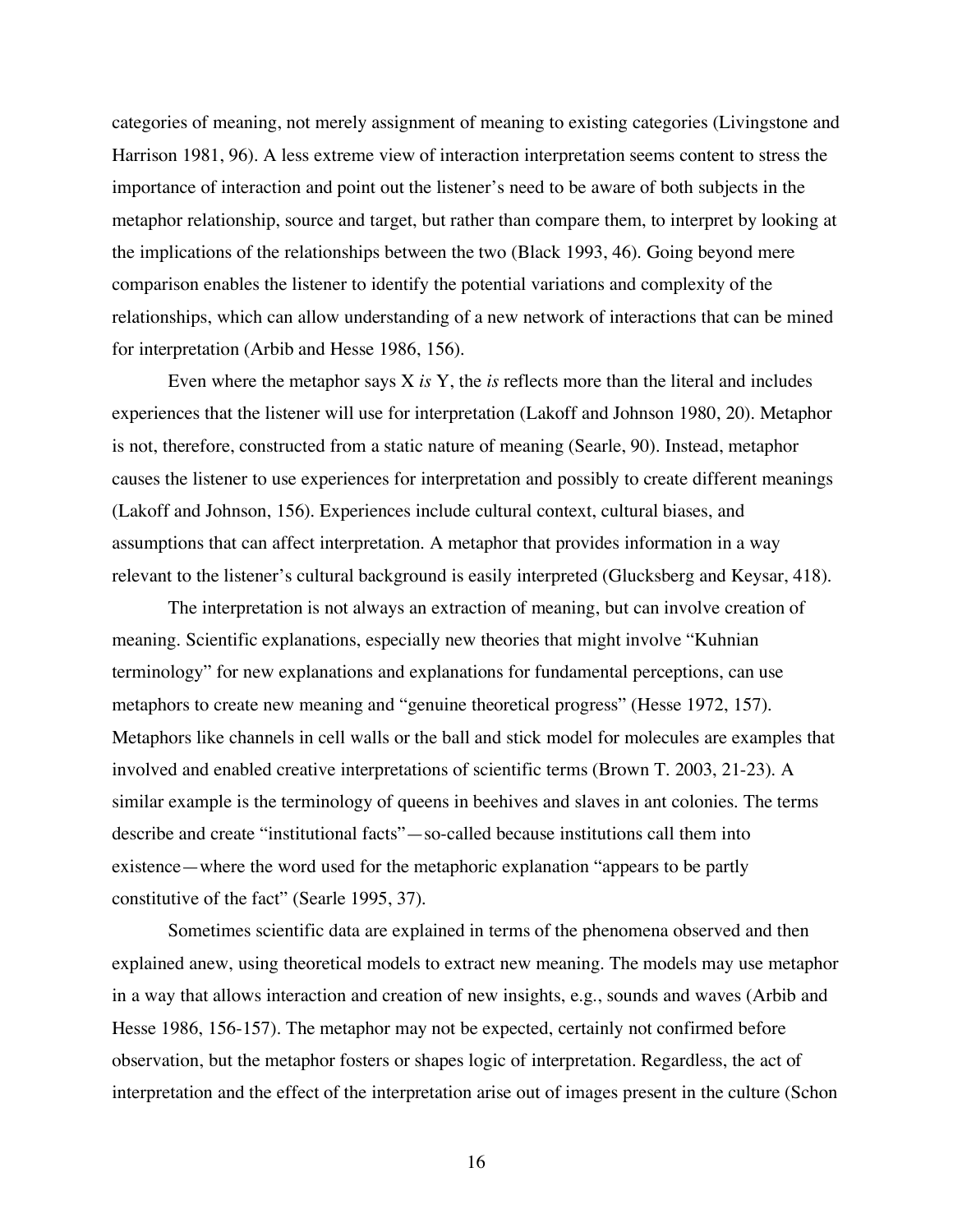1994, 27). Simultaneously, the invitation to explore similarities of the source and target enable discovery and new understanding (Boyd 488-89). The interpretation calls for some analysis of the reasoning behind the particular choice of the source to the target, the way that the target can allow the source to fit to the target, and finally the match of the target to the source. The famous observation about the man and wolf applies here: "He is a wolf" changes the way we think of the man *and* the wolf (Black, 41, 44). Even if the literal and obvious seem sufficient, listeners will go deeper, apparently because metaphor invites a closer interpretation in search of greater awareness (Glucksberg and Keysar 1993, 403).

#### *Discourse*

Existing discourse is affected by the metaphors that are fundamental to the elements of the discourse (Maasen 1995, 211). In other words, selection of new metaphors is affected by the existence and power of current operational metaphors. The success of a metaphor is reflected in its existence in the discourse (Black 1993, 23). The metaphor's operation in the discourse is explanatory, can be symbolic, and also can help "reorganize reality" (Maasen 1995, 17). Metaphor creation and understanding in the discourse is part of creative activity. Metaphors also act as symbols in the discourse space, representing symbolic acts and interactions (Arbib and Hesse 1986, 169). The constructionist view is that, even though symbolic, metaphors give access to the world through the discourse space—"cultural and natural" (Maasen 2000, 211). Within the discourse, the role of metaphor can be conceptual, but need not be limited to that function and role. Metaphors can connect meaning in a discourse space, but even the same metaphor can be used in specific and different ways in different discourse spaces (Maasen 2000, 206-209). One use is to change the paradigmatic foundation for the discourse and metaphors can revolutionize the approach of a discourse (Maasen 2000, 214). Less dramatically, metaphors can make the discourse more robust, with greater explanatory power, by strengthening the constructs of the discourse (Beck 1978, 83). Still, the metaphor does not operate in isolation, with isolated meaning, but produces meaning in the context of the discourse, even as it strengthens and changes the discourse (Fauconnier 1997, 37).

A metaphor can operate in more than one discourse and the meaning is dependent upon the accepting discourse. Scientific discourses, in particular, frequently import new metaphors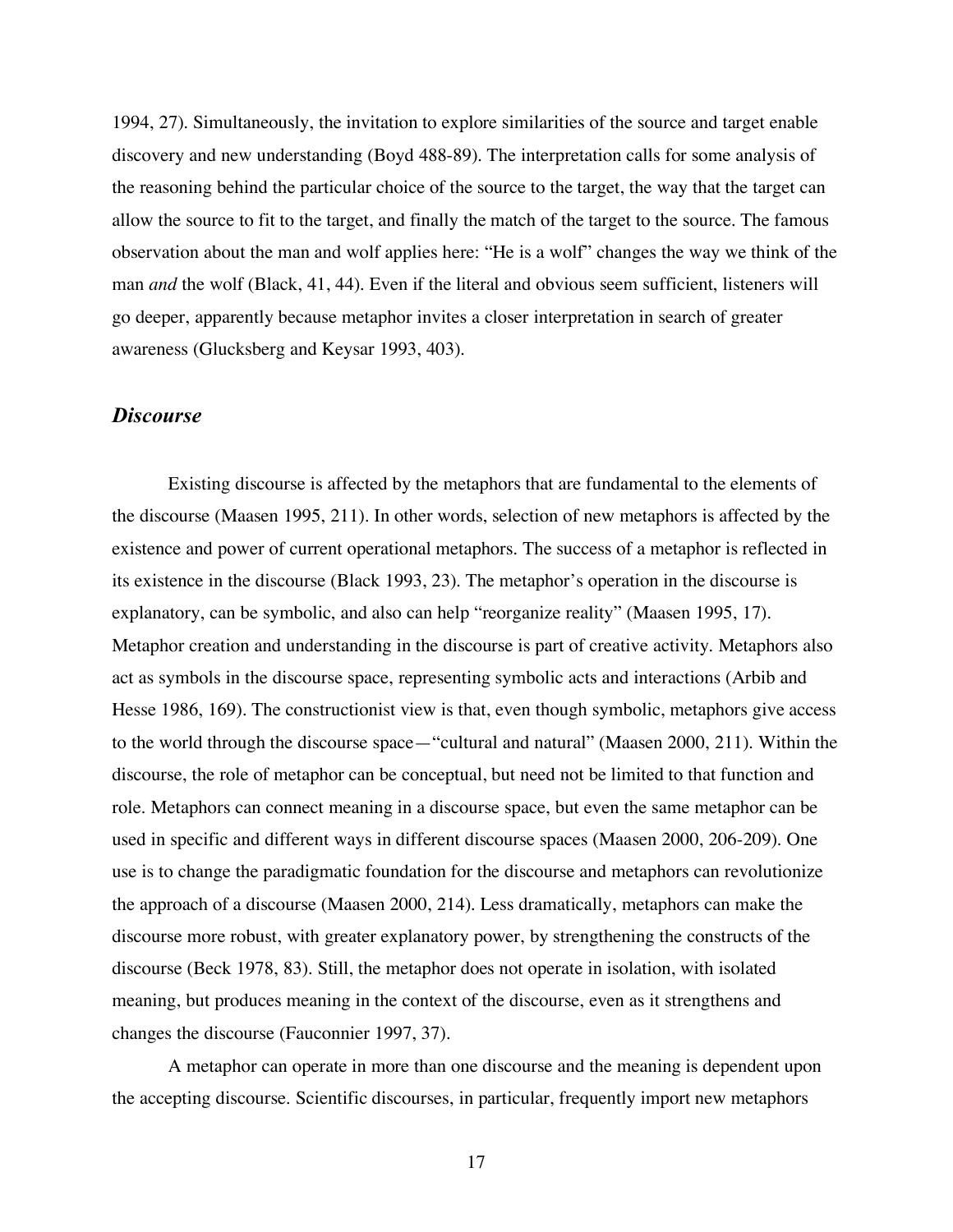that motivate "continual discourse interpretation and transformation" (Maasen 1995, 23). The propriety of metaphors for a particular discourse are relative to the full discourse space and the purpose of the space (Arbib and Hesse 1986, 170). The metaphor is created with a presumed view of understanding in the discourse (Hesse 1972, 250). The understanding of the discourse, even as the metaphor alters the space, is in the discourse context that creates the tension between source and target domains (Livingston and Harrison 1981, 98). The awareness of the discourse space reality is affected by the construction of meaning in the space as it is as motivated by the metaphor and the listener's knowledge and experience (Ortony 1993, 1). The import of new metaphors in a discourse takes advantage of the knowledge to create new understanding and a potential for guidance and action.

#### *Selective, Integrated View of Metaphor*

With apologies to Moliere, it seems that I have been speaking metaphor for much longer than I realize, perhaps even as long as Monsieur Jordain's forty years speaking prose. <sup>6</sup> Perhaps, it would be more accurate to say that I have been living metaphor during those years, because metaphor, in retrospect, has been such a key device in describing experiences and concepts. Regardless of my experiences and use, metaphor is much more than substituting one thing for another, although it is a convenient tool to do that, and it is much more than a literal description from a different perspective. Metaphor goes quickly beyond decorative language and style, and offers a way to engage readers in better understanding an experience, a concept, a policy, even a paradigm. Metaphor offers invitations to readers to search for meaning, but also, and more important for new concepts, to help define the meaning and implications and, in doing so, to establish or reinforce the language rules for the new concept.

Metaphor thereby enables or at a minimum permits writers to be more active and open to setting a stage for interaction with readers by inviting the reader into defining the metaphoric meaning, entailments, and implications. Where non-metaphoric language tends to specify direction or description, usually with some precision, a metaphor can specify operating space,

<sup>&</sup>lt;sup>6</sup> "Monsieur Jordain: By my faith! For more than forty years I have been speaking prose without knowing anything about it . . ." (Act Two, Scene IV, *The Middle Class Gentleman*, Jean Baptiste Poquelin Moliere).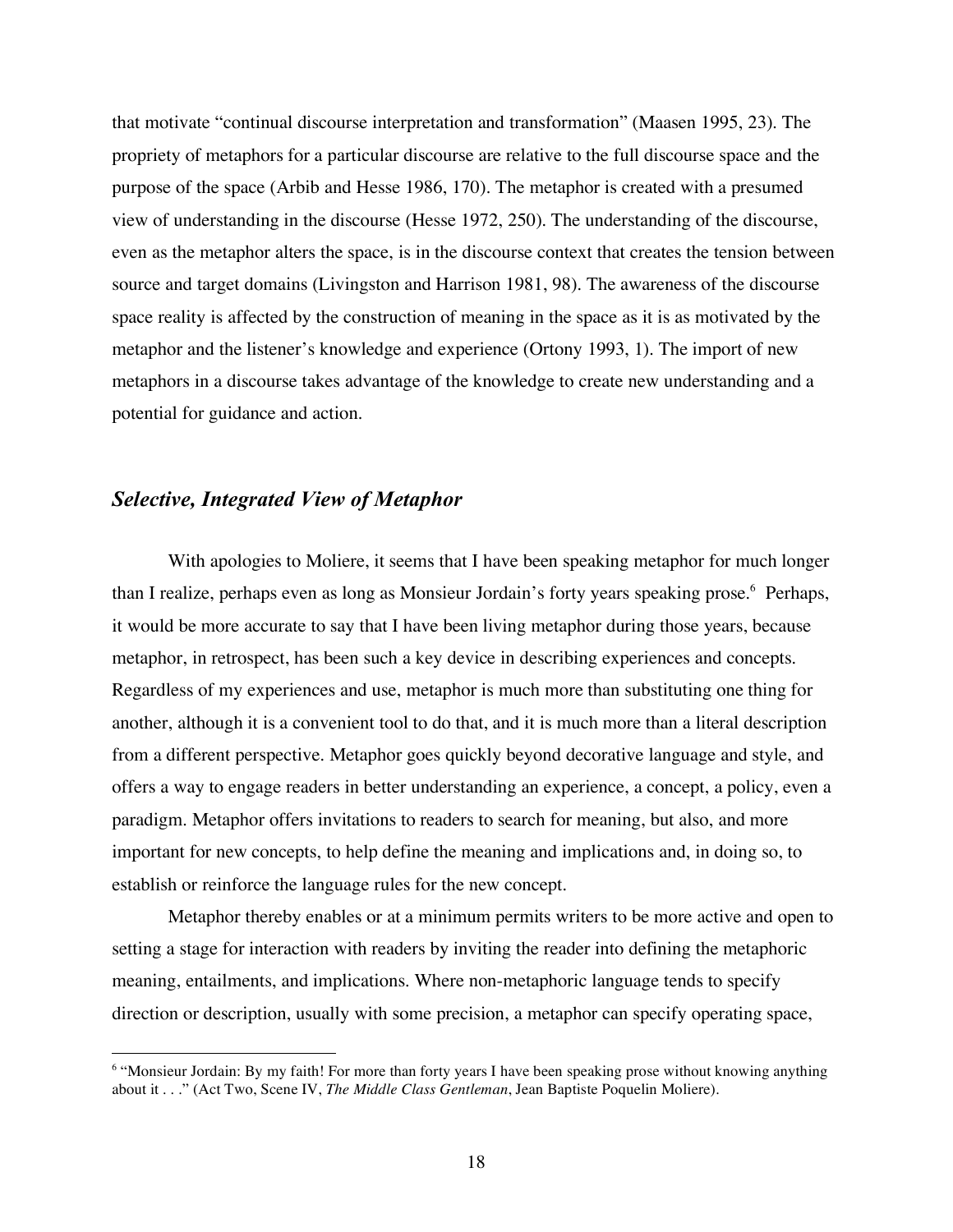acting to define the space, but not limiting it. This quality comes from metaphor's utility as a tool to generate and create linkages that might not be so readily apparent. As such, metaphor is a fundamentally creative and provocative tool. Characterizing metaphor as "lie" or "false" may take us down interesting linguistic byways, but fails to recognize the difference between creating a new view of reality, or in more rare cases, a new reality, and mischaracterizing current reality. Metaphor is lie only to those who would have a static viewpoint, fixed in some way that would not enable them to see a situation differently.

Treating metaphor in this way, as a creative device, not only for building new solutions, but better describing current situations, means that metaphor is not uncommon and unusual, but a normal part of discourse, enabling writers and analysts to transfer perspectives and experiences and open up new ways of understanding and explaining. Indeed, metaphor demands engagement by readers, demands that they think about the meaning and context, compare it with their own views, and reject or embrace and expand. The blending of elements in a discourse space is not limited to metaphor writers, but involves readers who will have different elements to consider for blending. For example, the metaphor "silent spring" will involve different elements and blending for a reader experiencing southern rural life than for a northwest US resident, but each will most likely have a core understanding of silence and spring that enables them to build in ways similar to and beyond the intention of the writer.

This creativity and freedom to use metaphor to refine definition should not be implied as a lack of discipline in metaphor creation and application. Choosing, applying, and thinking through metaphor should not be casual, should be related to experience, and should not be simplistic. The ideal metaphor has multiple levels of meaning and possible interpretation that enable diversity of perspectives and a wide space to experiment with policy solutions.

Metaphor's utility builds on its creative function by providing the means to define new approaches, new frames for policy and science. In this role, metaphor can quickly offer a sense of the solution and it is incumbent upon policy makers to understand the implications of the metaphors they use to describe policy directions. Designed and used properly, a metaphor can become a deep or root metaphor for policy structure, providing positive influence or complicating challenges. Using metaphors with images of controlling the environment or forcing nature to yield to human progress, for example, will foster policies much different than a metaphor that suggests human cooperation with nature or a human partnership with nature. Both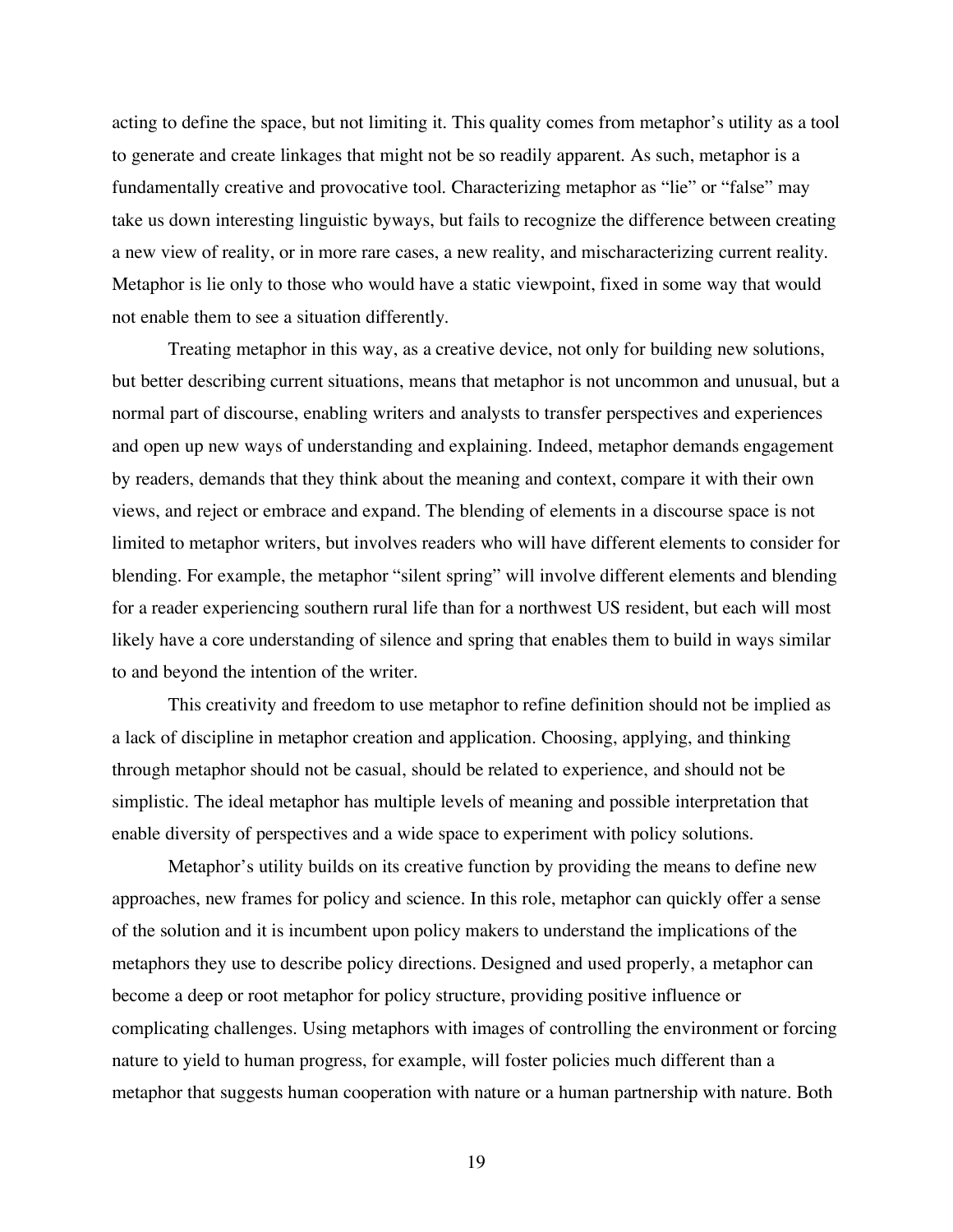sets of metaphors in this example are anthropomorphic and suggest something about nature and about humans, but suggest even more about the policies that might be motivated by those metaphors. Metaphors can be useful in taking incommensurable policies, for example, ones that treat Earth as a commodity to be marketed versus Earth as nurturing mother, and creating frameworks or discourse spaces for discussions about the assumptions that underlay each. In other words, the metaphors may offer some touch points that could permit policy makers to find some commonality. As importantly, metaphors can offer a policy maker a way to create a systems view of the situation and see, at an initially simplified level, the overall view of the matter, e.g., seeing the Evil Empire is a much different systems view than a Partner for Peace. In this way, metaphor is more akin to a model or a topographical map, a representation that captures a sense of the more detailed operational reality, hinting at those things that can be influenced and changed, and suggesting those elements that may be truly intractable.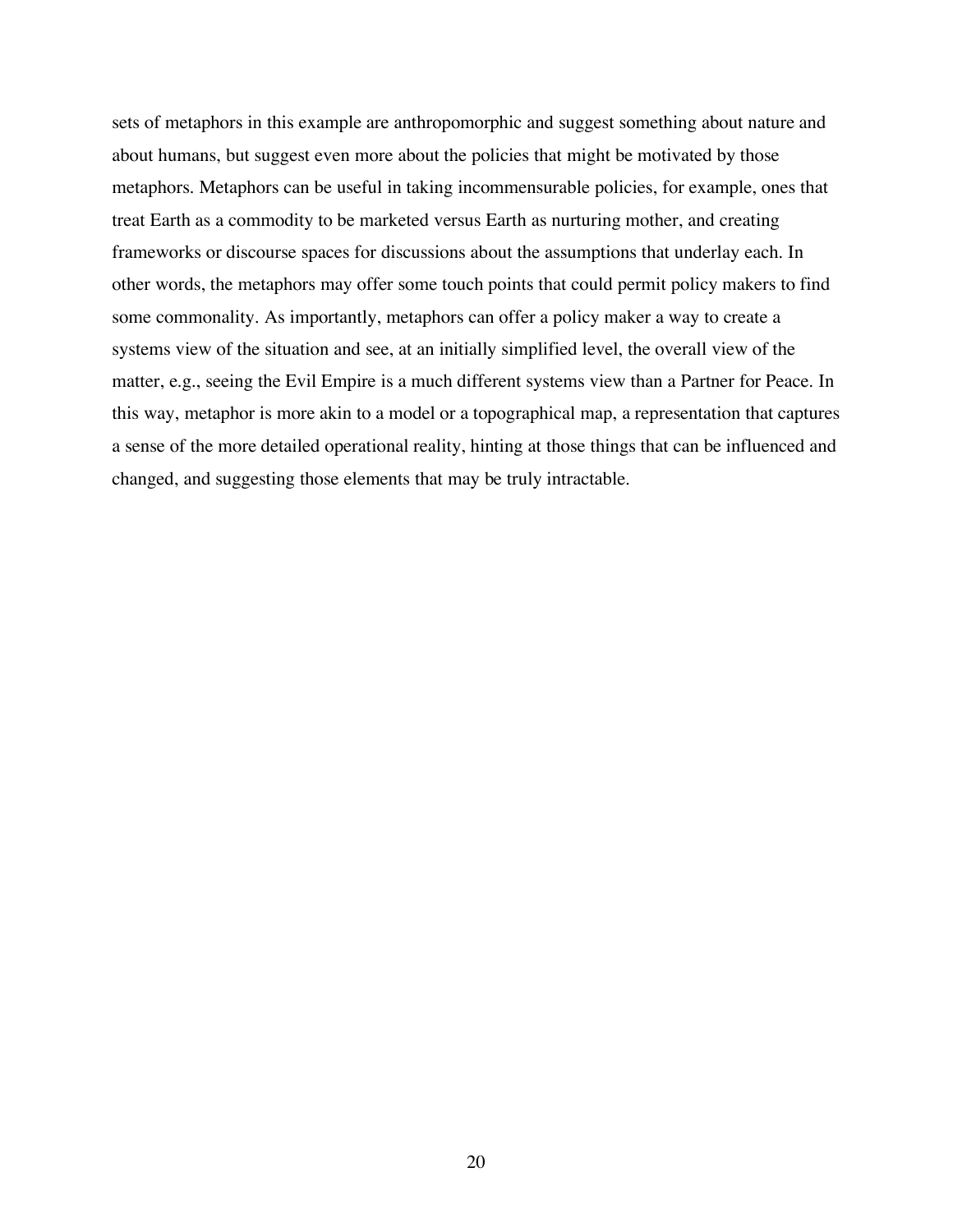# **Chapter 3: Views on Carson's Use of Metaphors**

Throughout *Silent Spring* is an apocalyptic theme that argues that unless the chemical solution to all non-human problems is altered, the world is doomed. Many focus on that theme as a reason for the book's popularity and influence, but Waddell believes that those who do that fail to understand that the book more accurately tied into current concerns about nuclear conflict (Waddell 2000, 9). Gartner, in a parallel analysis, argues that Carson's skillful use of warfare terms becomes a "thematic extended metaphor" for pesticides (Gartner 2000, 116). Glotfelty amplified the war theme, noting that not only was war a central metaphoric theme of *Silent Spring* for human actions against insects, but that Carson essentially declared and conducted war against chemical pesticide companies. One early working title for the book was *War Against Nature* (Glotfelty 2000, 170).

Carson significantly did not dispute some aspects of the war metaphor—some insects *were* enemies—but rather that the war strategy was not effective and led to disastrous unintended consequences (Glotfelty 2000, 159-162). The war metaphor was apt for Carson to use because the chemical industry itself frequently referred to war in the early days of DDT use, touting DDT as a necessary weapon against a ruthless insect enemy (Russell 1996, 1507).

Carson also employs home as a key metaphor, one that shows fragility and vulnerability in the face of war. Home for Carson is that place provided by nature for all living things and also is specific human home. In *Silent Spring*, Carson's scientific foundations allowed her the ability to criticize semantic constructions that hold nature as separate from humans and, in fact, work to keep nature as separate. Nature, for Carson, is nurturing and worthy of human respect and contact (Norwood, 1987, 742-744). The lack of respect, built from a lack of understanding and ignorance of the interrelationships in a global ecosystem, threaten the human-built home and the place that is home to non-humanity (Norwood 1987, 753-754). The solutions that Carson offers involve a new way of seeing nature, something that can occur only with a new frame or paradigm in the Kuhnian sense (Norwood 1987, 756). Carson's paradigm includes nature in a variety of roles: female, parent, sibling, friend, even lover (Norwood 1993, xiii). The range of views combined with the metaphor of home creates a framework that calls for a different kind of responsibility. This also implies a different set of responses, especially given the view that within nature's household all life was connected (Norwood 1993, 171). Similarly, "Carson and her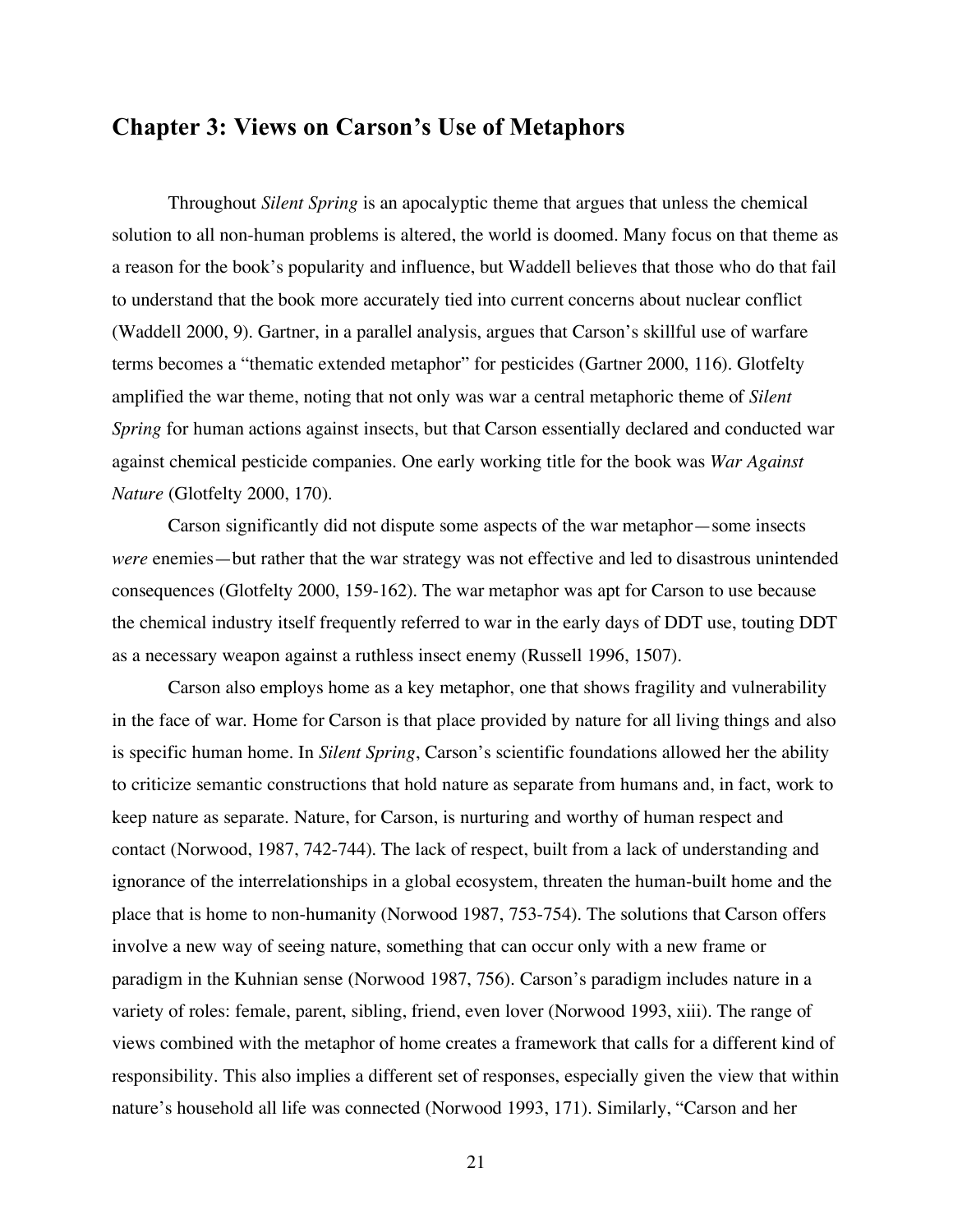scientific colleagues" saw the world in less hostile terms and more as a "shelter" where animals and humans were both household members. The household metaphor was a tool of Carson's literary style and her scientific training in ecology, which has home as a central, unifying metaphor (Norwood 1993, 151). Carson's effect was to demonstrate through story and metaphor that the "sanctuary of suburban homes" was not immune from the harmful effects of chemicals that were ironically intended to protect the sanctuary.

Herndl and Brown have a strict constructivist view of environmental descriptions, claiming that the environment is "a concept and an associated set of cultural values that we have constructed" through the way we use language (Herndl and Brown 1996, 3). In that context, *Silent Spring* is a "special action" and the discourse space in which it takes place part of a "historically developed cultural frame" (Herndl and Brown 1996, 9). The rhetorical model that Herndl and Brown use to describe general environmental discourse has three parts. The first is ethnocentric—where the humans move into the world using regulation. While the institution is powerful, the representative provides the authority. Anthropocentric is the second and it puts humans outside nature, tending to view nature as an object to be examined, to be understood rationally, and scientifically. The third, ecocentric part views humans and nature in relationship, described poetically (Herndl and Brown 1996, 11-12).

Carson's literary skills reflect an ecocentric approach, especially her recognition of human-nature interconnections, but her scientific background and meticulous references place her firmly in the anthropocentric rational, reasoning camp.<sup>7</sup> Carson's metaphors, on the other hand, threatened the institutions, government and industrial, that supported use of chemicals, but she eventually advocated using better funded government regulation to limit chemical irresponsibility (Carson 1994, 263-297).

Carson's success with *Silent Spring* helped move environmental issues into the public arena, an effect that some attributed to her overtly apocalyptic literary style. She was able to exploit Cold War fears that already recognized the possibility of global destruction through nuclear conflict (Killingsworth and Palmer 1996, 22, 27). The use of apocalyptic language and metaphors marked the speaker, intentionally or not, as an outsider who could see the potential for destruction and expands the discourse to include an invitation to rebel against the dominant

 $7$  Gartner notes that while many were critical of Carson's science, some of her more aggressive critics "complained that her superb writing made her more dangerous" (Gartner 2000, 1).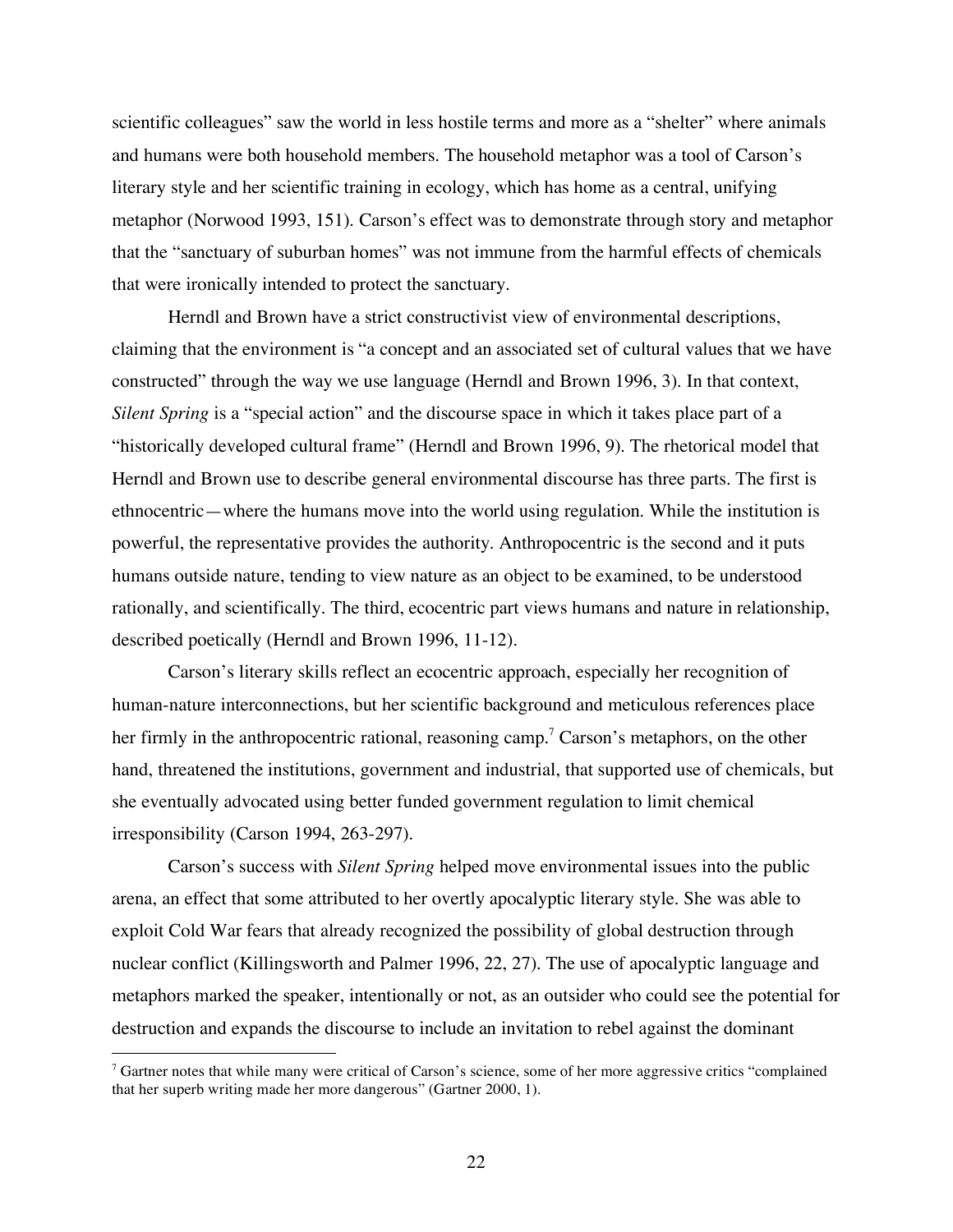ideology, to support change to prevent the apocalypse (Killingsworth and Palmer 1996, 40). <sup>8</sup> Her metaphors were aimed at criticism of chemical production, regulation, and use, not of science in general, but of the way that science was ignoring the problems and consequences of indiscriminate chemical use. In this sense, Carson refuted the general scientific community's claims of continual progress (Killingsworth and Palmer 1996, 29, 33). Nonetheless, she was firmly scientific and her sense of wonder comes from her scientific "identity." There was no move away from "epistemological nature writing" to focus solely on the political. Her epistemological scientific foundation enabled her to understand the dramatic effects of chemicals and allowed her to create stronger arguments that were based on knowledge but more humility and much less arrogance (Slovic 1996, 103-104). More reliance on humility was not a retreat from science, but rather a move to a different scientific framework. Her approach relied on an ecological framework with natural, biologically based control methods. Killingsworth and Palmer believe her approach, relying on the natural, represented a scientific revolution and a Kuhnian paradigm shift because Carson called for a partnership of science, the public, and government regulators. In claiming a paradigm shift, they seem to be emphasizing Carson's work as applying public relations to sound science, i.e., "Carson . . . took her case to the public." For them, if I interpret their arguments correctly, it was moving the natural arguments into the popular arena, expanding the discourse to include the public, and creating the partnership that made Carson's observations and recommendations so revolutionary (Killingsworth and Palmer 1996, 29). That interpretation may capture part of a paradigm shift, but two other factors are of significance in characterizing Carson's work thusly, incommensurability and tracing lifelines. Carson argued for a new approach to pest control, one that did not rely solely or predominately on chemicals. The two positions were incommensurable because supporters of different frameworks/paradigms "practice their trades in different worlds" (Kuhn 1970, 150). <sup>9</sup> Kuhn did not mean that the positions were not comparable at some level, that the languages of the two

<sup>&</sup>lt;sup>8</sup> The role of outsider as prophet is one well known in apocalyptic religious writings. See, for example, Jeremiah and Isaiah in the Hebrew Testament. Killingsworth and Palmer struggle to identify the reasons for Carson's success, eventually agreeing with Herndl and Brown that it could not be attributed solely to her language, but to "the historical period" (Killingsworth and Palmer 1996, 42).

<sup>&</sup>lt;sup>9</sup> Margolis speaks of "habits of the mind" when regarding paradigms and argues that a community that holds to a particular paradigm does so through "shared habits of mind," based on experiences and which are used to guide critical intuitions within that community. It is the habits that facilitate intracommunity communications and frustrates extra-community discussions (Margolis 1993, 22-23).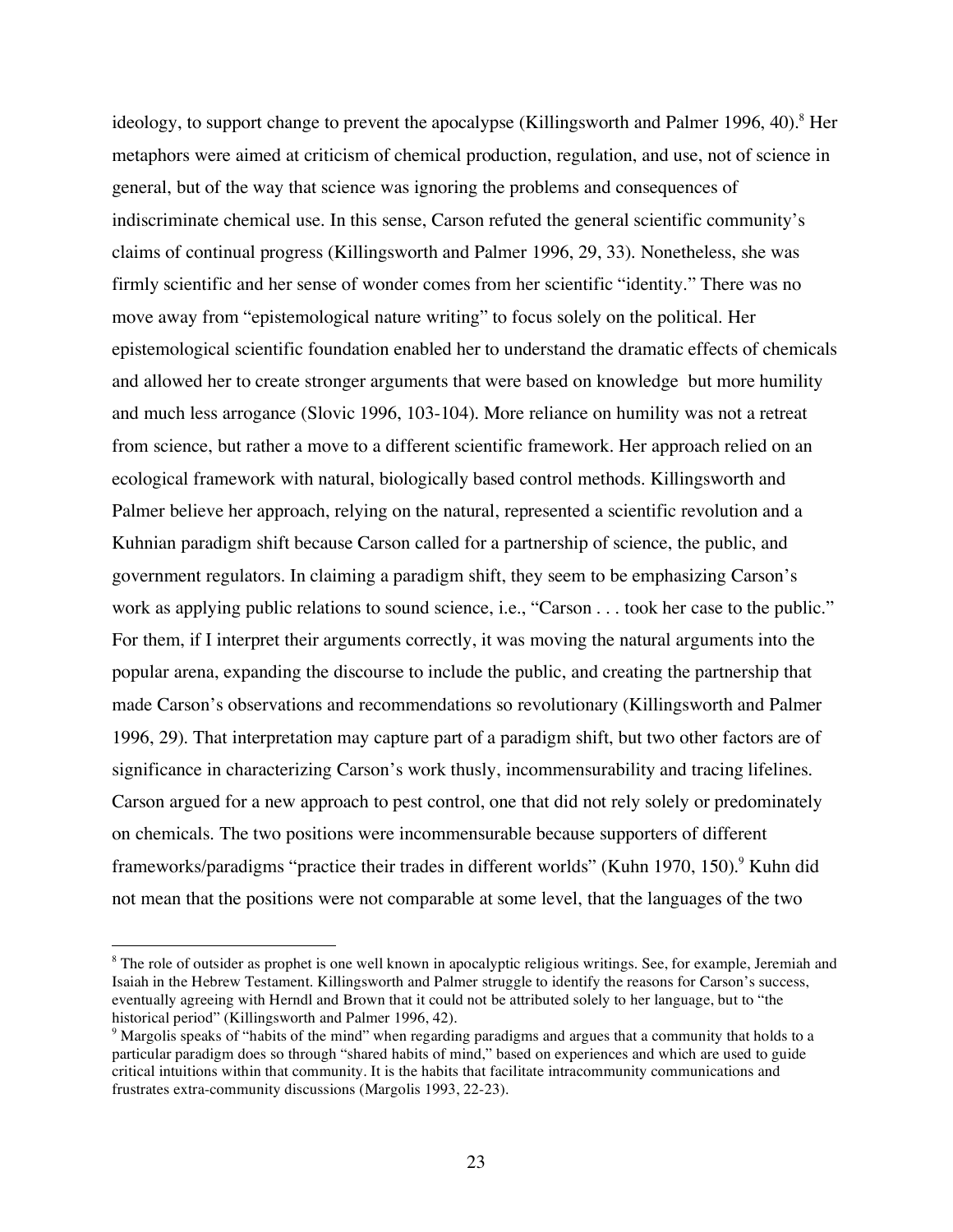worlds were "mutually untranslatable." Kuhn described incommensurability in metaphorical terms, that it means when two theories are incommensurable, they cannot be translated into the same language "without residue or loss" (Kuhn 2000, 35-36). The worlds upon which the languages are based are fundamentally different and not shared.

Kuhn saw a role for metaphor in those languages. The worlds of chemical dependence versus biologically based practices are examples. The metaphors that might be used for those two approaches require some "referents" (Kuhn 2000, 201).<sup>10</sup> The use of metaphors as referents can act to bring in new terms and concepts to the scientific community or to explain existing terms to new scientists (Kuhn 2000, 197). Metaphors act to relate the natural world with the scientific world and as theory changes or is introduced, the metaphors also change and can provide different entailments and implications, open or hide in different ways, and include different members.<sup>11</sup> The different metaphorical meanings serve to reinforce Kuhn's description of incommensurability; the referents belong to different theories which can be described by different metaphors (Kuhn 2000, 204-205). "Tracing the lifelines" is Kuhn's phrase for following the movement of the referents and presumably the metaphors through the theories.<sup>12</sup>

Carson's use of metaphor combined information and evidence from scientific analyses with policy perspectives and, in the process, created a new paradigm for pest and plant control. I will discuss the new paradigm in more detail later and here will suggest that incommensurability for the new versus the older paradigms involves language for animals-pests, chemicals, and the Earth. While as referents they are present in discourse before and after *Silent Spring* was published, following their lifelines leads to radically different language meanings.<sup>13</sup>

<sup>&</sup>lt;sup>10</sup> Lakoff would say that the referent is predominately provided by experience (Lakoff 1993, 239-241).

 $11$  Kuhn's example is of salt-in-water as a "chemical compound before Dalton and that of physical mixtures afterward" (Kuhn 2000, 204).

<sup>&</sup>lt;sup>12</sup> Paradigm itself, of course, is a metaphor and using Lakoff's schema, it is a "container" metaphor, because it bounds a category, in this case a category of shared knowledge (Lakoff 1993, 212-213). Kuhn may have taken issue with the more general use of paradigm, because he states "paradigm is what the members of a scientific community, and they alone, share" (Kuhn 1977, 294).

 $<sup>13</sup>$  See Crist's work on nature and wilderness which suggests several paradigms for nature, but also criticizes the</sup> social constructionists who claim that nature exists only as humans define it by culture, economics, language, and scientific practices. In this sense, nature only has voice when given it by humans (Crist 2004). Carson's work suggests that nature has a loud voice, but humans may not be able to translate nature's language very well. Works, therefore, like *Silent Spring*, do less to give voice to nature than to give hearing to those who cannot hear and translation to those who hear but do not understand.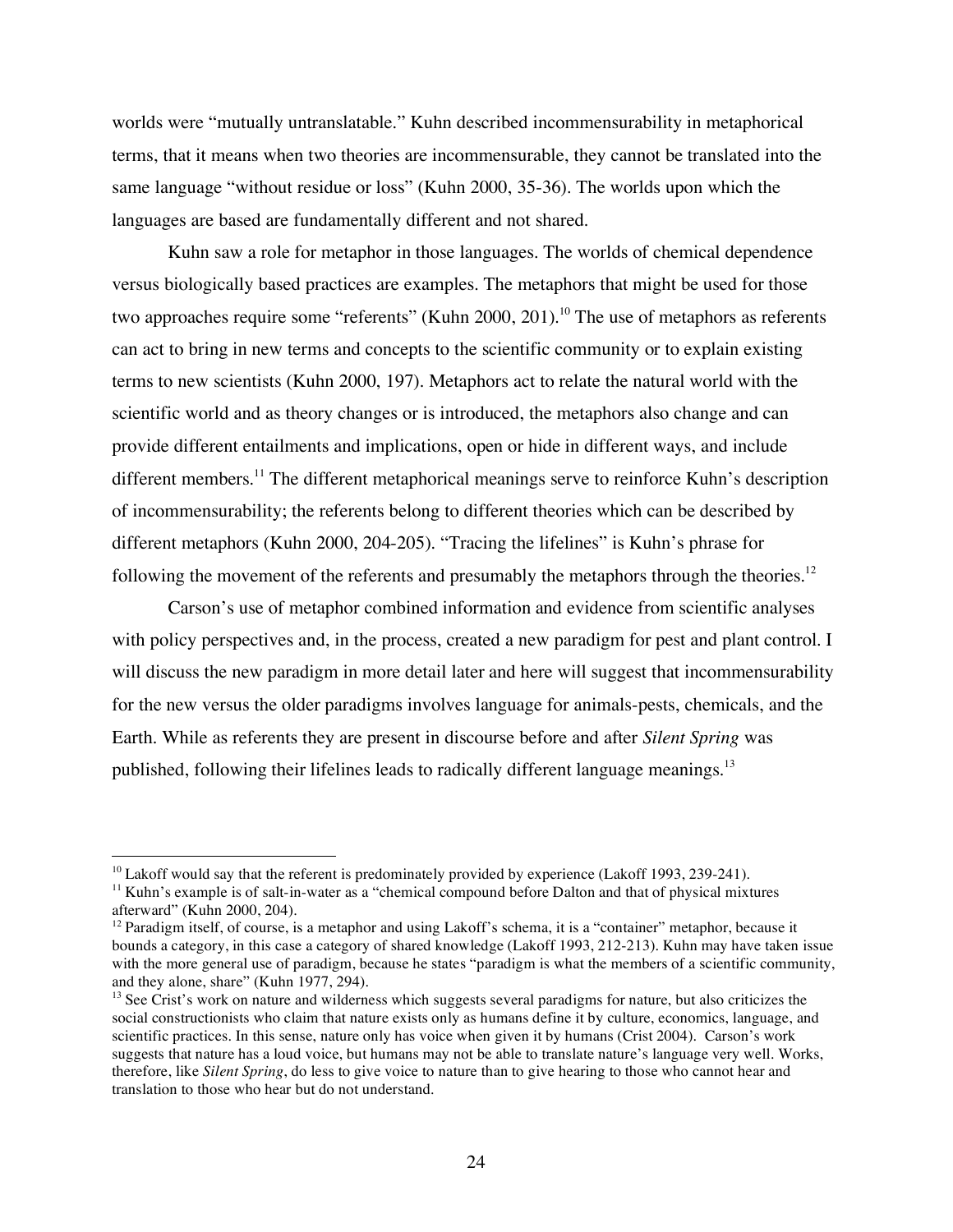The incommensurability is explained, in part, by the metaphors of those who see nature to be controlled, ideally and profitably with chemicals, and the metaphors of those who see nature as nurturing and in a more equal, even collaborative, relationship with humans. That relationship, in this latter metaphor, is damaged by overuse of chemicals. The metaphors have meaning within the context of "mutually exclusive epistemologies," backed by interpretations that use different languages (Miller 1985, 195). The incommensurability comes with a gap between the supporters of the different metaphors that makes the creation and execution of policy and regulation difficult, at best, because each side believes it has the relevant facts (Miller 1985, 192).

Confidence in having and sharing the facts is related to confidence in being able to describe the facts. Metaphors can support the description of facts, even if the metaphorical description allows some things to "drop out" (Wittgenstein 2001, 625) The metaphor can lead astray, but nonetheless can be useful in representing physical and mental worlds (Wittgenstein 2001, 629), The interpretation of the metaphor is dependent upon the "language game" which refers to rules by which listeners interpret. Language, however, can shift and to a degree can be indefinite (Wittgenstein 2001, 70-72). This ability to shift does not detract from the utility of the concepts and, presumably, the metaphors.

Metaphors may help answer one of Wittgenstein's questions about meaning: "What would you be missing if you did not *experience* the meaning of a word?" Metaphor, which some believe is based on experience (e.g., Lakoff) can help readers understand the meaning of a word or concept. But Wittgenstein also points out that it is not necessary to explain the language game through experience, but rather to understand that there is an ongoing language game (Wittgenstein 2001, 655).<sup>14</sup> Any game may be one of several that are ongoing and to understand the meaning a listener must understand the particular rules and the "family of language games" in which those rules take place (Wittgenstein 2001, 179).

The gaps in understanding can come from a failure to understand the context of the similarities, which are "family resemblances," in the different language games. The resemblance between languages of incommensurable paradigms and the rules of different language games seems remarkably similar. In either case, the listener must understand the rules, perspective, and

 $14$  At the same time Wittgenstein claims that "problems are solved" by "arranging whatever we have always known," not by "reporting new experiences" (Wittgenstein 2001, 109).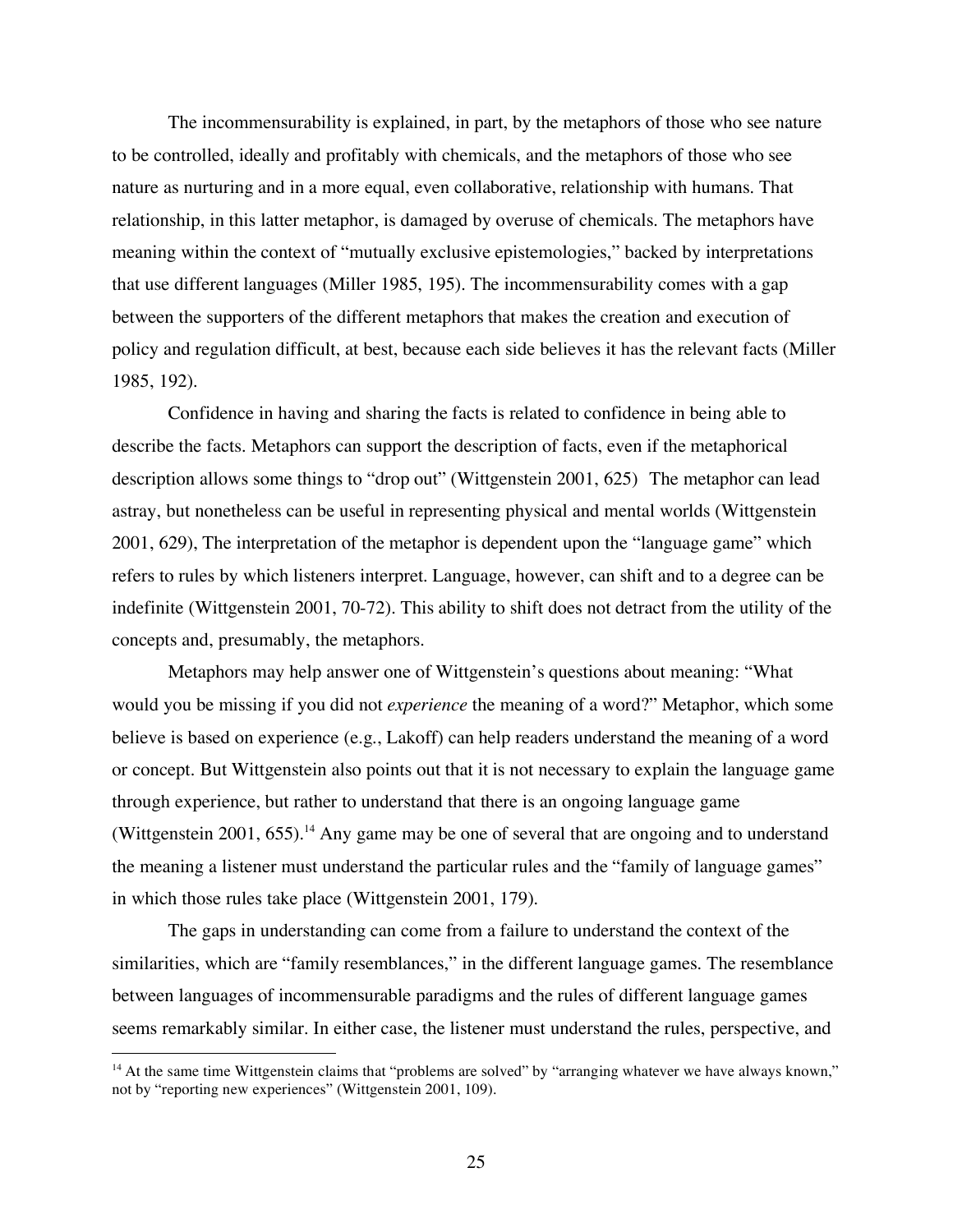frame to interpret the words or the metaphor as the speaker intended the metaphor to mean. What Kuhn offers that Wittgenstein only alludes to is the concept of tracing lifelines between the paradigms or the games to understand the resemblances.

One language game is "(m)aking up a story; and reading it" which can provide a new explanation, just as making explanatory remarks changes the nature of descriptions (Wittgenstein 2001, 23-27).<sup>15</sup> Of similar importance is the context, the "situations" of spoken or written words, for example, "naming" is not the same as "description," but it is preparation for description. Metaphor, then, can be a name—*Silent Spring*—or an explanation of a condition, a "silent spring." Naming is similar to putting a game piece on a game board, or choosing an avatar for an online game—it points the way and may even draw out entailments and implications, but it does not necessarily describe (Wittgenstein 2001, 49). In some cases, the name is a sign that points to the paradigm (Wittgenstein 2001, 51). Sometimes, however, the rules for language games can change and with those changes comes different concepts and different meanings for words (Wittgenstein 1972, 105). The "adequate test" of the statements, in terms of truth as the speaker understands it, relates directly to the rules of the operating language game. Truth of the propositions comes from the "frame of the reference." This does not mean that truth is relative to each speaker, because non-truth is a matter of misunderstanding (Wittgenstein 1972, 81). The testing of the statements—"confirmation and disconfirmation"—takes place within a "system" and the boundaries of the system are determined by the argument, presumably by the rules of the language game (Wittgenstein 1972, 105). This would imply that a language game that includes a paradigm defined by a metaphor would constitute a system.

The paradigm name brings no inherent meaning until it becomes the name for a paradigm and without the paradigm, it loses its meaning (Wittgenstein 2001, 55). In this case, the name becomes a proposition because it represents the explanatory power of the paradigm (Wittgenstein 2001, 49).

Paradigms can be forgotten and when that happens we lose "an instrument of our language," it ceases to be a language game (Wittgenstein 2001, 57). One might argue that Carson was not trying to create a new paradigm, but rather trying to remember one that was lost, one where nature and humans were more in balance.

<sup>&</sup>lt;sup>15</sup> Wittgenstein highlights how different are the words "water" and "water!" (Wittgenstein 2001, 27).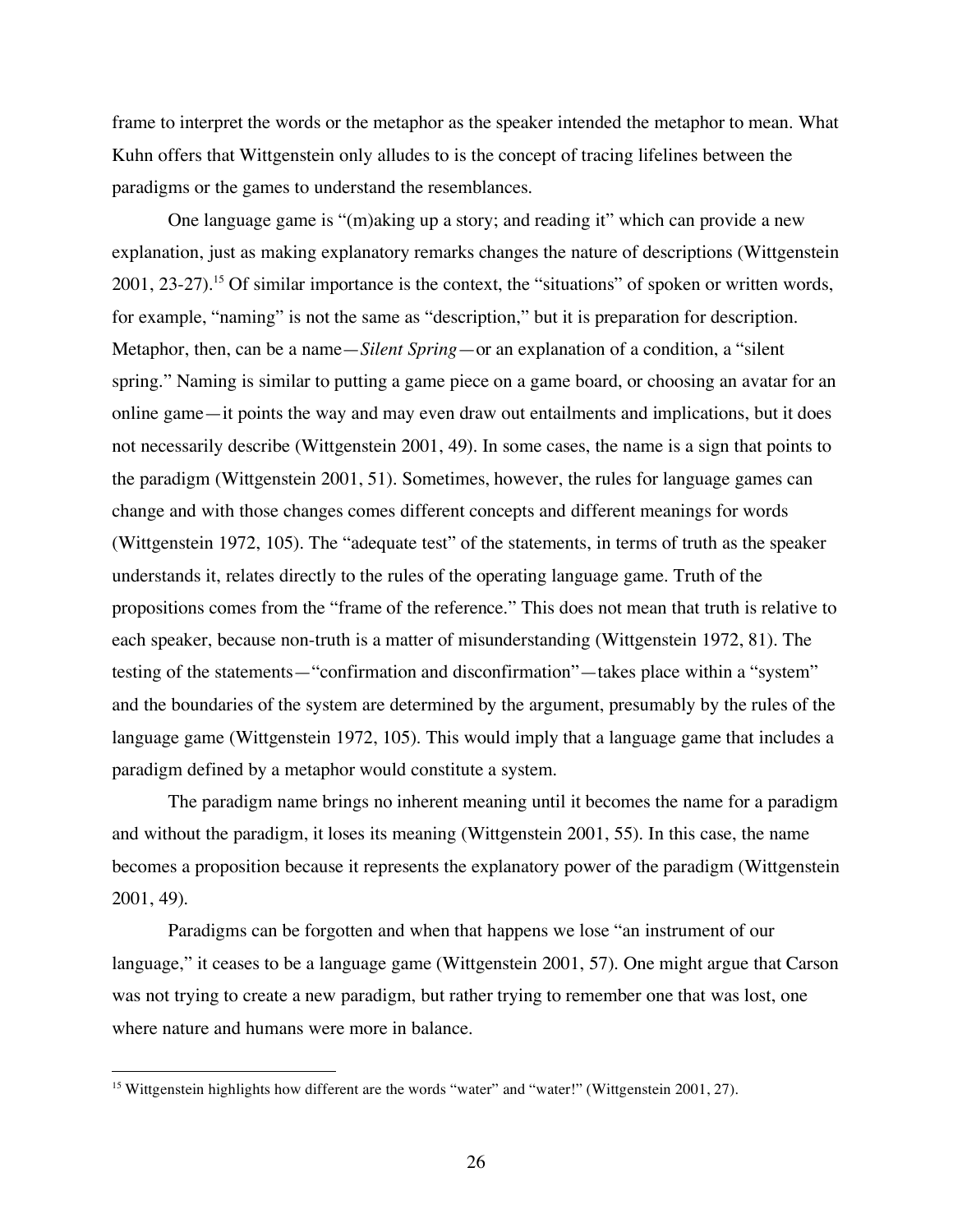Even with the different rules of the language games, the games are not separate, but have similarities which Wittgenstein calls "family resemblances" that overlap and crisscross, with common touchpoints being at the detailed level or at the higher framework level. The games relate and form a family; even though family members may be incommensurable the family resemblances can enable object tracing between the games (Wittgenstein 2001, 66-68).<sup>16</sup>

<sup>&</sup>lt;sup>16</sup> Family resemblance, of course, sounds quite similar to Kuhn's lifeline tracing.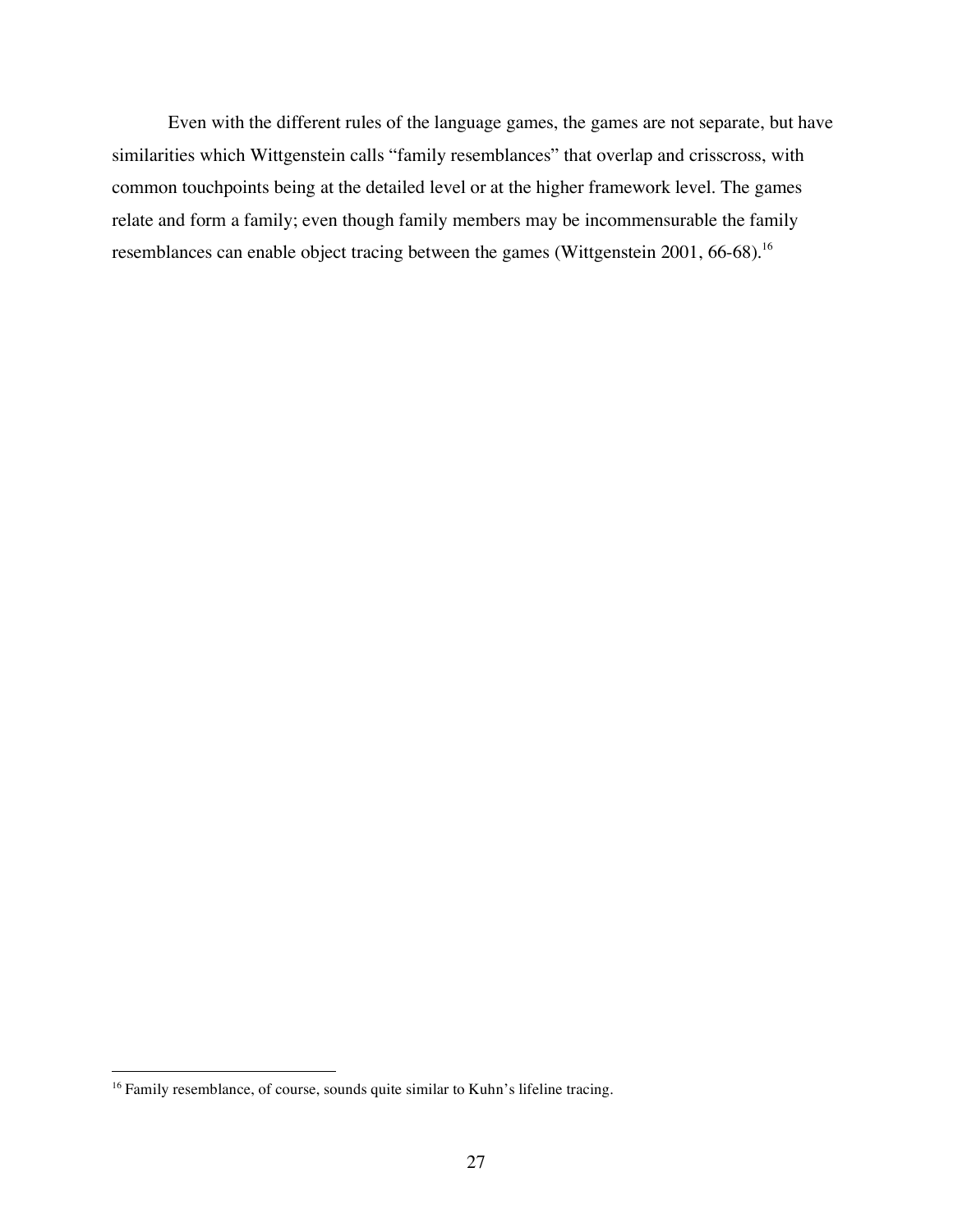# **Chapter 4: Analysis of Carson's Metaphors in** *Silent Spring*

In this chapter I will analyze the metaphors of *Silent Spring,* working from an identification of the root or "deep metaphors" to the variety of secondary metaphors that flowed from and supported the core metaphors. The deep metaphor or root metaphor is the organizing principle of a story (Ortony 1993, 4-6). It is the metaphor that gives sense and presumably meaning to other elements of the story (Schon 1993, 149).<sup>17</sup> I also will attempt to integrate the reliance on experience as a way to create and use metaphor, as explained by Lakoff and Johnson, look at the ways that Carson's use of metaphor in *Silent Spring* helped to fill a rhetorical space, including the creation of a paradigm using rules of a language game, and conclude the analysis by considering the way her policy recommendations fit *Silent Spring's* frame and generative metaphors. Following that, I will address possible implications for  $21<sup>st</sup>$  century environmental communication.

Evaluating *Silent Spring's* metaphors can, but in this case will not, include literary criticism that focuses on Carson's flowery language. Her books before *Silent Spring*—*The Sea Around Us, Under the Sea Wind,* and *The Edge of the Sea*—included firm scientific perspectives, explained in a clear, passionate writing style. Similarly, *Silent Spring* was a work of passion and expressive literary style, but the story emerged from the science. One of Carson's biographers observes that because of "Carson's meticulous research and her talent for keen scientific insight and synthesis, *Silent Spring* retains remarkable scientific reliability" (Gartner 2000, 107-108). The scientific research made the story possible and the story took the science to its logical, policy conclusions. At the same time, the metaphor helped to add power to the science and helped to establish the paradigm for a new approach towards the plants, insects, and animals that many saw as inconvenient at best, and enemies, at worst.

 $17$  I suggest that deep metaphor and paradigm are equivalent. The description of a deep metaphor includes its organizing function, including and rejecting story elements and assumptions (Schon 1993, 149). Deep metaphor also would be equivalent to language game rules, allowing or prohibiting meanings and context for descriptions and arguments.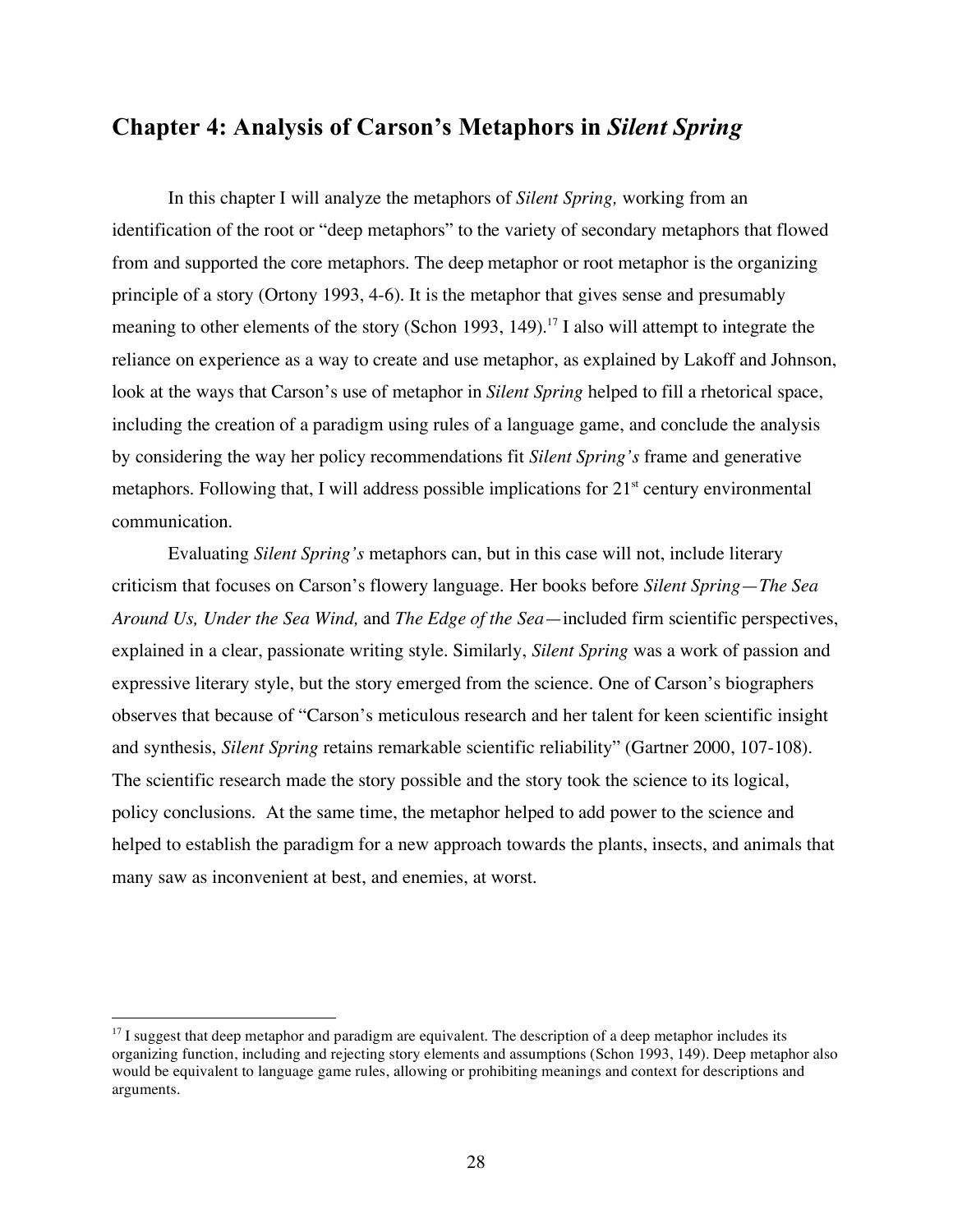## *Mapping the Metaphors*

I will use a metaphor, mapping, to identify metaphors in *Silent Spring.* The richness of the metaphors, whether this depth and abundance was intended or not, calls for a couple of different maps, both having a common theme of relationships. The first (Figure 1) is the relationship of action—passive or active—and actor-object—perpetrator or victim. These are mapped across four quadrants defined by two axes. The second map (Figure 2) shows roles over time, taking the changing roles of humans with respect to nature and the effects of humans over time. Figure 2 also is intended to show how *Silent Spring* creates a systems perspective in contrast to a local view of the environment. Carson specifically calls out the "balance of nature" as "a complex, precise, and highly integrated system of relationships between living things," a view quite at odds from those who believed that effects from chemical use were local and limited (*Silent Spring*, 246).

Mapping in this way does carry an obvious flaw in that some maps (e.g., road maps) can give an impression of linearity, when *Silent Spring* emphasizes the nonlinearity of nature and the inability to predict widespread effects on the natural system. Carson notes the uncertain effects of pesticides that spread beyond local areas and wonders, too, about chemical interactions when different chemicals combine in nature (*Silent Spring*, 151-152). Just as a road map is a model for some topographical reality, allowing travelers options for the journey, these maps are intended to show options to travel through a discourse space created by *Silent Spring*'s metaphors. Some detail is sacrificed in any map. These maps do not include all the possible details, but do highlight items of interest and overall views of the discourse.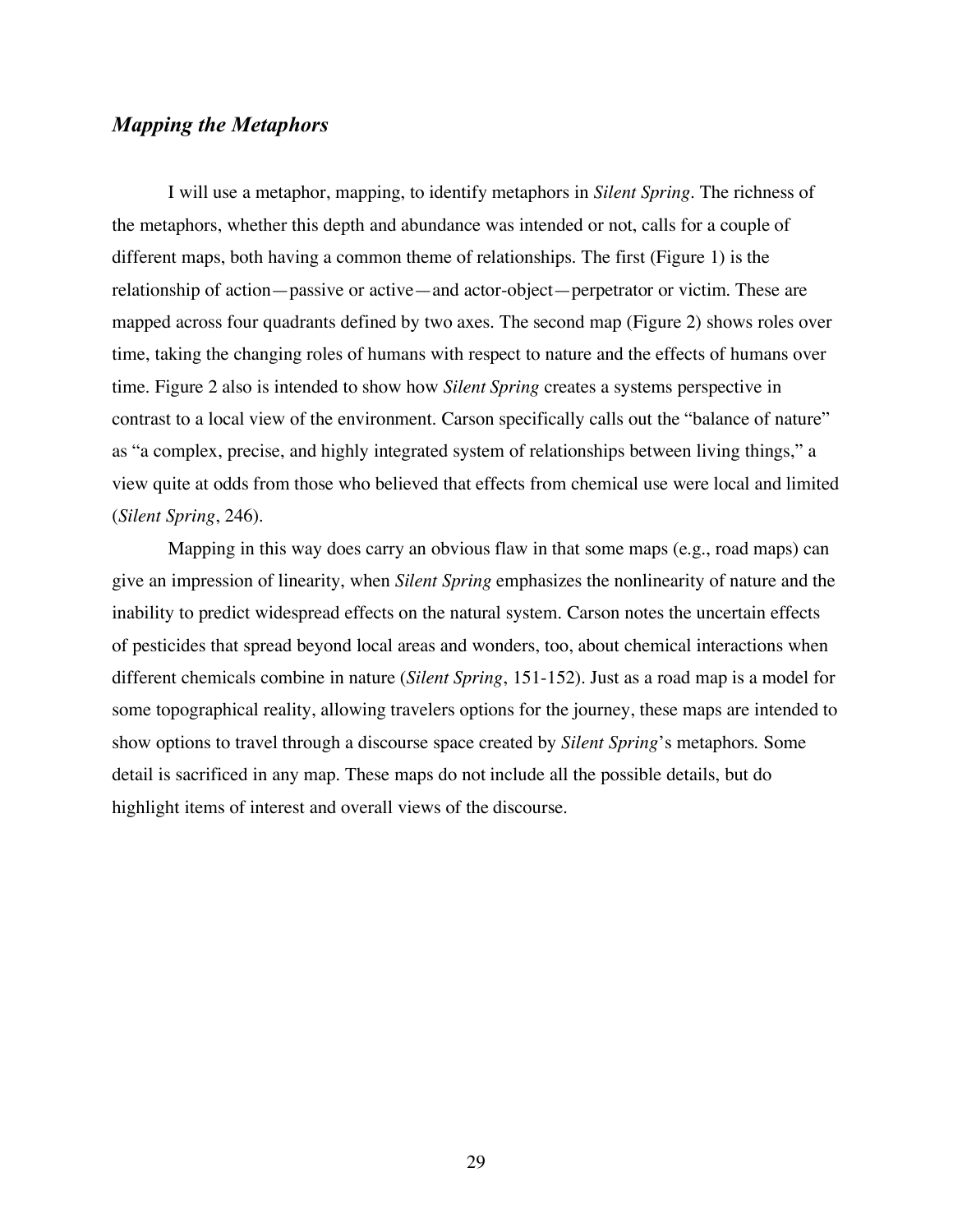## *The First Map: Silent Action and Actors*

Figure 1 is presented as a two-dimensional device, with two axes that create four quadrants. The axes, however, are not the traditional X-Y. For victim and perpetrator the axis runs northwest to southeast. For active to passive, the axis runs southwest to northeast. At the center of the map is the first of the two deep or root metaphors, "silence" and "silencing" and the effect of silence in *Silent Spring.* Insects, birds, animals, and humans are the main passive victims, while the chemical manufacturers, sprayers and government agencies are active perpetrators. Nature, because of silent resistance, does play an active role. The public also is a passive victim but also has a perpetrator contribution because of its silence, while the toxins are active but silent perpetrators.



Figure 1: Silence contributes to creating victims and helps to hide perpetrators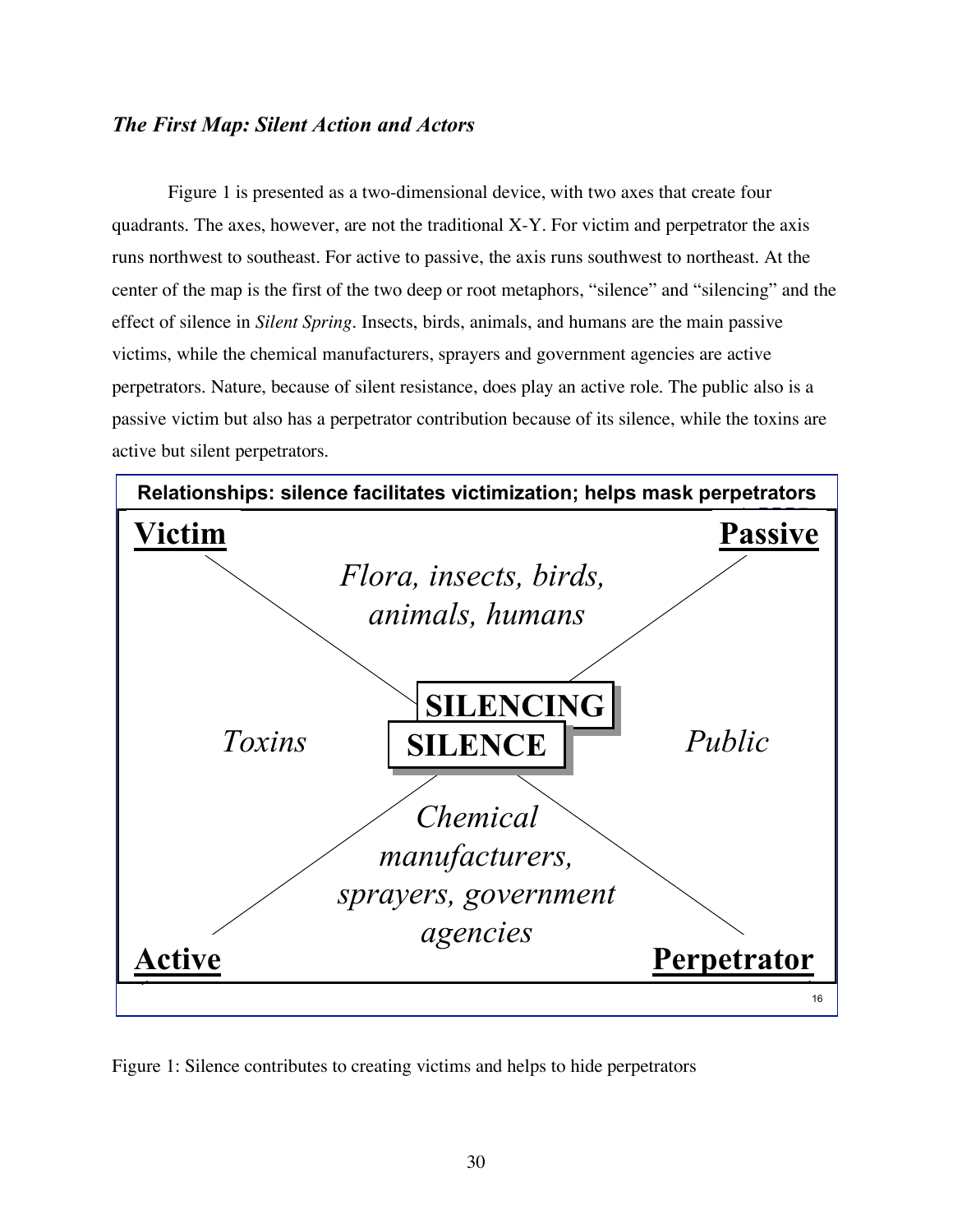# *The Second Map: Metaphor and Message*

The second map is a more general systems map that takes a broad, inclusive view, and will be explained in the remainder of this work.



Figure 2: A systems view of *Silent Spring's* metaphors

# *The Hint of Things to Come: Metaphors in Silent Spring's Table of Contents*

*Silent Spring's* table of contents gives an indication of the book's rhythm, showing a diversity of metaphors that tell the reader that the journey through *Silent Spring* will be one of hope and despair, threat and resistance, and promise. Even more telling is the Schweitzer quote on the frontispiece: "Man has lost the capacity to foresee and to forestall. He will end by destroying the earth." Other than a hint of the scientific sources, some fifty-six pages in the 1994 edition, the science that supports the book is not apparent in the table of contents. Rather, the table sets forth seventeen chapters that can be separated into eight metaphorical groupings.

| <i><b>Chapter</b></i> | <b>Title</b>                                        | Metaphoric message                                                                                                                        |
|-----------------------|-----------------------------------------------------|-------------------------------------------------------------------------------------------------------------------------------------------|
|                       | Titles of the first three<br>chapters set the stage |                                                                                                                                           |
|                       | "A Fable for Tomorrow"                              | There is a story, with no indication of the<br>type of story, but the Schweitzer quote<br>might indicate that it is an apocalyptic fable. |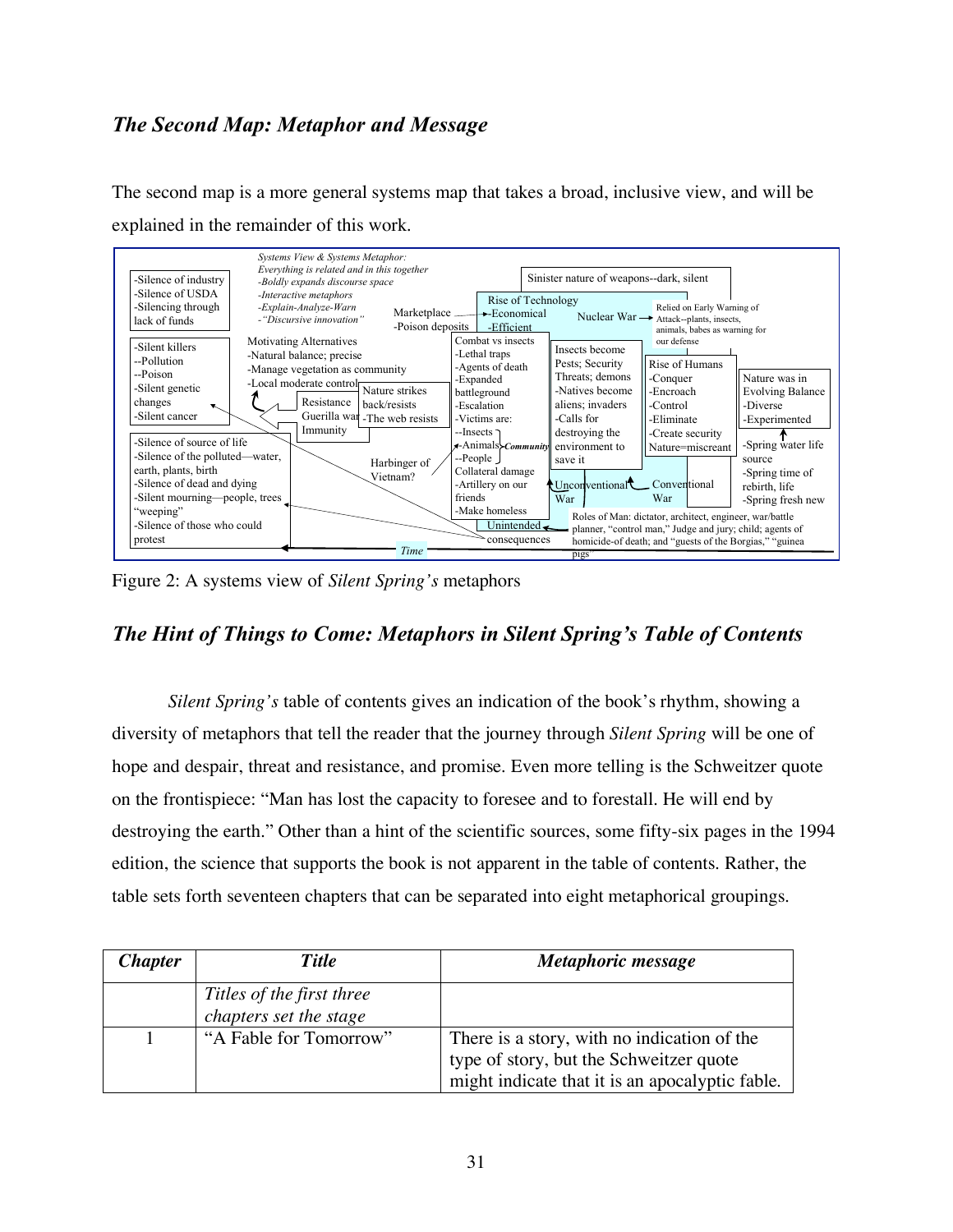| <b>Chapter</b> | <b>Title</b>                     | Metaphoric message                                                                     |
|----------------|----------------------------------|----------------------------------------------------------------------------------------|
| 2              | "Elixirs of Death"               | Here is the first indication of something                                              |
|                |                                  | deceptive, since elixir traditionally has                                              |
|                |                                  | curative life-giving power, but it also is a                                           |
|                |                                  | term associated with quacks and charlatans.                                            |
| 3              | "The Obligation to Endure"       | It is not clear if this means to survive as a                                          |
|                |                                  | world or to remain firm in the face of some                                            |
|                |                                  | trial or tribulation.                                                                  |
|                | Titles for Chapters 4-6 tell of  |                                                                                        |
|                | the geography of the book and    |                                                                                        |
|                | use anthropomorphic titles in    |                                                                                        |
|                | 5-6, setting up an idea of       |                                                                                        |
|                | Earth's majesty                  |                                                                                        |
| $\overline{4}$ | "Surface Waters and              | There are worlds seen and those not so<br>apparent. This title could be seen as a play |
|                | Underground Seas"                | on Carson's earlier book, The Sea Around                                               |
|                |                                  | Us, and refer to the sea below us.                                                     |
| 5              | "Realms of the Soil"             | Like the seas we cannot see, so too are there                                          |
|                |                                  | sovereignties in the soil of which readers are                                         |
|                |                                  | not, but should be, aware.                                                             |
| 6              | "Earth's Green Mantle"           | Another image of royalty who wear mantles                                              |
|                |                                  | of authority. Readers get the first indications                                        |
|                |                                  | that Earth and nature are not powerless.                                               |
|                | The theme becomes more           |                                                                                        |
|                | clear in the titles for chapters |                                                                                        |
|                | 7 and 8                          |                                                                                        |
| 7              | "Needless Havoc"                 | Something is causing upheaval and perhaps                                              |
|                |                                  | destruction, but the sources and reasons are                                           |
|                |                                  | unclear.                                                                               |
| 8              | "And No Birds Sing"              | From havoc to birds without song. The                                                  |
|                |                                  | metaphor of silence takes on a more                                                    |
|                |                                  | emphatic reason and apparently must be<br>related to the havoc.                        |
|                | 9–11 Titles tell the readers     |                                                                                        |
|                | who the agents might be and      |                                                                                        |
|                | gives inklings that humans are   |                                                                                        |
|                | the source of the destruction    |                                                                                        |
|                | and the silencing.               |                                                                                        |
| 9              | "Rivers of Death"                | A frightening contrast to surface waters and                                           |
|                |                                  | underground seas.                                                                      |
| 10             | "Indiscriminately from the       | Images of things falling from above and,                                               |
|                | Skies"                           | given the metaphor of Chapter 9, the things                                            |
|                |                                  | probably are not life giving.                                                          |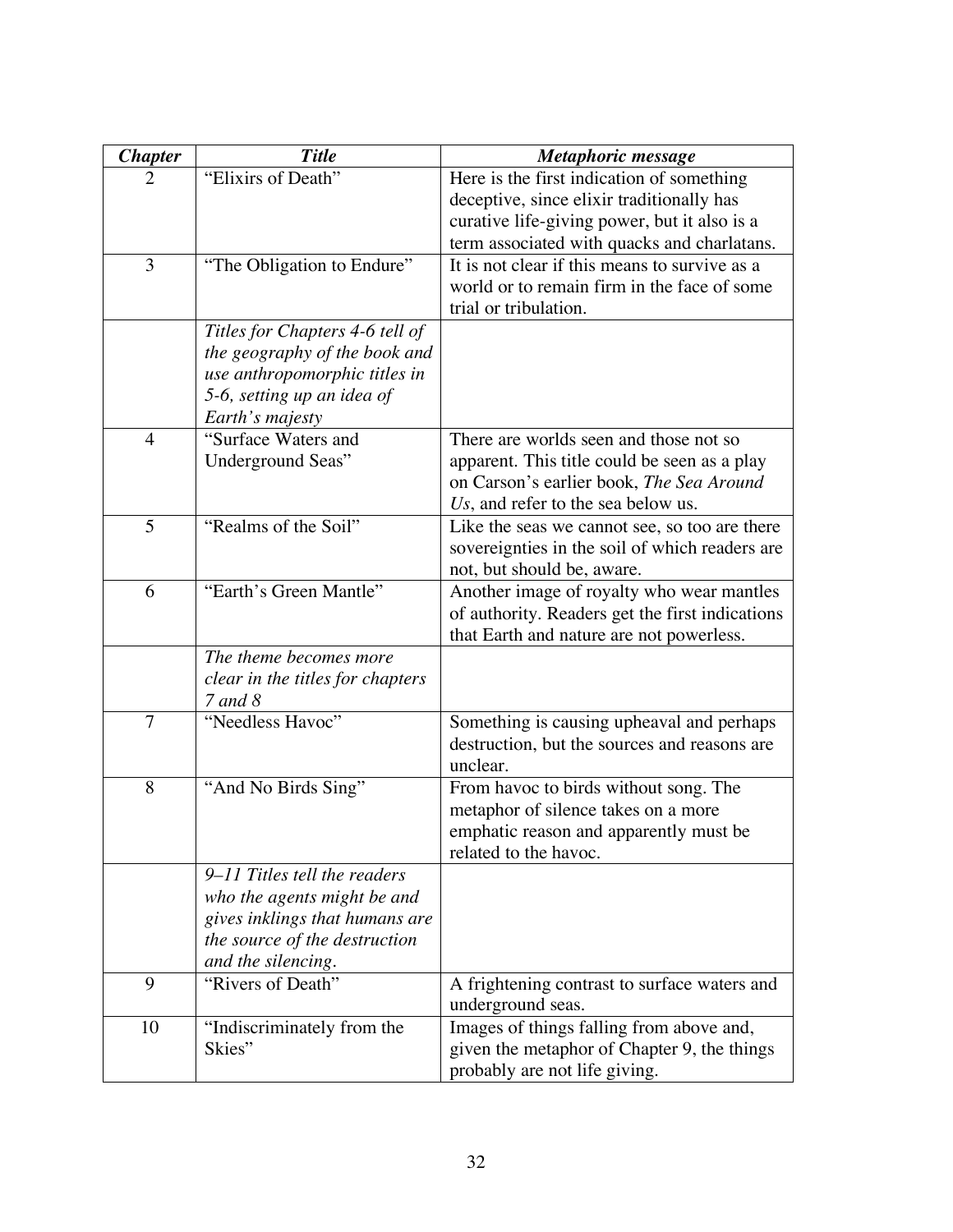| <b>Chapter</b> | <b>Title</b>                                                                                     | Metaphoric message                                                                                                                                                                                                                                                                                                                               |
|----------------|--------------------------------------------------------------------------------------------------|--------------------------------------------------------------------------------------------------------------------------------------------------------------------------------------------------------------------------------------------------------------------------------------------------------------------------------------------------|
| 11             | "Beyond the Dreams of the<br>Borgias"                                                            | The Borgias were known for poisoning their<br>guests and the title gives another hint of the<br>situation, that those who appear hospitable<br>may be dangerous. The metaphor "beyond"<br>implies that the limits of human dreams for<br>poisoning may be exceeded in terms of<br>scope and effectiveness and go beyond the<br>intended victims. |
| 12             | "The Human Price"                                                                                | It is in its own category and indicates that<br>the cost of the dreams will involve currency<br>beyond dollars and that the birds are not the<br>only victims of the elixirs and poisons. It<br>also may imply that the human element may<br>be cheapened to achieve some other end.                                                             |
|                | Titles for Chapters 13 and 14<br>are more cryptic                                                |                                                                                                                                                                                                                                                                                                                                                  |
| 13             | "Through a Narrow Window"                                                                        | This metaphor could mean a small view into<br>or out of a situation or could imply some<br>escape route through which it is difficult to<br>fit.                                                                                                                                                                                                 |
| 14             | "One in Every Four"                                                                              | This title is similarly vague. It could be a<br>statistic of death, disease or damage, or an<br>advertising endorsement. <sup>18</sup>                                                                                                                                                                                                           |
|                | 15-16 Titles tell the reader that<br>there is a reaction happening<br>and resistance is possible |                                                                                                                                                                                                                                                                                                                                                  |
| 15             | "Nature Fights Back"                                                                             | After the vague titles of 13 and 14, this one<br>packs a punch, giving rise to the possibility<br>that the dreams may not be so sweet in the<br>future.                                                                                                                                                                                          |
| 16             | "The Rumblings of an<br>Avalanche"                                                               | The reader is told of warning signals,<br>perhaps with some hope of averting a<br>disaster, but implying that, like an<br>avalanche, once it begins it will be<br>impossible to halt.                                                                                                                                                            |
|                | 17-A hint of another way                                                                         |                                                                                                                                                                                                                                                                                                                                                  |
| 17             | "The Other Road"                                                                                 | This title suggests another option, maybe<br>even hope and gives an idea of another<br>paradigm, presumably one that is not a<br>poison-laden Borgia dream.                                                                                                                                                                                      |

<sup>&</sup>lt;sup>18</sup> I recall an advertisement that a colleague had tacked to his cubicle wall that claimed that "nine out of ten doctors recommend Lucky Strikes," a popular cigarette of the 1950s.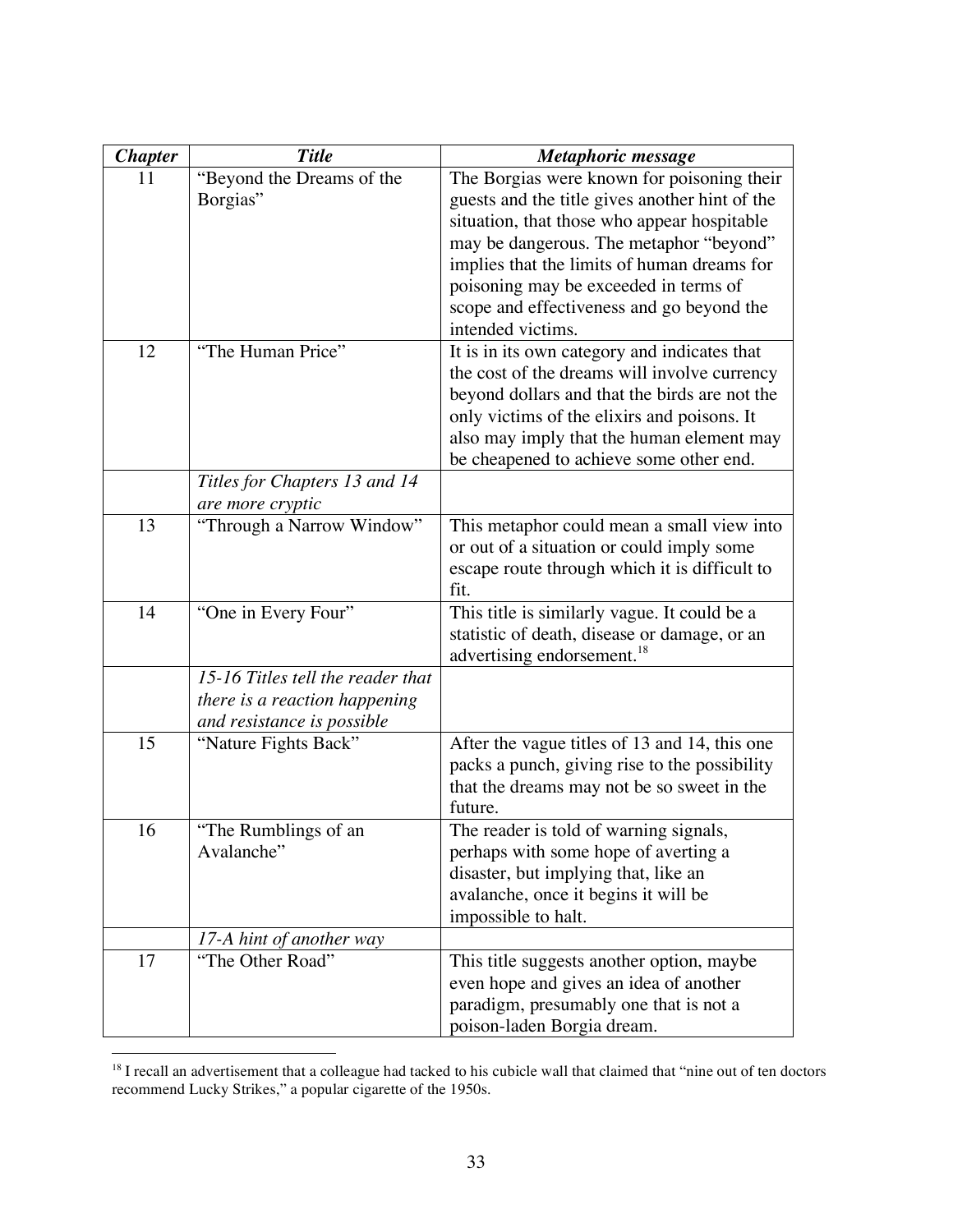One more area should be addressed before an analysis of Carson's metaphors in *Silent Spring*, her rhythm and the members of her discourse space. In the discourse space, Carson includes the Earth, nature, and its inhabitants—plants, birds and animals, seas, air and soil, humans, human families, pets, children, and all of these down to the cell level, along with the human manufacturers of chemicals, the chemicals themselves, the government and the scientists. The descriptions of the relationships in the discourse space create a rhythm in the book that is subtle and involves one to five components, in different order in each chapter: the story, the science, the moral question, the claim, and the solution. I will describe some the of the specifics in the early chapters, but as important is the rhythm.

- Chapter 1: Fable and question: "What has already silenced the voices of spring?"
- Chapter 2: Science (thesis); demand—to end the silence based on the "right to know." (13)
- Chapter 3: Science; stories of victims; moral question (comparison with radiation) "Can we be indifferent to the same effect in chemicals that we disseminate in our own environment" (37)
- Chapter 4: Science; claim "nothing exists alone" (51)
- Chapter 5: Science; story; claim "a few false moves . . . arthropods may well take over" $(61)$
- Chapter 6: Story; science; alternative solution
- Chapter 7: Science; story; moral question "By acquiescing in an act that can cause such suffering, who among us is not diminished as a human being?" (100)
- Chapter 8: Story; science; story; science; moral question and answer
- Chapter 9: Story; science; story; science; moral question
- Chapter 10: Story; science; alternative solution
- Chapter 11: Story, science, alternative solution; moral claim of vulnerability
- Chapter 12: Science; moral claim of continued degradation of Earth
- Chapter 13: Science; moral question; alternative solution
- Chapter 14: Story; science; story; science; alternative solution
- Chapter 15: Science; story; alternative solution
- Chapter 16: Science; alternative solution
- Chapter 17: Alternative solutions; science; moral conclusion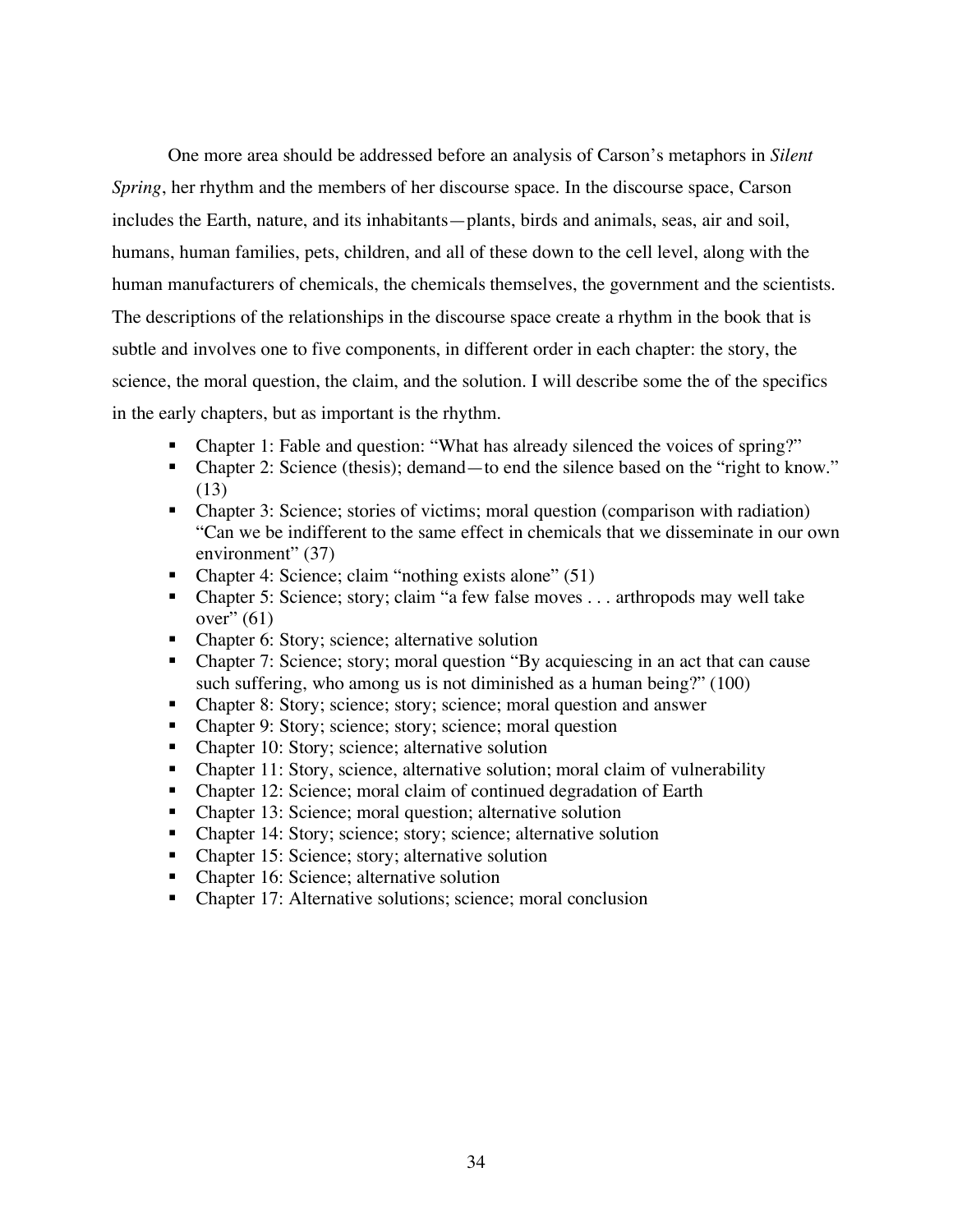#### *The Hints Realized: Metaphors in Silent Spring's Text*

#### **Silence of the Birds, With Humans Close Behind**

*Silent Spring's* opening fable mentioned the sounds of nature that were in a "mythical town in the heart of America"—foxes bark, birds "chorus" with "voices," bees drone. In the first pages, Carson set the metaphor of silence—the silencing of the wild animals, birds and insects, and the "shadow of death" that came over domestic animals, too—chickens, sheep, cattle and the human families—children struck down "while at play." Carson skillfully wove the victims into equity—wild, domestic, and home alike were equally threatened and silenced. At first the perpetrators are the people who "had done it themselves," but in the closing line of the short, three-page fable, she asked "(w)hat has already silenced the voices of the spring," indicating that the people who did it perhaps were not culpable *(Silent Spring,* 1-3).

"Silence" is the deep metaphor for *Silent Spring* because it describes and organizes so many of the core elements of the book.<sup>19</sup> Her early use of silence in the book referred, of course, to the poignant silencing of the "heart of America" whose beat is no longer heard. She made it clear that the heart is more than the people and sets up the argument that stopping the animals, birds, and insects that help make up the heart will stop the heart for all. Her passion and anger, backed by extensive scientific evidence, was served by labeling the government and the chemical industry as silent about the effects from indiscriminate use of chemical pesticides and herbicides. She continually drew the reader back to the scientific evidence, setting up the inevitable question in the reader about the reasons that the chemical industry and government have ignored the scientific findings and maintained silence about the true widespread effects of chemicals.

Carson, significantly, was not an advocate against chemicals, but did contend that "private individuals or public individuals" have been silent about the effects of insecticides. She was not far in time from the McCarthy era of the early 1950s when criticism of government was characterized as unpatriotic and even Communistic. Whether it was conscious or not on her part,

 <sup>19</sup> Carson alluded to the metaphor in her earlier work, *The Sea Around Us*, writing of the extermination of birds by alien rats. She quotes Ernst Mayr's observation, without a reference, from an "islander" whose island had been overrun with nonnative rats, "'This paradise of birds has become a wilderness, and the quietness of death reigns where all was melody'" (Carson 1989, 94).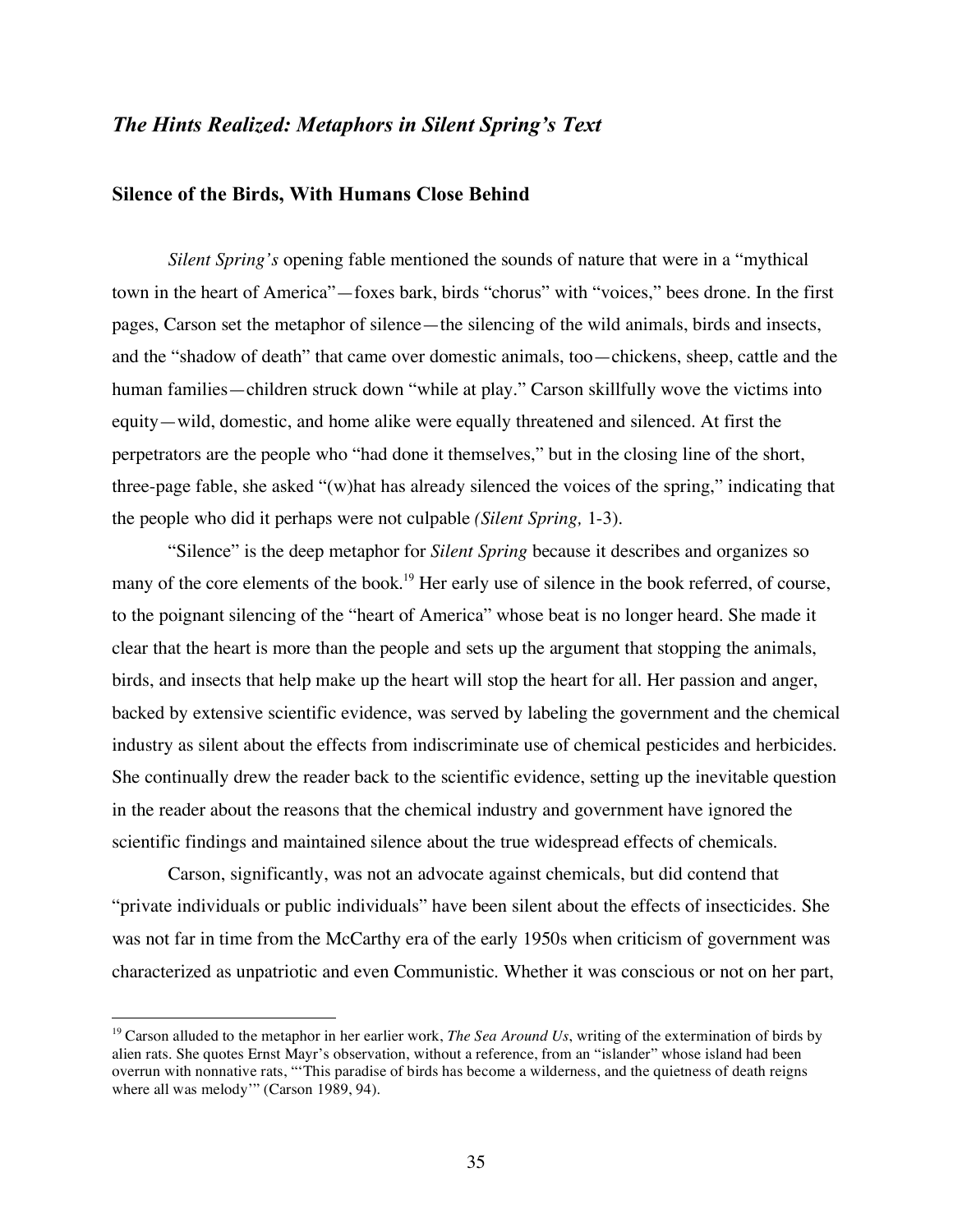the human victims in her fable were uniquely American and she argued that had "our forefathers" known of the impending problems of chemicals, protections from them would have been a right included in the Bill of Rights *(Silent Spring,* 12-13). The argument was a bold statement that equated the age of her work with the Revolutionary times that produced the Declaration of Independence, Constitution, and Bill of Rights. The argument warned of a need for new guiding documents and a revolutionary approach towards insect and plant control. She implies that, just as America's forefathers recognized a need to prevent certain abuses, their lack of foresight regarding chemicals will need to be corrected by contemporary political action. This is the first step in an argument that will characterize manufacturers of chemical pesticides and certain government officials and agencies as having agendas counter to the best interests of America. It also implies that those who would commit the acts in the fable were un-American.

Exposing industrial misdeeds was not necessarily all new tactics; American muckrakers and investigators had long been critical of certain industries and urged regulation to control their base interests. The anthropomorphizing of industries, creating a human-like persona was metaphor, but also reflected the legal precedent of treating a corporation like a person.

The charge of silence was levied against the government regulators and the chemical manufacturers who committed the double sin of commissioning the production of dangerous pesticides and, more insidiously, were silent in sharing their knowledge about the dangers of the pesticides. She accused the regulators of not only shirking their duties, but also quotes a professional entomologist to create an image of corrupt and ruthless officials who "function as prosecutor, judge and jury, tax assessor and collector and sheriff to enforce their own orders" to conduct spraying operations *(Silent Spring,* 12). This image was repeated throughout the book in different contexts, characterizing the American people as victims, but also implying that the public must become concerned, informed, vocal and active. To do otherwise, she warned, runs the likelihood of condemnation by "future generations."

The public involvement is essential even when the powers that are in control respond with "little tranquilizing pills of half truth" (*Silent Spring*, 13). The metaphor of silence connects to the "tranquilizing pills" that are intended to produce a serene, quiet state and with that comes the image of a silent population. There are implications here, whether intentional or not is unclear, relating the technology of tranquilizers, as something that can be a benefit, and the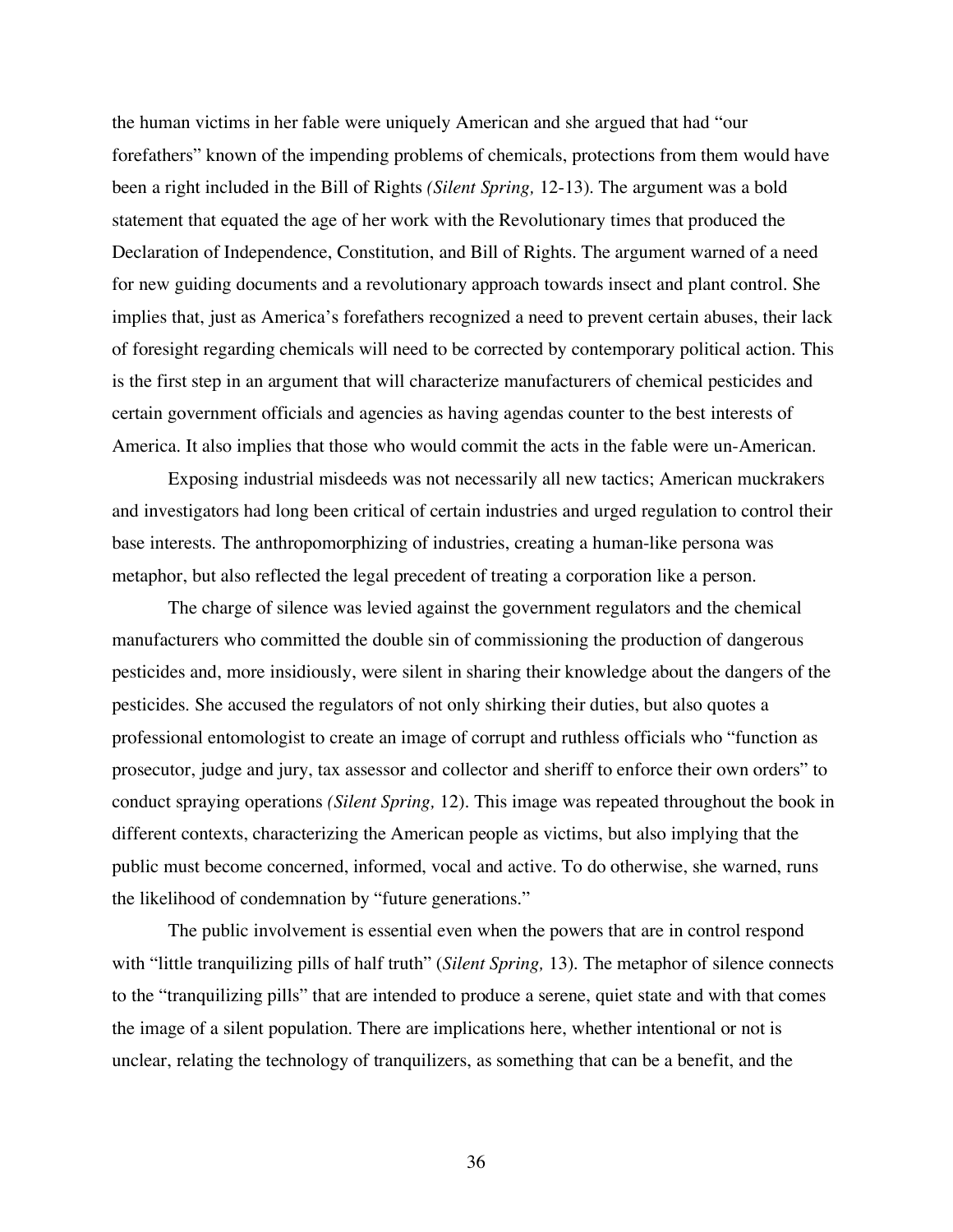technology of chemicals, also a benefit under certain conditions, and both being used against the population.

Withholding truth is silence of the passive kind, induced in a public who is silent because they believe that all is well, based on reassuring half-truths and a lack of education about the threats. To the contrary, the public is comfortable because of efforts by "commercial advertising" (*Silent Spring,* 31). The public too, are victims, in a way more insidiously victimized than the creatures, because keeping the public silent requires cooperative, active efforts by chemical manufacturers and the government who themselves keep silent about the dangers. The perpetrators collaborate to create illusions of beneficial, or at least innocuous, devices. The history of silence is long and not limited to the United States. In some cases, the comfort has become a "legend that herbicides are toxic only to plants and pose no threat to animal life" (*Silent Spring,* 34). As early as the 1930s, the German government declared as secret the properties of chemicals known to be useful in harming insects and humans, essentially cloaking them in a veil of silence (*Silent Spring,* 28). This combination of active efforts, plus a public silent because they are shielded from information, created a silence that enables chemical manufacturers to sell pesticides, regardless of the effects.

Carson was critical of one-sided reports from the chemical industry that touted the chemical triumphs against disease, but which were decidedly silent about the problems that had also appeared. The triumphs, she pointed out, are short-lived at best because of the growing insect resistance and immunity to chemicals (*Silent Spring,* 266).

The toxins themselves work silently and Carson gave them a variety of anthropomorphic qualities: they are "agents of death" and a "grim specter [that] has crept upon us" (*Silent Spring,* 18, 3). They have a "sinister touch" with persistence (*Silent Spring,* 156, 58). There is a sense of the alchemist about insecticides that can "permeate all the tissues of a plant or animal and make them toxic" (*Silent Spring,* 33). Carson did explicitly refer to "alchemistic transformations," referring to toxins that have multiple toxic characteristics (*Silent Spring,* 26). The discussion of human-like attributes will be more developed later in this work. Here the intent is to use the anthropomorphic metaphor to focus on the way they achieve their effects—silently. As toxins, they may "sleep long" and when they awake they do their work in silence (*Silent Spring,* 24).

The chemicals are "stored in the body" like a silent warehouse, more explicitly, "intimately . . .into the very marrow of our bones," or even as a silent bank account, with the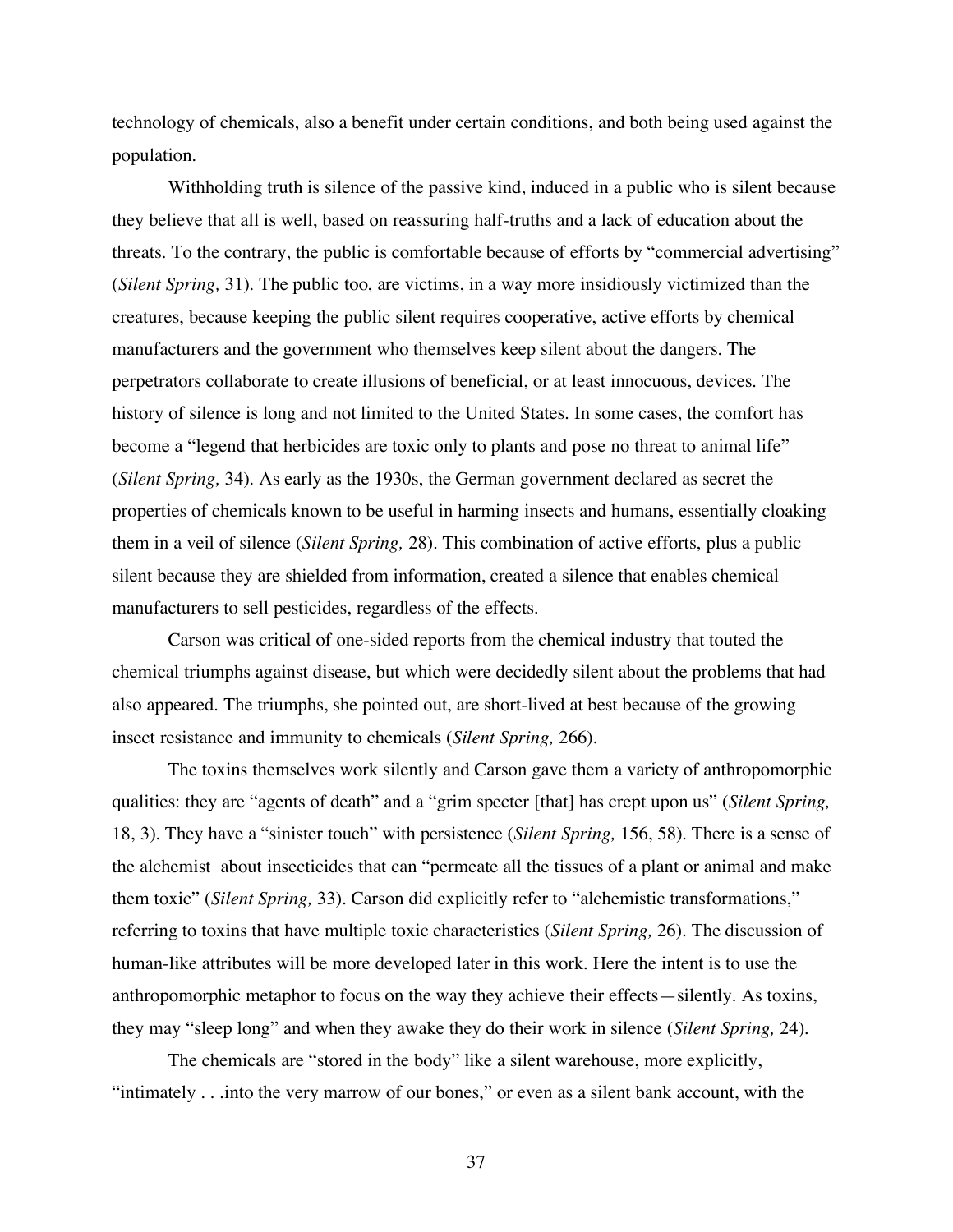toxins being "small but regular additions to the load . . . building up" (*Silent Spring,* 16, 17, 23). The buildup starts early, in infancy "with the first deposit of the growing load of chemicals" (*Silent Spring,* 23). There, Carson explained, in the body the toxins wait in silence and "lie dormant like a slumbering volcano" (*Silent Spring,* 25).

When the toxins are described as active, Carson's metaphors are varied, graphic, and frequently connected to or reflective of silence and being hidden. They flow through "streams of ground water" and take on a "biological potency" that is expressed at the cellular level, changing body processes "in sinister and often deadly ways" (*Silent Spring,* 15-16). One of the "sinister features" is the way toxic effects of DDT, for example, are "passed on from one organism to another through all the links of the food chain, along the way hiding their presence, and "never detected at all" (*Silent Spring,* 22, 41). In one case, poisons in a lake waters were undetectable, but were present in "the fabric of life the lake supports" (*Silent Spring,* 48). Carson described a variety of similar cases in the chapters on water, "Surface Waters and Underground Seas," earth, "Realms of the Soil," and plants, "Earth's Green Mantle."

Carson built and reinforced the argument that the toxins represent threats to all of life, recognizing that the ecology in the world includes a "web of life" that has all things related (*Silent Spring,* 189). The metaphoric message is strengthened because the toxins are not only undetectable—silent—but also present in a systemic, integrated way, fabric, for example, being a metaphor for interconnected life. The toxins introduced to control unwanted plants and insects are active in some cases in life altering and deadly ways over wide areas of time and geography. The food chain is an example of a connections metaphor that has a wide presence and is affected in a systemic way. She then, however, brought the scale back to the human dimension when she claimed "there also is an ecology of the world within our bodies . . . where minute causes . . . produce mighty effects" (*Silent Spring,* 189). The causes and effects are, of course, silent, with a complementary metaphoric entailment that, in anthropomorphizing the Earth's ecology and relating it to human body ecology, emphasizes the interconnectivity and uncertainties of effects on the body Earth. This also repeats the connections between the silence of the perpetrators and the silence of the toxins.

Taking the description down several layers, Carson described cells as the "burning, living fires [that] spark the energy of life" and the cells are a "miracle," "one of the wonders of the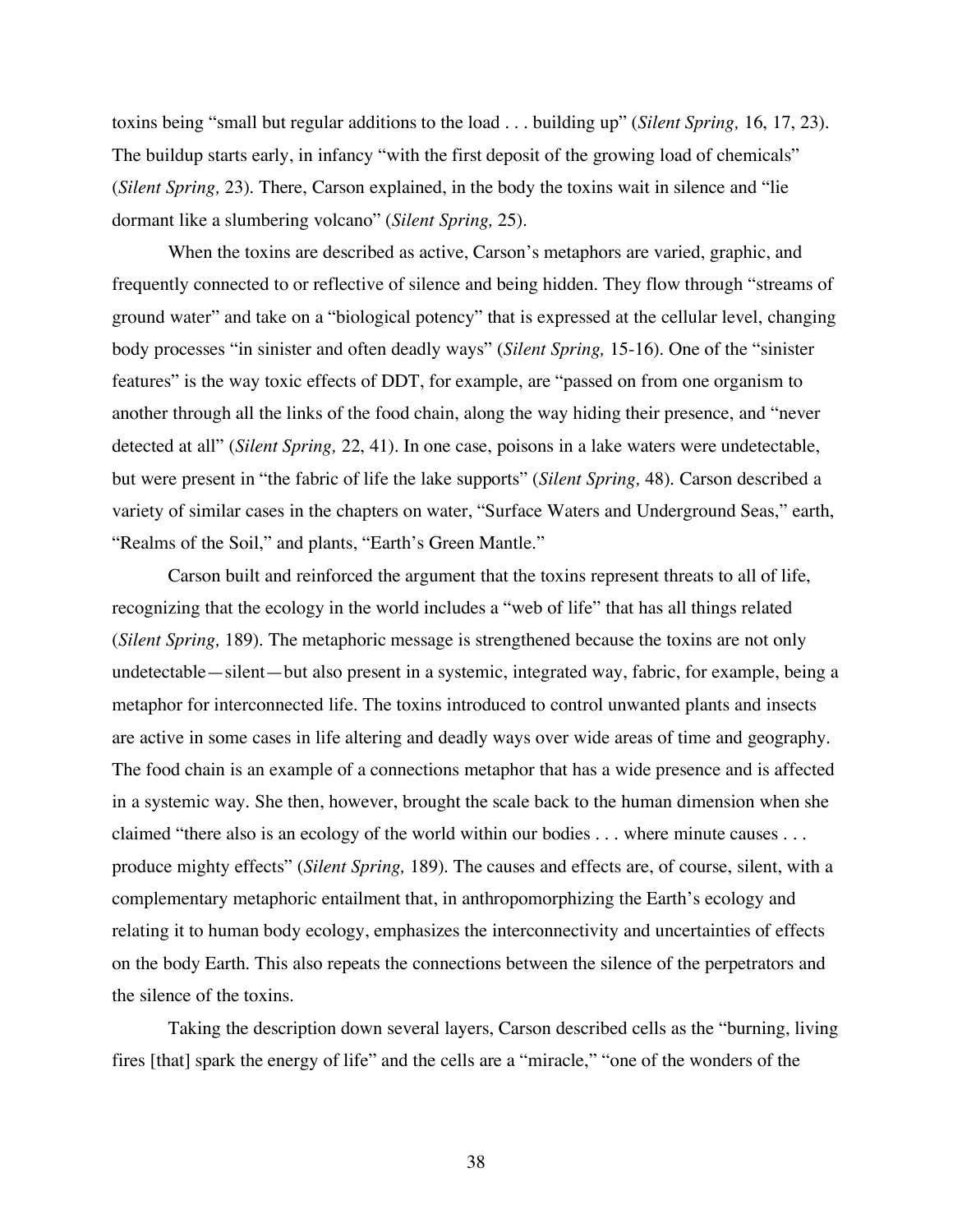living world" that "functions as a chemical factory" (*Silent Spring,* 200-201). <sup>20</sup> Carson continued the irony of a silent factory that has "endlessly turning wheels of oxidation" and "bonds of electrons shuttling back and forth at high speed." Disrupting the process can create "a racing engine" that has no functional contribution to life or, even worse, that can "cause mutations," "lead to disease," or "may make their effects felt in future generations" (*Silent Spring,* 202-203, 208). The potential that is now present can be passed on silently to our children and grandchildren. This effect is, in some cases, because of a chromosome "loss" that interferes with cell communication, depriving them of their "instructions" for "normal behavior" (*Silent Spring,*  $214)$ .<sup>21</sup>

The specific cellular reaction to the chemicals is unknown and Carson argued that "insufficient time" has elapsed to understand the ways that certain herbicides and insecticides will affect humans. She returned to the silence metaphor when she notes that some human malignancies take "15 to 30 years" to come out of "their period of latency" (*Silent Spring,* 226). During those decades, the toxins are silent and hidden, working at a level not apparent to human senses. The effects on animals are even less known, because in most cases of animals in the wild, humans are not looking or listening. This intensifies the metaphor of silent victims—no way to communicate and no one to listen and hear.

Carson related the way the chemicals work their toxic ways with the language of nuclear weapons. This connection to atomic arms will be developed more thoroughly in the later discussion of the war metaphor, but there also is a relationship between chemicals and nuclear weapons effects in that they can arrive silently, as a "poison drifting out of the sky" (*Silent Spring,* 229). She wrote of the cases of the Japanese fishermen who suffered the effects from nuclear weapon test fallout and of a Swedish farmer who was exposed to "little clouds of dust" that contained DDT. The killers in both cases, one nuclear and one chemical, worked silently at the cellular level to kill their victims. If it is not realized in a short time, the chemicals may be "creating sleeping cancer cells, cells in which an irreversible malignancy will slumber long and

 $20$  Miracle and living wonder bring to mind a spiritual, if not religious, component to the book that could argue that the Earth is a wondrous gift from a creator. This argument, however, is not developed in any systematic way in the book. This cellular discussion with its references to chemicals could be another harbinger of the new paradigm that is not necessarily anti-technology, anti-industry, or even anti-chemical and starts to lay down the concept that the chemicals need to be compatible with cellular life.

 $21$  This metaphor is one of genetics as information, a book of life. See Keller for a more comprehensive treatment.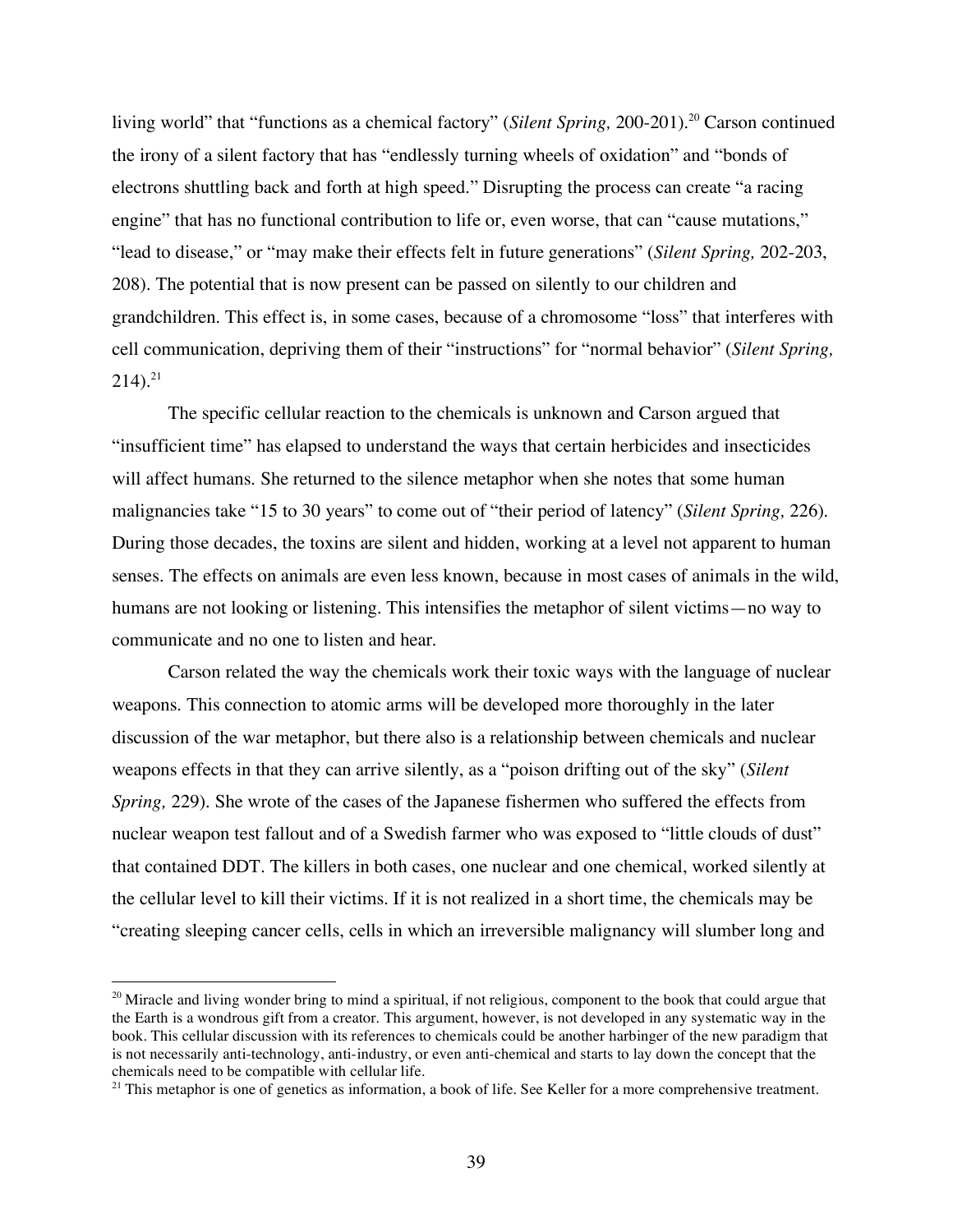undetected" (*Silent Spring,* 233). <sup>22</sup> A progression of silence is demonstrated then to the cellular level, from the silence of the chemical producers and government agencies through the public, which has been assured of chemical safety.<sup>23</sup>

The last structure that emerges from the root metaphor is the silencing of the victims, alluded to earlier and most apparent in the book's title, which reflects the silencing of the songbirds through death. The opening fable sets the stage: "a strange stillness" . . . "a spring without voices" . . ." '"morning that once throbbed with the dawn chorus . . ." there was "now no sound . . . only silence" . . . "roadsides . . . were silent." (*Silent Spring,* 2-3). But "no enemy action had silenced the rebirth of new life . . . The people had done it themselves" (*Silent Spring,* 3). The root or deep metaphor takes on a power to guide the book and shape the discourse of the book, describing the particulars that caused the silence and sets up the irony that the humans who chronicled and mourned the loss of spring life's sounds were the cause of the silence. Carson asked about the cause "that has already silenced the voices of spring" and promised "an attempt to explain" (*Silent Spring,* 3).

The metaphor of silencing is quickly connected to a chain different than that of life, a "chain of evil" that comes with chemicals sprayed "on croplands or forests or gardens" leading to a "chain of poisoning and death" (*Silent Spring,* 6). These chemicals are indiscriminate, able "to still the song of birds" (*Silent Spring,* 7). That the music of birds is silenced ties to the opening line of *Silent Spring*, "all life seemed to live in harmony" (*Silent Spring,* 1).

It also begins the setting of the systems framework. While the mourning may be initially for the loss of birds, ultimately the silence will come to all living things, including the human perpetrators. The silence may take generations and be a slow silencing, but the implication is that it will eventually reach all living things.<sup>24</sup> In some cases, the effects may be very fast—one victim spilled chemicals on the skin and died within forty minutes; a dog died within an hour after exposure to an insecticide. Carson used an especially graphic description and metaphor how

 $22$  One might see a parallel between Carson's "sleeping and slumbering cells" and Bacon's description of nature sleeping in her chamber with her secrets. See Norwood and Merchant for a more comprehensive discussion of Bacon's metaphors.

 $^{23}$  Ironically, as I was writing this section, a person came through our housing development, spraying herbicides. When I asked if he was going to put out warning signs to warn parents and pet owners, he responded that all studies showed that the herbicide was "harmless" and assured me, "I know what I am doing."

 $24$  Carson points out that the insecticide parathion was a widespread suicide tool in Finland and may be implying the connection between fast and individual suicide (silencing) and slow, systemic suicide (species silencing) (*Silent Spring,* 29).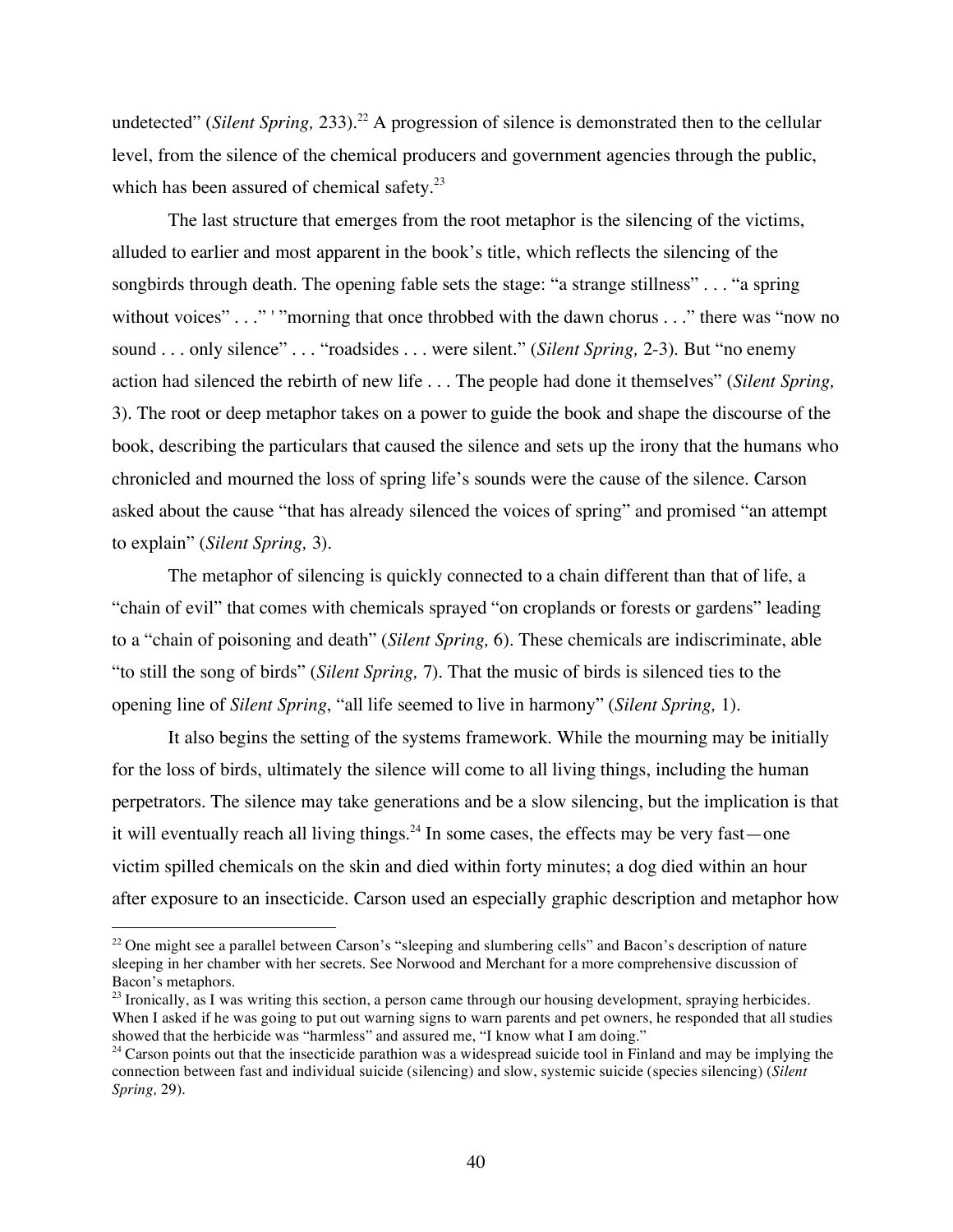a baby soon "became little more than a vegetable" after coming in contact with the same insecticide (*Silent Spring,* 27). Even professionals are not immune. A chemist was silenced by death almost "instantaneously," unable to take prepared antidotes, after taking a minute amount of parathion (*Silent Spring,* 29).

Chapter 7, "Needless Havoc," summarized the reports of indiscriminate spraying, highlighting the effects on birds, squirrels, pet dogs and cats and humans, as well as rabbits, muskrats, and opossums—all "creatures . . . innocent of any harm to man" who were silenced by pesticides and insecticides. Chapter 8, "And No Birds Sing" followed with a continued focus on the effects, particularly on birds, and repeating some of the metaphoric rhythm of the opening fable: "early mornings strangely silent" . . . "sudden silencing of the song of birds" (*Silent Spring,* 103). Those who "listen for the dawn chorus of the robin throbbing in the early morning light" cannot be assured of that refrain because chemical spraying threatens to "plunge vast" segments of the our bird population into the night of extinction" (*Silent Spring,* 105). Night, normally a time of rest, rejuvenation and silence, takes on the metaphor of death and the "plunge" implies that the death is such a potentially deep abyss that it could lead to silencing of the species. 25

Spraying to control insects becomes equally deadly, a "lethal trap," and traps, of course, work best when silent, without warning (*Silent Spring,* 106). Carson quoted a college professor who describes a sprayed campus as "a graveyard for most of the robins," a metaphor generally in our Western culture associated with a place of silence, mourning, and death (*Silent Spring,* 107). She then quotes a naturalist who says, "Summer mornings are without bird song" (*Silent Spring*, 112). <sup>26</sup> Other creatures are similarly affected by silent killer poisons that "reach out from the seed eaters to the furred and feathered carnivores." Foxes, for example, were found "dazed and half blind," adding sightlessness to the silencing (*Silent Spring*, 124).

<sup>&</sup>lt;sup>25</sup> One is reminded of Dylan Thomas' poem "Do Not Go Gentle Into That Good Night" and the line: "Rage, rage against the dying of the light." Carson was certainly raging against the powers that were causing the coming of the darkness. See *Dylan Thomas Collected Poems 1934-1952* (New York: New Direction Publishing Corp, 1971, first published 1953).

 $26$  Silence with respect to morning makes morning a container metaphor, in the sense that the morning normally has or holds certain things, one of which is the song of birds. The absence of an element implies loss, readily apparent in the woman who asks whether one can "imagine anything so cheerless and dreary as a springtime without a robin's song?" (*Silent Spring*, 114).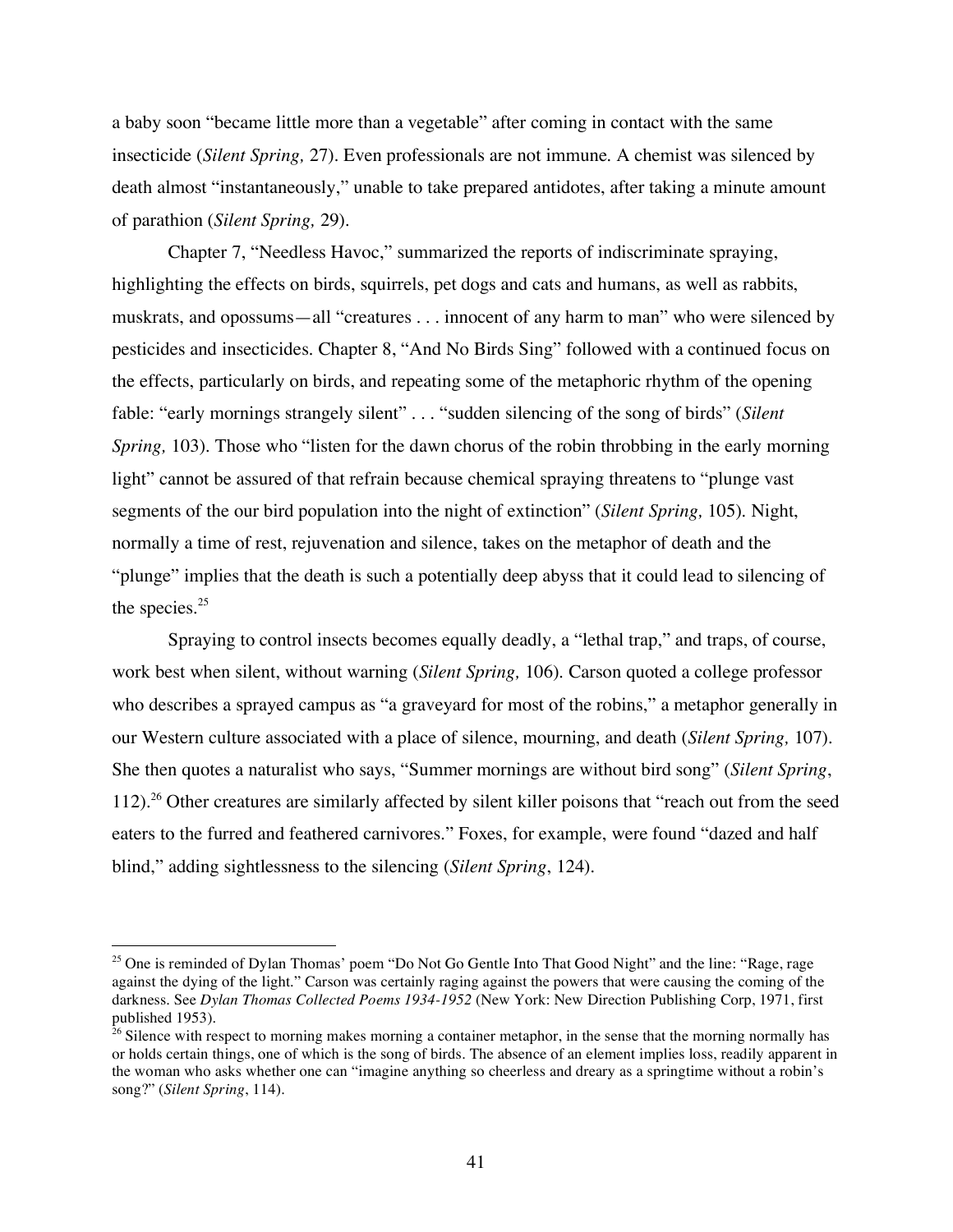Carson used the effects of the silencing in a regular cycle, describing the human goal (controlling a pest plant or insect), the action (chemical spraying), and the effects (silence, death, mutations, blindness). Insecticides against fire ants meant that "opossums, armadillos, and an abundant raccoon population virtually disappeared" in Texas. In Alabama a "spring die-off of songbirds occurred and much good nesting territory lay silent and unoccupied" (*Silent Spring*, 167). In another part of Alabama, quail and "90 percent of the songbirds . . . were lost" (*Silent Spring*, 167).

#### **Nature's Silent Response**

Silent are the effects but also silent is nature's response. For those intended victims that are not killed with insecticides, nature is responding with a silent resistance. Because the designers of chemical insecticides have failed to take a systems view, either deliberately or inadvertently, the "balance of nature" has been threatened by chemicals. The balance, Carson was quick to explain, is never static, but in a "constant state of adjustment" (*Silent Spring*, 246). 27 Carson used an anthropomorphic metaphor for nature, for example, "really effective control of insects is that applied by nature" (*Silent Spring*, 247). Nature applies "natural restraints" on living things to keep the balance (*Silent Spring*, 248). She calculated that 70-80% of Earth's 700,000 plus species are insects, "held in check by natural forces" (*Silent Spring*, 249-250). When humans chemically exaggerate those restraints and try to eliminate a population, either fully or from an area, nature resists. Humans generally are not aware of "the protection afforded by natural enemies until it fails" (*Silent Spring*, 249). Carson reported on a series of natural reactions when the protections are removed—infestations by pests previously kept in check and new problems from disease-carrying parasites (*Silent Spring*, 257-258). Even more ironic is the silent resistance by some insects who developed resistances and immunities to the chemicals. By 1960, some 137 species exhibited an ability to resist insecticides (*Silent Spring*, 265). This amplifies Carson's rhythm of hope and despair—chemicals are introduced with much success, nature silently resists and turns the successes into failures (*Silent Spring*, 269-275).

 $27$  The balance metaphor carries with it an argument that implies that humans might be able to control the balance if we knew all the right components. Carson's descriptions emphasize that it is unlikely that we will be able to gain that understanding.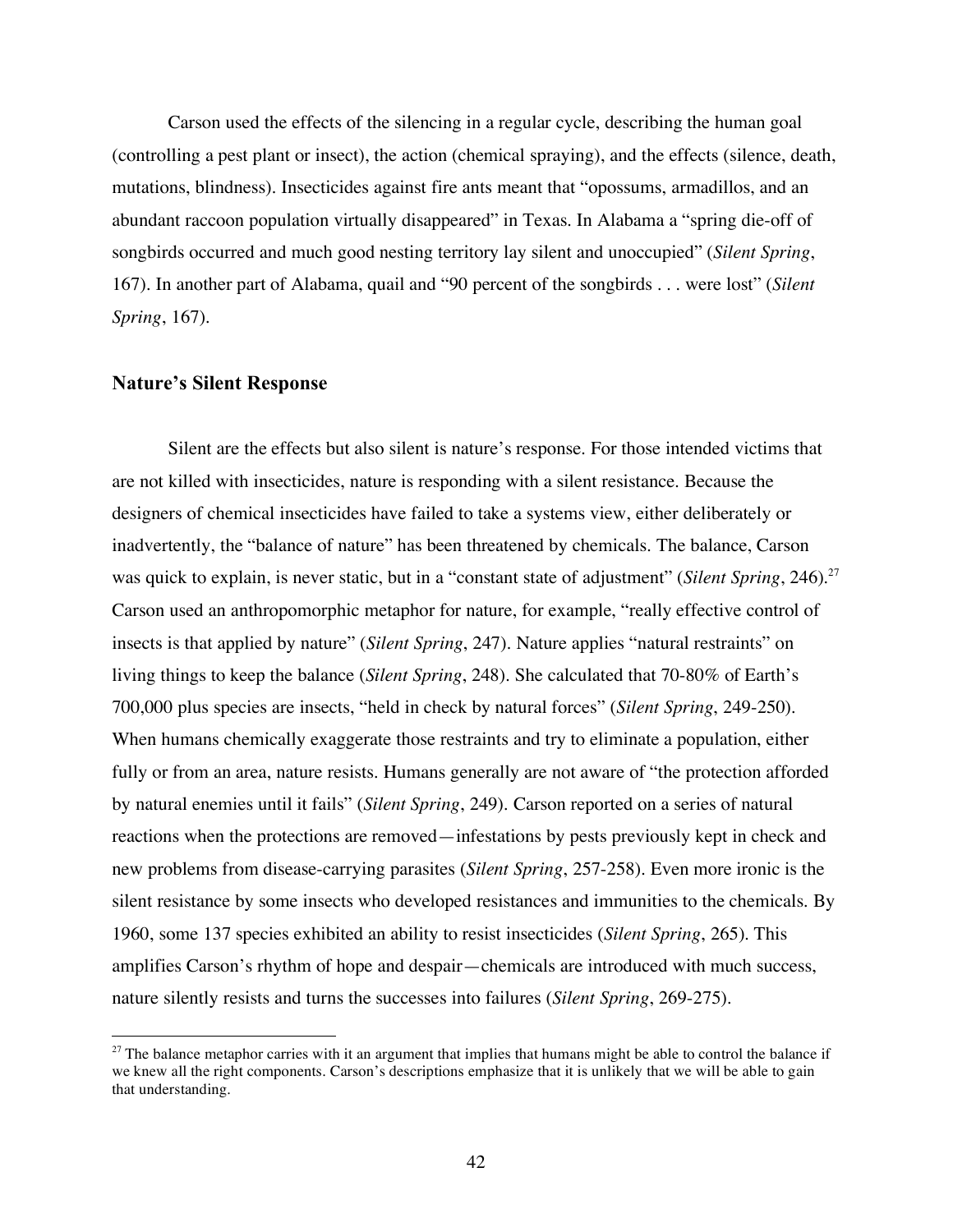The reaction to the chemicals, be it the deaths and cancers suffered by animals and humans or the resistance developed by insects, is part of a chain of silence—paralleling the chain of death—that starts with the chemical manufacturers and responsible government agencies and continues with a silent human society kept silent and who remain silent even in the face of growing evidence about toxic effects. The victims who succumb do so in silence at the cellular level. Those whose cells do not yield to the toxins have a natural ability to resist. Thus we see the effect of the root, deep metaphor, silence, throughout the cycle of chemical application and natural reaction.

#### **Reversing the Spring**

A complementary root metaphor, not as deep as silence, but nearly as evocative, is spring, with its multiple metaphoric meanings. Silent Spring means, of course, the spring is silent, a metaphorical phrase that changes the meaning of spring and of silent. Spring's normal rebirth is denied and silence is deprived of natural serenity. When a member of Carson's publishing staff argued against the title *Silent Spring*, he charged that the phrase was "blind," that it had no apparent meaning (Brooks 2000, xvi). He was correct in the sense that its meaning was not fully apparent without some knowledge of Carson's story and scientific foundation. At the same time, the meanings are manifold. Spring, typically a time of song, has been silenced and spring is prevented from carrying out its normal role of renewal. The cycle of life that is reenergized, awakened, and emergent after winter is broken carries some worry that the cycle may not restart, that silence will eventually be the state of spring, then summer, fall, and into the winter. Spring is then representative of all seasons. Just as people often grieve more deeply about the lost potential of a dying child or young person, the death of spring, with its promise of new, full life, becomes more poignant, but also much more ominous.

Spring also represents the innocence of youth, the time when youth is vulnerable to the trickster, but in this case the adults responsible for the care of spring and youth have been tricked by those who claim safety in chemicals. The spring that is silenced therefore has the added sadness, grief, and even horror because the responsible adults have acquiesced in the silencing. It is this juxtaposition, silent and spring, that Carson used to lay the metaphorical foundations, her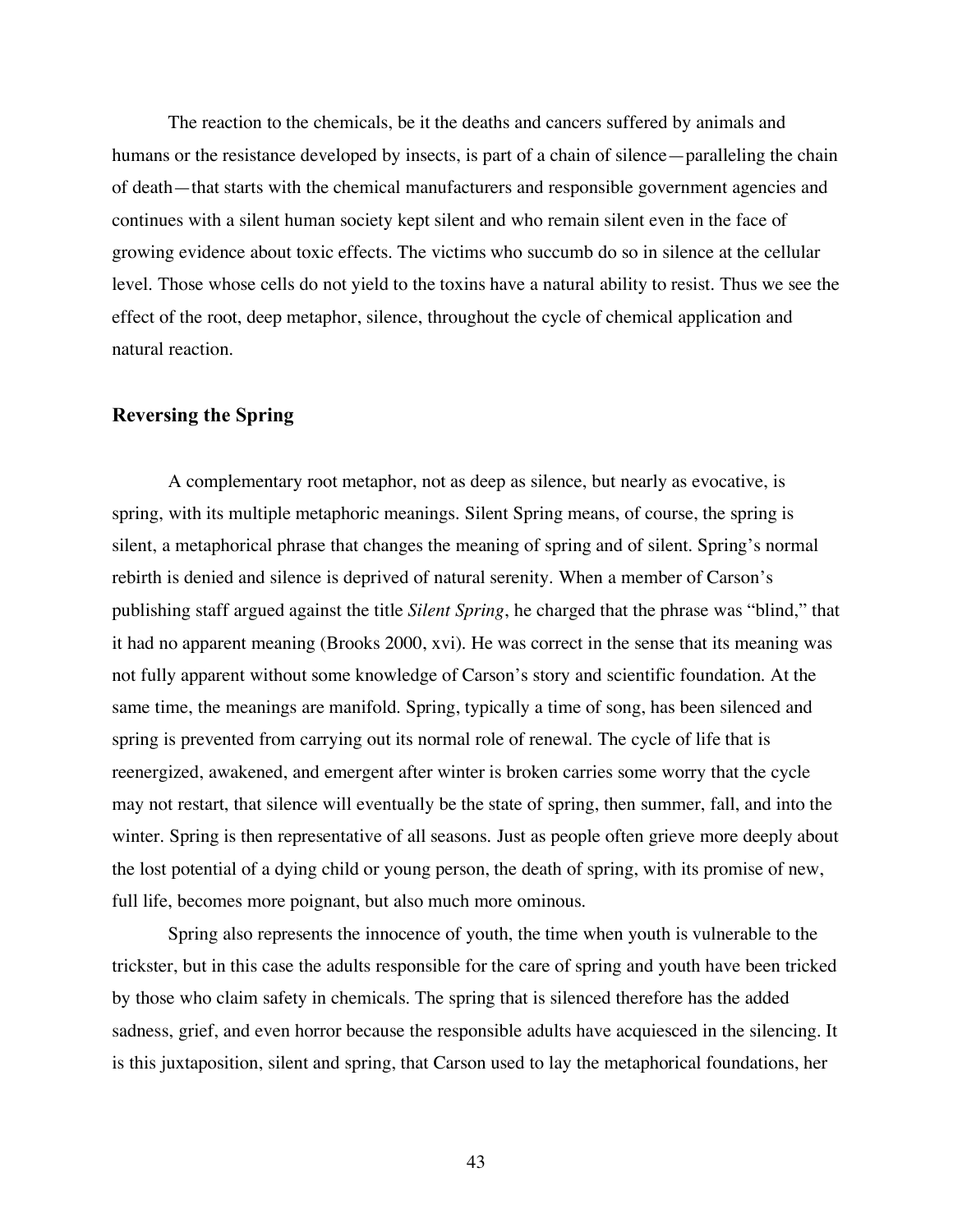framing, for translating her scientific arguments into terms that lay people and, presumably, politicians, will understand.<sup>28</sup>

Spring as a word meaning water and spring as a metaphorical term for water plays two roles. The first is the traditional image of water from a spring—clear, clean, and refreshing. These qualities are threatened by chemicals. The waters of spring, provided in part by the melting winter snows, feed and contain the new life that comes with the season of spring, i.e., spring's spring waters. This new life is threatened by the chemicals that have made their way into the waters.

The second role is one more sinister, to apply one of Carson's well-used metaphorical adjectives. This is the spring water that silently carries the toxins to the birds, other creatures, and even humans. In another ironic twist, that which has been a source of life now becomes a silent carrier of death and mutation that "silenced the voices of spring" (*Silent Spring*, 3). Carson contrasted the streams of spring that bring life with those chemicals that come "from our laboratories in an endless stream" (*Silent Spring*, 7). <sup>29</sup> She was methodical in recounting how the streams of chemicals enter the waters, describing it in sketchy detail in "Elixirs of Death" and with greater specification in "Surface Waters and Underground Seas" and "Rivers of Death." She talked of evidence that city dwellers whose water source is rivers have higher rates of cancer (*Silent Spring*, 50). In "Earth's Green Mantle" she shared a story from Justice William O. Douglas about a Wyoming spraying that killed willows and in turn drove away moose and beaver, leaving a "tiny creek," "a bare hot land," and a "living world . . . shattered" (*Silent Spring*, 68). While such incidents, which are reported throughout the book, are troubling to Carson, of even more concern to her are the "unseen . . . unknown and unmeasurable effects of pesticides as the waters make their way to the sea" (*Silent Spring*, 151). Here the metaphor of silent killers is reinforced, not only because of the known effects, but also the unknown, unpredictable effects.

 $28$  It is important to recognize the partnership of science and metaphor in this work; they have a metaphorical alliance that supports each other. This alliance, foundation, and framing set forth in the title point to a new paradigm and there the readers have the first indication of the incommensurability of the older, chemically-based paradigm and the new biologically-based, systems paradigm. I will later develop the details of this paradigm shift.

 $29$  Interesting here is her use of "our" which implies a sharing of responsibility for the labs. It is not clear that she is using the word connected to her scientific background, ownership as a scientist, or as a member of the public that permits these labs to operate with such abandon, or both.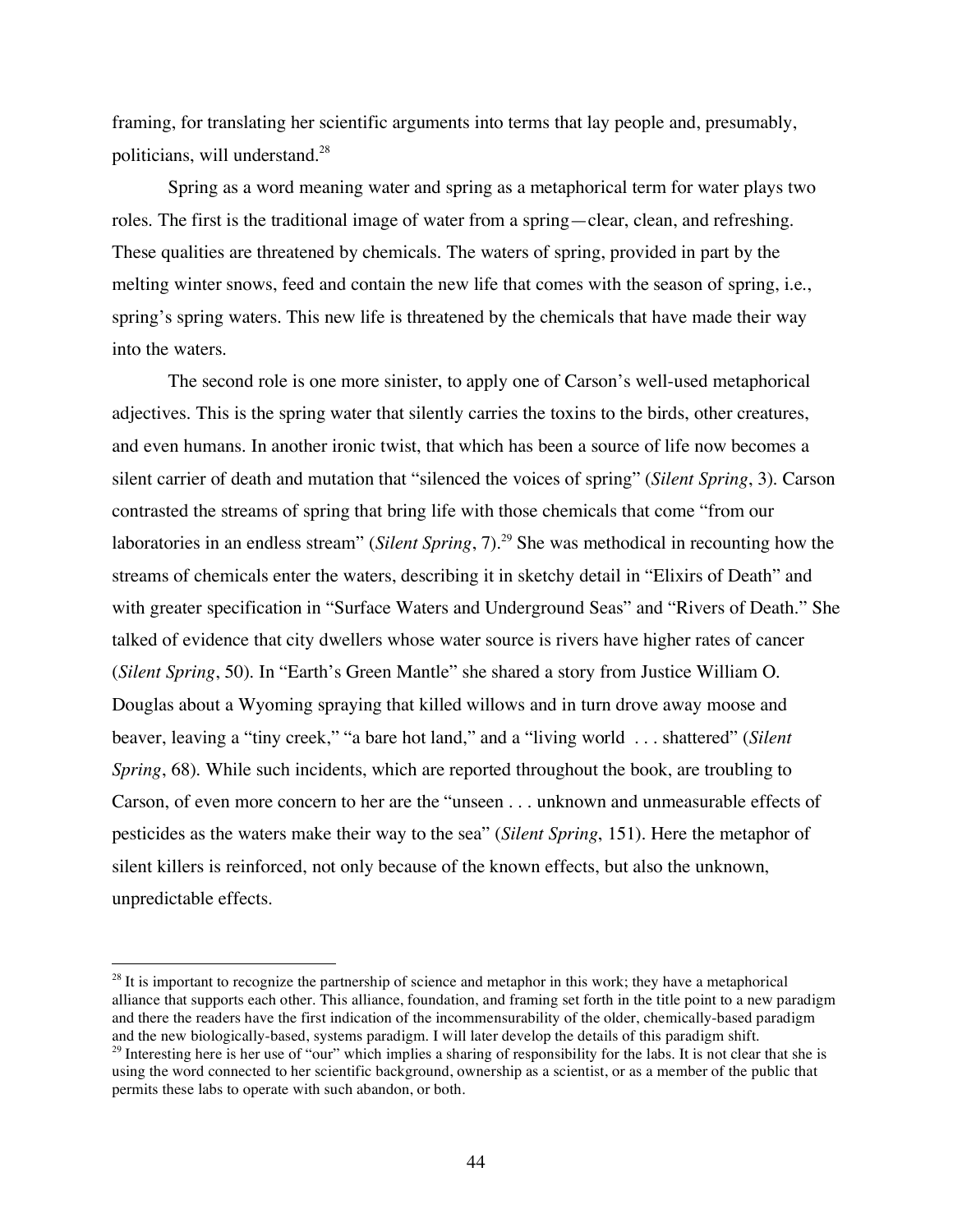Spring and silence have two more metaphoric entailments, but there are no indications that Carson intended to use them in these ways. The text, however, lends itself to these interpretations. One metaphor is mechanical, the other biological. The mechanical metaphor is that of spring as a coiled clock spring. The mechanical metaphor harkens back to an image of the Earth as machine, a mechanical view that is possibly held by those who fail to see the interconnections of all life on Earth. The metaphor of a silent spring describes the spring unwound, unenergized, the silent clock that no longer keeps the beat of life, and the death of the driving force of the Earth. $30$ 

The biological metaphor of a silent spring is that of a predator, silently striking its prey, springing on it without warning. Carson described natural predators in "Nature Strikes Back," but the silent springing of chemicals may also be apt, e.g., "he [man] rewards them with a death that is not only sudden but horrible" (*Silent Spring*, 99). Throughout the book, Carson recounted the ways that chemicals, generally pesticides, swiftly attack and kill animals and humans. They "spring" at their victims from hidden places, places thought to be safe—water, food, and air. The kill is quick, but the springing predator metaphor does not follow through. Where the predator attacks for food, not sport, not pleasure, and not control, the chemicals strike, kill, not for food and life, merely for death.

In some cases, the chemicals remain in the stricken victim, ready to strike again should the victim be eaten. In this sense, stretching well beyond Carson's apparent intent, the chemicals are a non-natural serial killer that kill because it is possible, not because it is necessary. Perhaps going far beyond her apparent intent, we find parallels with the control men, the purveyors of chemical poisons, who kill because they can. In some sense, Carson, intentionally or not, equated the persistent silent spring attacks of chemicals with the relentless attack practices of indiscriminate chemical users. 31

<sup>&</sup>lt;sup>30</sup> The clock metaphor was a way to understand the world and, in some cases, the universe, i.e., God as a clock maker, until modern times. See Otto Mayr's *Authority, Liberty, and Automatic Machinery in Early Modern Europe* and Steven Shapin's *The Scientific Revolution*. For more insights into the relationship of machines to the environment see Leo Marx's *The Machine in the Garden*.

<sup>&</sup>lt;sup>31</sup> It may be of interest to consider whether Carson, if she were writing in 2004, would have tied chemical deaths to indiscriminate terrorist attacks.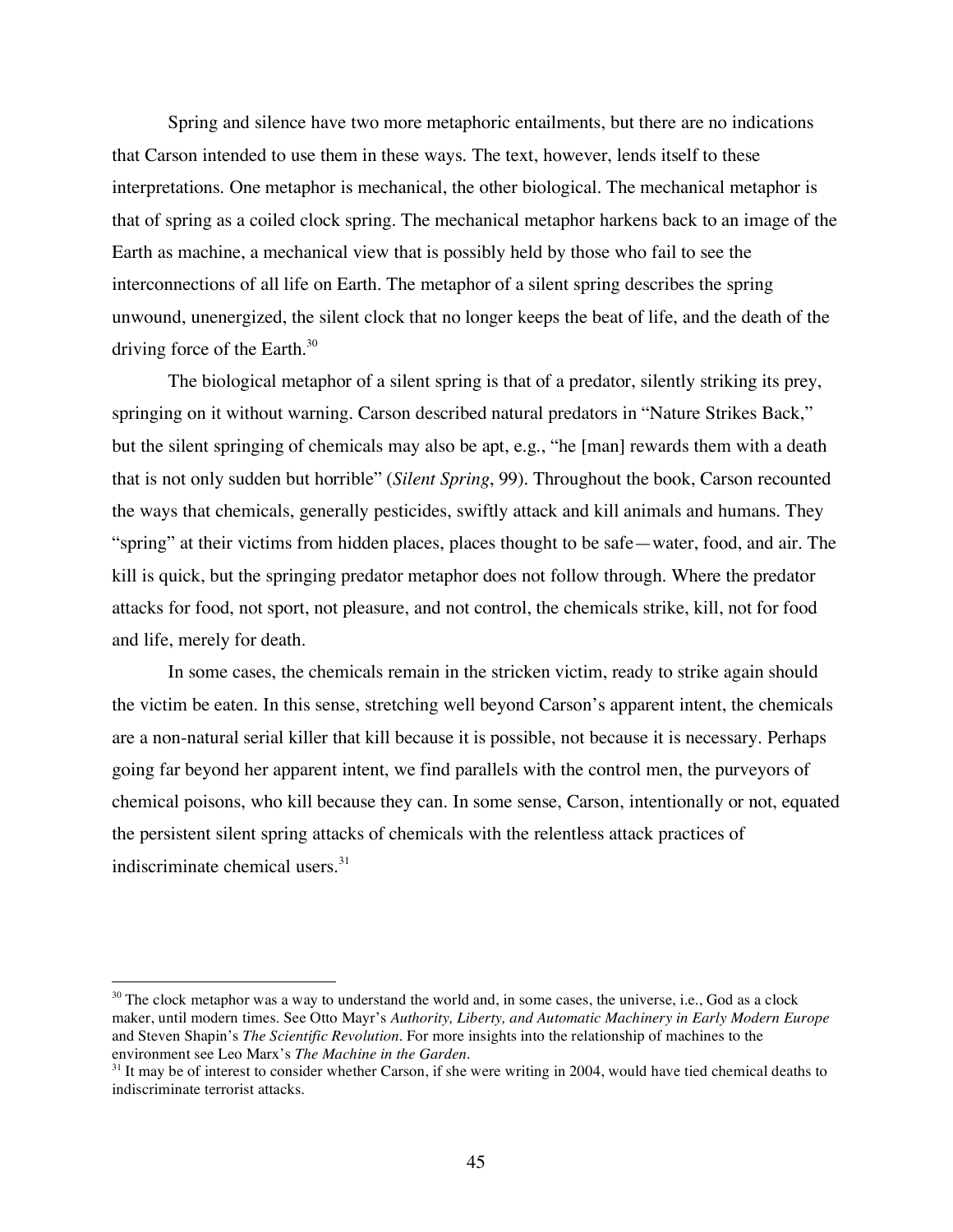#### *Integrating the Metaphors*

With that foundation of deep and less deep metaphors, I will look at the ways that those metaphors are related to others in the work. As mentioned earlier, this investigation will consider a time line that moves from a world balanced by natural processes to one that is subject to attempts to balance through chemical processes, using "substances that nature never invented" (*Silent Spring*, 39). <sup>32</sup> The problems that Carson described evolved from a growing sense that Nature was a hostile force that threatened humans, enabling the creation of a control system that required silencing of information about unintended consequences, but eventually leading to a backlash by Nature and ultimately damage to the controllers. Some key points about the metaphors include a recognition that Carson took a systems perspective of Nature, which put humans within the same natural community as the things that humans were trying to eliminate or control. Carson emphasized that the interconnections mean that humans cannot successfully predict the widespread effects that accompany chemical control efforts. She argued for our understanding about the interconnections among all living things, claiming that "(s)eldom if ever does nature operate in closed and separate compartments" (*Silent Spring*, 42); that "in nature, nothing exists alone" (*Silent Spring*, 51), that like the "soil community" we exist in a "web of interwoven lives" (*Silent Spring*, 56), and that there is "a web of life in which there are intimate and essentials relations between plants and the Earth, between plants and other plants, between plants and animals" (*Silent Spring*, 64). These relationships may need to be altered, but alteration calls for a humble awareness that we may not be able to predict the effects (*Silent Spring*, 64). 33

Carson anthropomorphized nature, but always spelled with a lower case "n," and suggested that nature is a scientist, conducting "long ages of experimentation" to create the right environmental balance (*Silent Spring*, 65). The balance is never constant and is always "in a constant state of adjustment" (*Silent Spring*, 246). The process to arrive at the equilibrium

 $32$  For a reminder of the approach, please refer back to Figure 2.

 $33$  Carson presaged the rise of the precautionary principle, more adhered to in Europe than in the U.S., which says that actions should not be taken until proven safe. The usual U.S. alternative is to take and continue actions until they are proven harmful.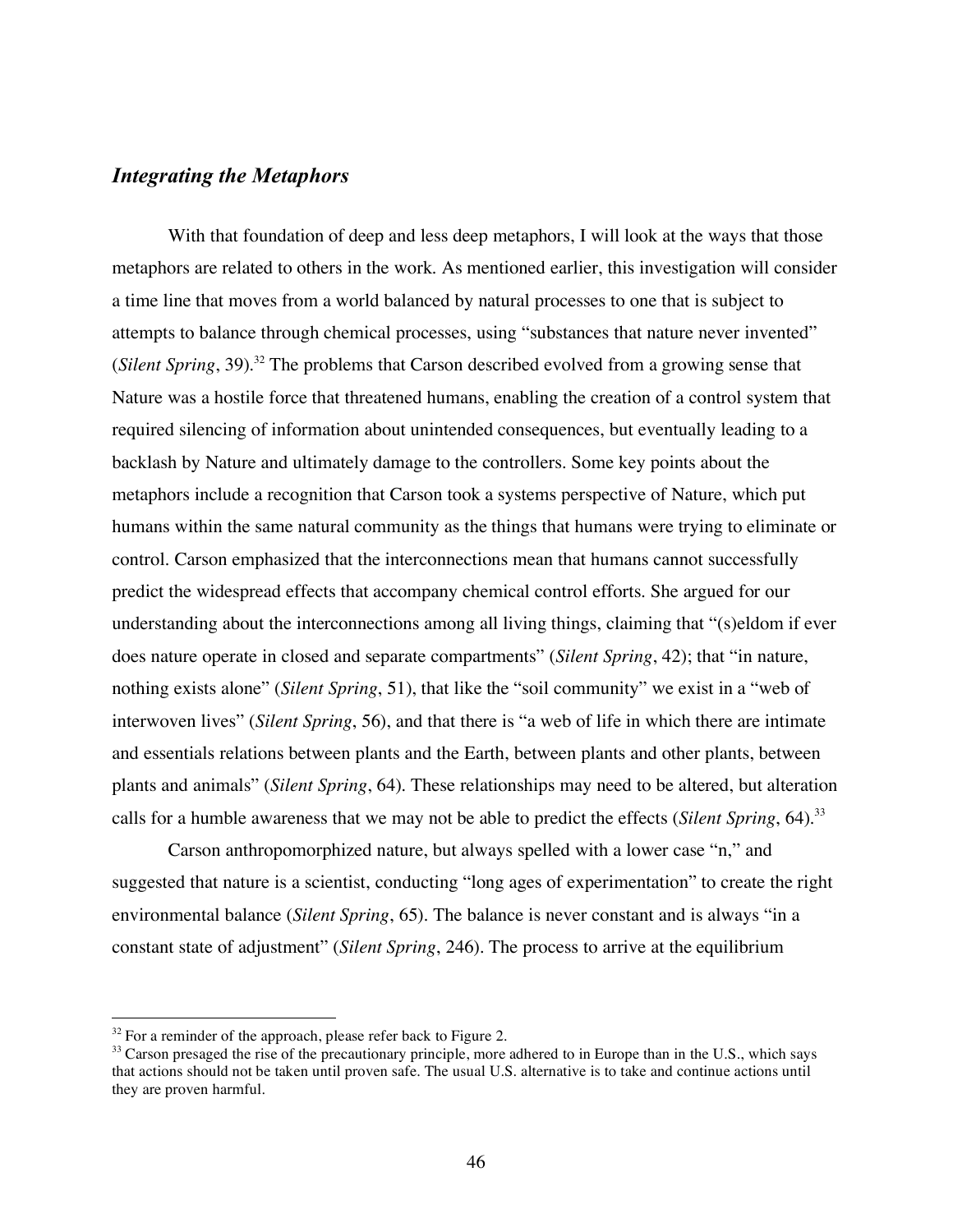existing at Carson's time took "hundreds of millions of years" during which life developed, evolved, and diversified into a more or less balanced state" (*Silent Spring*, 6).

Humans were part of the evolution and as they evolved they wanted safe and secure homes. The power of her opening fable comes, in part, from the threat to home. While the root/deep metaphors are silence and spring, another powerful metaphor is that of home. Carson returns to the metaphor of home throughout the book to emphasize the threats from chemicals to home, especially middle class domestic life.<sup>34</sup> She contrasted in one instance the images of the supermarket displays—"homey and cheerful"—with the realities and threats of the chemical products (*Silent Spring*, 174). Two authors, Vera L. Norwood and Carolyn Merchant, have extensively described Carson's home metaphors, in terms of the Earth as home and the threats to the safety and security of human homes. Norwood also looks to the relationships implied in *Silent Spring*—"Nature as mother, sister, friend, lover" (Norwood 1993, xii). Before Carson, environmental metaphors were fairly general, describing the "esthetic degradation" of nature. Carson was more specific in outlining the threats, in a systematic, yet particular way (Norwood 1993, 146). Norwood argues that Carson's imagery showed the relationships, dependencies, and interdependencies that "made of the earth a household" (Norwood 1993, 171). Carson's imagery did not dilute the scientific perspective. Earth as shelter and a "place where humans live in intimacy with other creatures as members of a household" was meant not to romanticize nature, but to use a different frame to see and analyze nature. Carson's training as an ecologist gave her a foundation in a science "whose central metaphor for describing nature is a household or a home" (Norwood 1993, 151). Even so, home could be an "organic home," an "economic household," or a "combination of both" (Norwood 1987, 741). Carson appears to emphasize the organic in *Silent Spring.*

The home metaphor in *Silent Spring* is useful to understanding the close relationships in the household of the Earth and how chemicals threaten the sanctuary of the home. It is less useful for creating an epistemological approach for understanding nature's system. House and home are too limiting. Norwood argues that Carson expanded home to include "appreciation and respect

<sup>&</sup>lt;sup>34</sup> Ecology has become the study of global environment, but it originally began as the study of the home environment by Ellen Swallow at MIT. See Anne M. Clifford, "Feminist Perspectives on Science: Implications for an Ecological Theory of Creation," 334-360 in *Readings in Ecology and Feminist Theology*, Edited by Mary Heather MacKinnon and Moni McIntyre.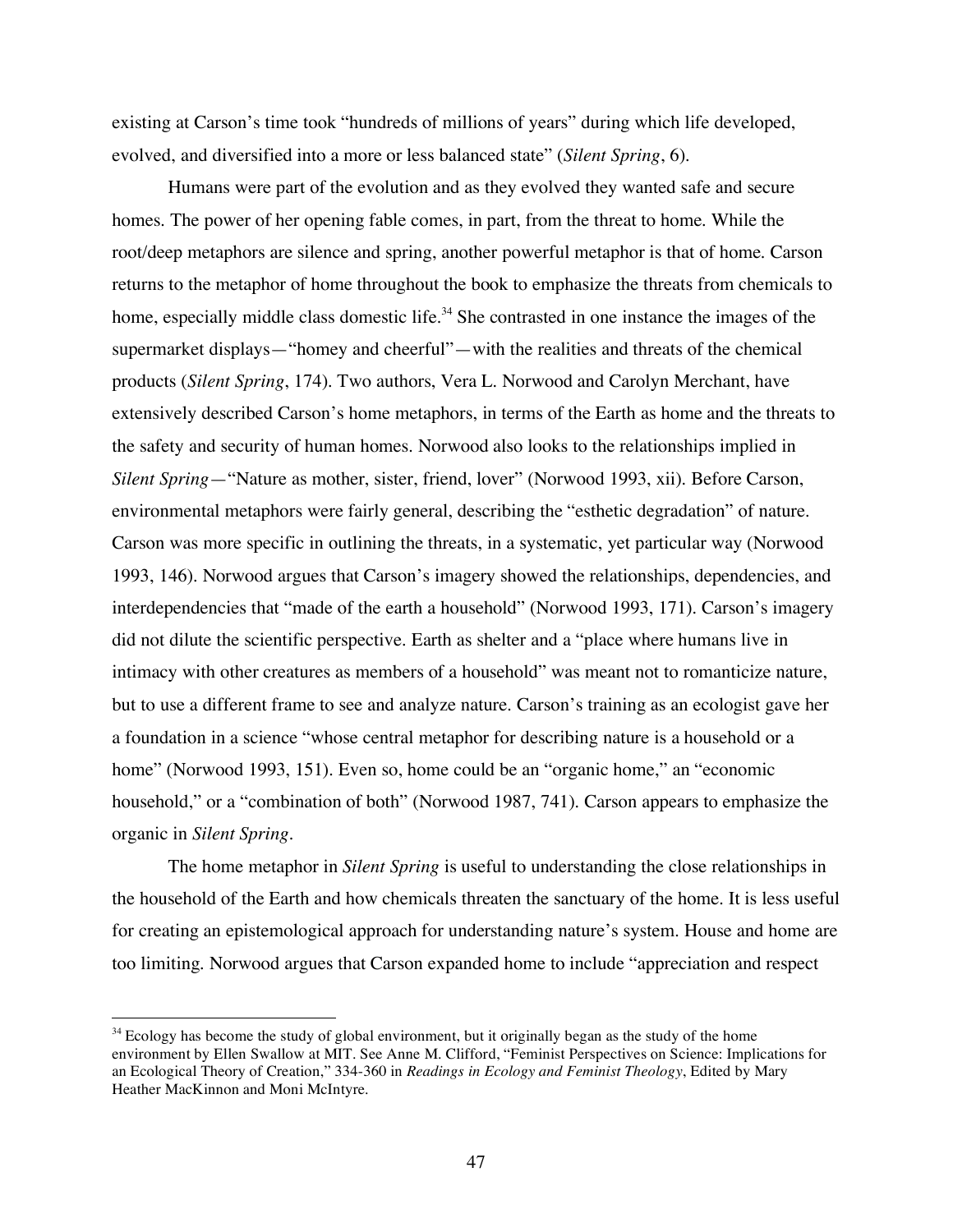for the uncontrollable, unknown—even the never-to-be-known—aspects of the world" (Norwood 1987, 743). Carson did expand the concept of home, but the expansion in "Nature Fights Back" and "Rumblings of an Avalanche" were not domestic or homey. They were of a home that, for whatever reason, was being buffeted by outside forces. *The Sea Around Us* by Carson opened referring to "Mother Sea." By *Silent Spring*, there was no "mother" but only nature that was reacting to human assaults. This is nature whose home writ large was being despoiled and who is attempting to regain some domestic balance for the sanctuary of its primary inhabitants, which may not be human.

Carson at the same time saw the home "as a household existing primarily for production, consumption, cooperation, and management" (Norwood 1987, 747).<sup>35</sup> This metaphor is one that also includes factory as well as home, especially in her discussion of the activities of the cells that live in the body, in "Through a Narrow Window." But it is home where she emphasized the dangers using stories about a "baby and the small family dog" (*Silent Spring*, 27), a "farmer's wife (*Silent Spring*, 35), and a "housewife . . . in despair" (*Silent Spring*, 103). The healthy becomes unnatural and insidious: "The common salad bowl may easily present a combination of organic phosphate insecticides" (*Silent Spring*, 32). Even the nurturing mother, perhaps like mother nature, becomes an unwitting contributor to the poisoning: "The breast-fed infant is receiving small but regular additions to the load of toxic chemicals building up in his body" (*Silent Spring*, 23). The problem therefore is understanding the full consequences of the chemical approach to management, caused by a lack of systems understanding: We just do not comprehend how everything is connected (Norwood 1987, 754).<sup>36</sup>

It is against the backdrop of the metaphor of home that Carson built her case against the indiscriminate use of chemicals. In addition to her extensive science foundations, reflected in the fifty-five pages of references that are predominately from scientific publications, Carson skillfully built a critical characterization of the chemical users, planners and manufacturers. She did this by contrasting the chemical effects time line with the time it has taken to populate the Earth with plants, animals, and humans—"hundreds of millions of years" (*Silent Spring*, 6).

<sup>&</sup>lt;sup>35</sup> I will discuss Carson's approach towards "management" as part of the discussion of the "control" metaphor. <sup>36</sup> Ironically, American industries, chemical included, today generally believe in a systems view that considers the integration and control of technology, people, and bureaucracy. See Thomas P. Hughes' *American Genesis* and *The Social Construction of Technological Systems*, edited by Wiebe Bijker, Thomas P. Hughes, and Trevor Pinch.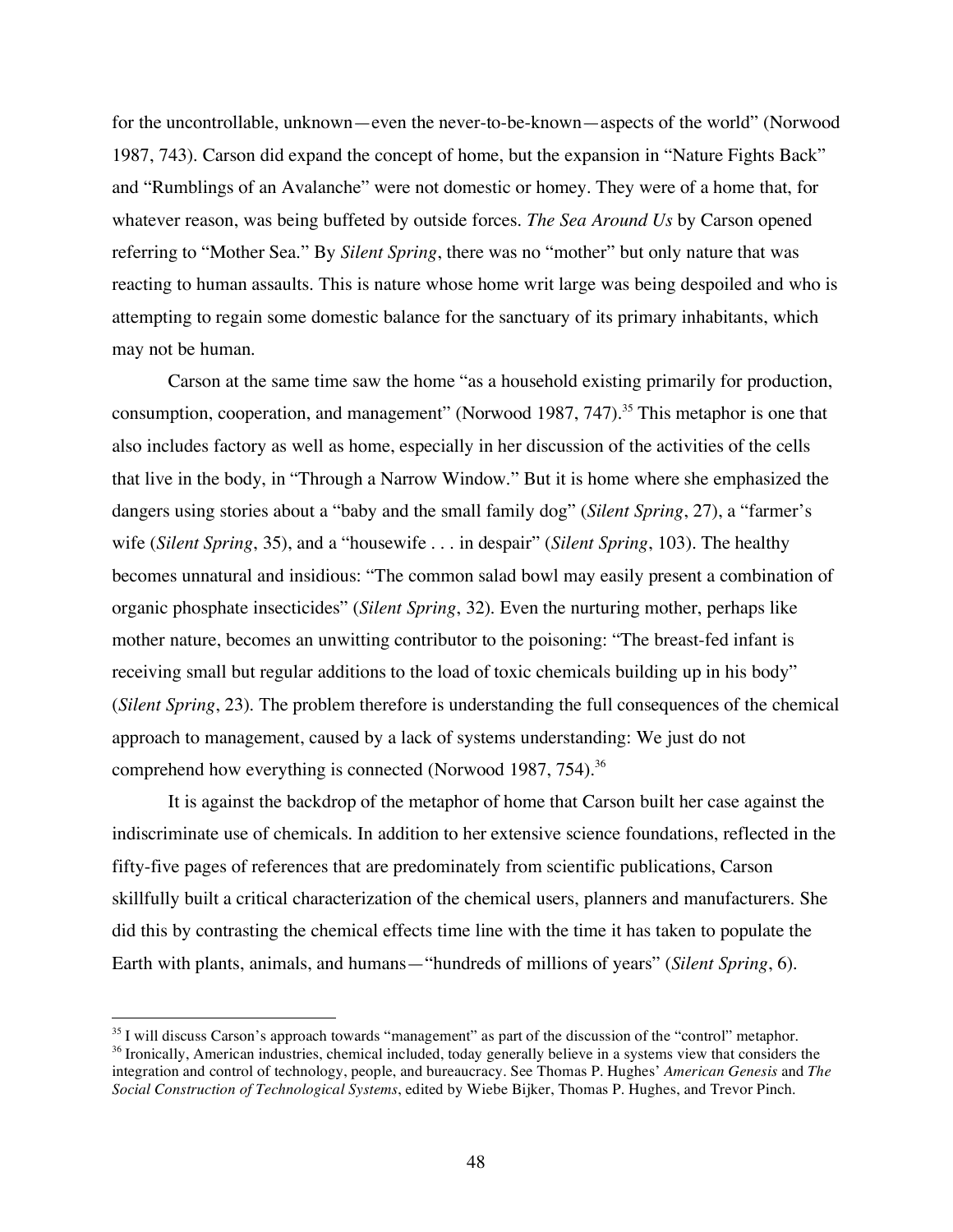Carson then compared nature's long history of natural progression with the recent decades that find humans producing a variety of toxic hazards—the atomic bomb and pollution—created under an "impetuous and heedless pace," rather than "the deliberate pace of nature." The slower pace has allowed nature to adapt to past changing conditions, but the human creativity that yearly introduces almost 500 new chemicals does not allow nature the luxury of adaptation (*Silent Spring*, 7).

The rise of humans carries a desire for much faster adaptation and more control. Control is a metaphor that is closely tied to another of *Silent Spring's* key metaphors, war. I will first discuss the control metaphor, then move to an analysis of the war metaphor.

#### *Control—what, how, whom?*

The human desire and perceived need for control that is explained and analyzed in *Silent* Spring is rooted in a need for security.<sup>37</sup> This human desire is lived out in light of a sense that nature is fundamentally unfriendly to humans and therefore a "miscreant" that must be controlled (*Silent Spring*, 72). One example is nature's production, in impoverished or disastrous conditions, of "disease-carrying insects" that threaten humans. Carson importantly recognized and supports "control of some sort" in this and similar cases (*Silent Spring*, 9). She did take issue with the "control men" in state and federal government—and of course the chemical manufacturers—who refuse to admit that control efforts are causing dramatic losses of nonthreatening birds and animals (*Silent Spring*, 86). Instead, the people who support chemical solutions for control are painted as religious extremists, "on a crusade to create a chemically sterile, insect-free world" supported by a "fanatic zeal" ((*Silent Spring*, 12), looking for "salvation . . . at the end of a spray nozzle" (*Silent Spring*, 114), and conducting a "crusade against insects" (*Silent Spring*, 85). Even worse, in Carson's view, is that the fervor is used against anything "that may annoy or inconvenience" rather than represent any real threat to health and welfare (*Silent Spring*, 126). Carson recognized the power of words in framing the need for control, pointing out that "insects, weeds, rodents, and other organisms [are] described

 <sup>37</sup> While control is not <sup>a</sup> deep metaphor, <sup>a</sup> word count on an electronic version of *Silent Spring* finds that "control" is mentioned 162 times in *Silent Spring.* See Brenda Miller. This could well be the root metaphor for the paradigm she opposes.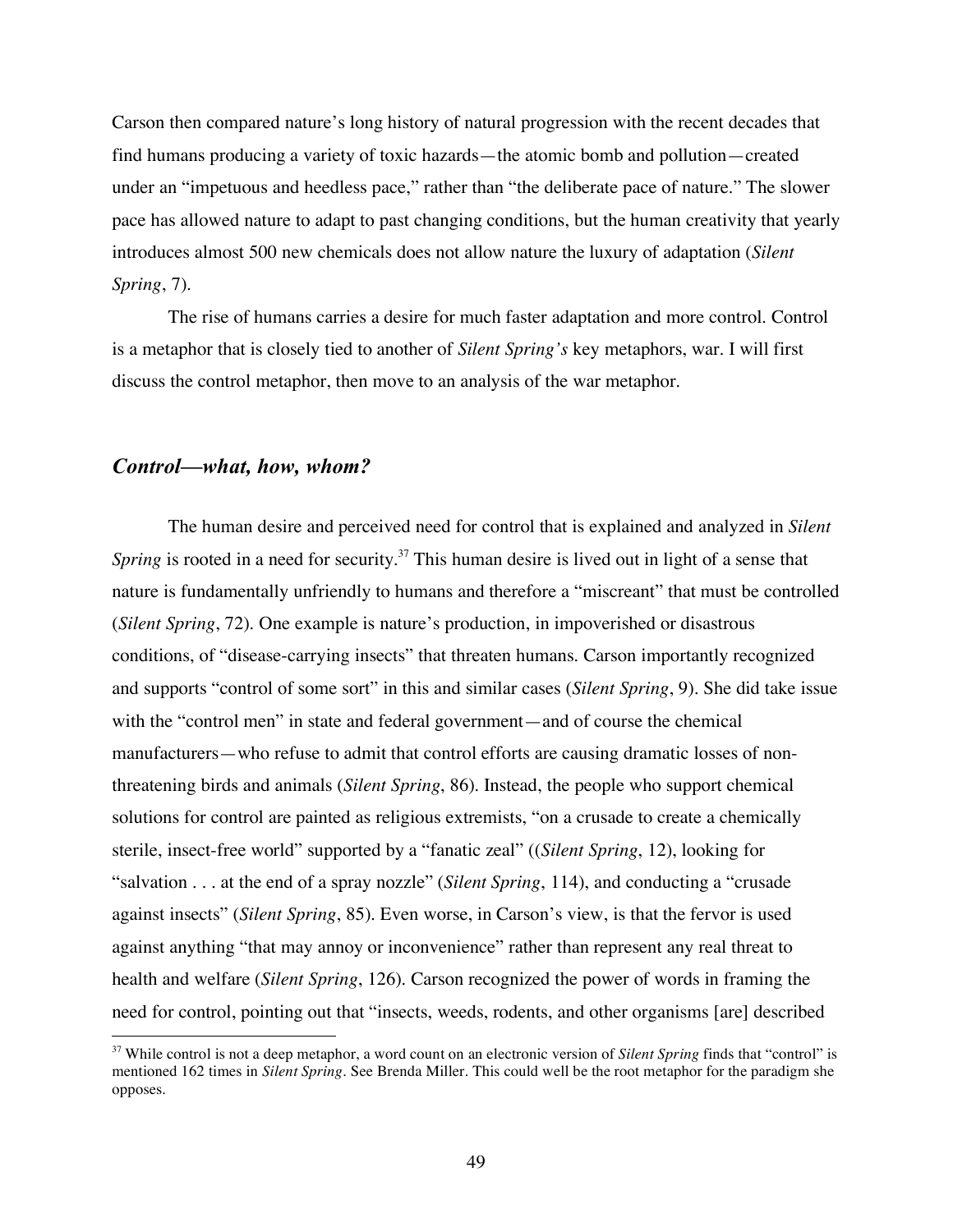as "pests" in the modern vernacular" and noting that some are considered just "bad" (*Silent Spring*, 7).

The power to make those decisions to control the plants, insects, and other creatures that have been demonized is not shared, but decided upon by an "authoritarian" power (*Silent Spring*, 127).<sup>38</sup> The authorities do not consult and are not restrained, but are "reckless" and out of control (*Silent Spring*, 156). The irony for Carson is that those who would control, for example, the "agricultural engineers," are creating less control. Part of the problem is that the chemical promise of power appeals to child-like perspectives, ones that ignore consequences. For them the chemicals are a "bright new toy" that gives them a "giddy sense of power" (*Silent Spring*, 68). The more fundamental issue, however, is not infantilism, but arrogance, and she works to puncture that overconfidence by criticizing the "would-be architects of our future" (*Silent Spring*, 8). Chemicals are placed in the hands of "persons largely or wholly ignorant of their potentials for harm" (*Silent Spring*, 12).

Only worse than arrogance or ignorance is the denial of those who should know the dangers. They are the ones, for example, who use arsenic, "a favorite agent of homicide from long before the time of the Borgias to the present" (*Silent Spring*, 17). This strong accusation early in the book gets its own chapter in "Beyond the Dreams of the Borgias." There the agents of chemical control are portrayed as more dangerous than the infamous Borgias who feigned hospitality as they poisoned their guests. Not only are the controllers the agents of death with intentions of subduing nature, they have created "the age of poisons to make money" (*Silent* Spring, 174).<sup>39</sup> They lull the "average citizen" with the "soft sell" and claim that those who do not use chemicals to control garden pests are "remiss" (*Silent Spring*, 174). Using chemicals becomes a responsibility. They use innocuous names and market in tranquil domestic scenes (*Silent Spring*, 178). In some cases, the Borgia mentality is such that this unsuspecting "public was to act as guinea pigs, testing the suspected carcinogen along with laboratory dogs and rats" (*Silent Spring*, 224).

 $38$  Carson sets up this argument in using the E.B. White quote in the pre-contents: "We would stand a better chance of survival if we accommodated ourselves to this planet and viewed it appreciatively instead of skeptically and dictatorially."

 $39$  The metaphor is money as a material that can be made or that is a liquid (i.e., liquidity). "The major chemical companies are pouring money into the universities" (*Silent Spring*, 258), or even created: "the fortunes that are to be made in the chemical industry" (*Silent Spring*, 259).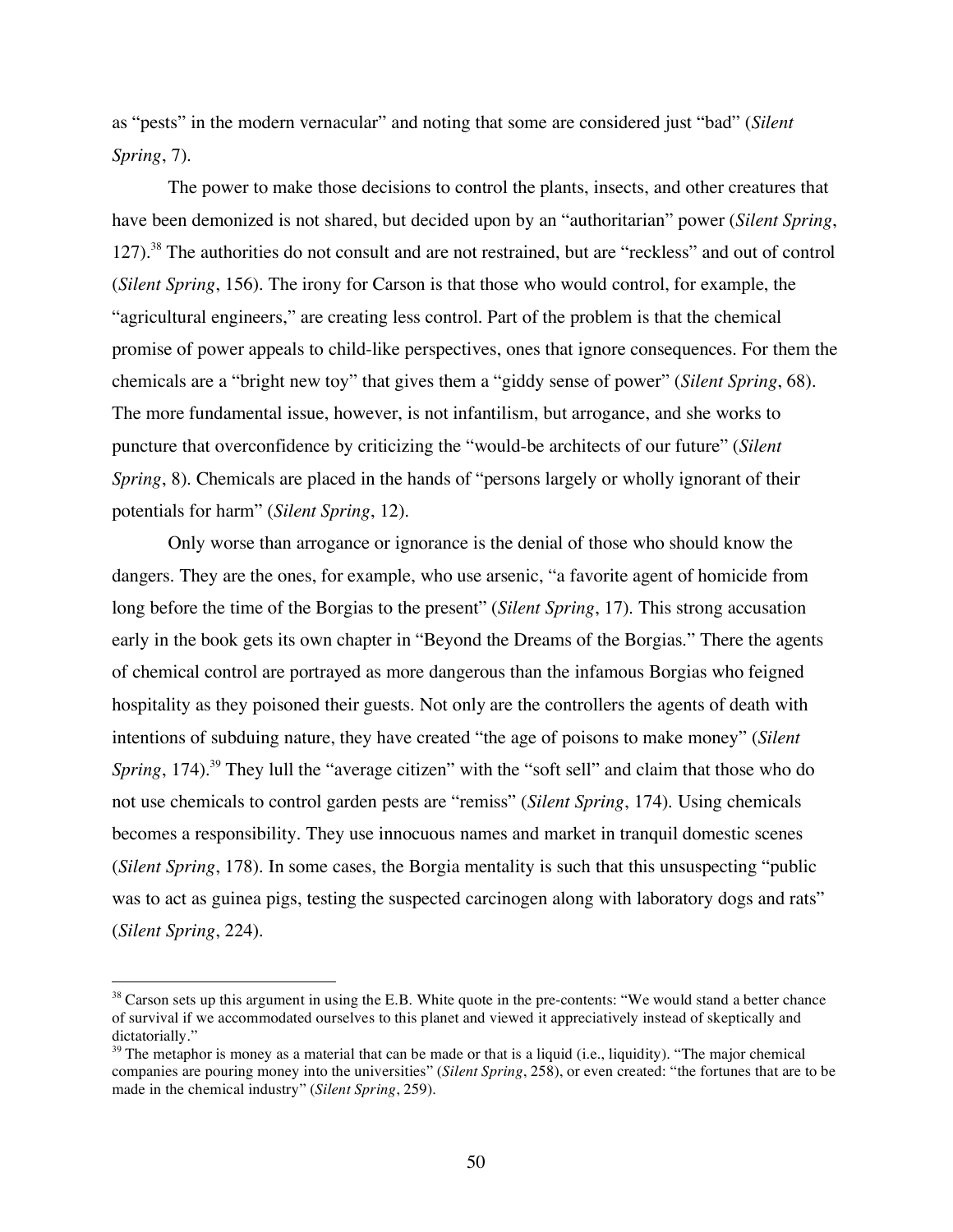It is this sinister quality that strengthens Carson's use of the control metaphor as a negative force. At issue is not only control, but the limits to and the motivation for the control. She links the sinister quality to human activity in a subtle way early in the book, saying that only "one species—man—acquired significant power to alter the nature of his world." One source of the power is the chemicals which start a "chain of evil" that is irreversible. Chemicals themselves "are the sinister and little-recognized partners of radiation in changing the very nature of the world—the very nature of its life" (*Silent Spring*, 5-6). The "synthetic insecticides . . . have immense power" to affect living beings "in sinister and often deadly ways" (*Silent Spring*, 16). To anthromorphize their role as agents, equivalent to the control men, Carson put them in a "Who's Who of pesticides" (*Silent Spring*, 17). The chemicals have a community of their own where "there are sinister and little-understood interactions, transformations, and summations of effect" (*Silent Spring*, 39). Chemicals also can have a "sinister touch" (*Silent Spring*, 156). To further reinforce the image she refers to a popular, but dark, cartoonist, Charles Addams, and says that "the world of systemic chemicals is a weird world" (*Silent Spring*, 32). 40

The later parts of the book, especially "Beyond the Dreams of the Borgias" portrayed the relationship more closely, showing repeatedly and relentlessly how the chemical and marketing industries have tried to control not only nature, but the buying patterns of the average American consumer, playing on the "mores of suburbia" and hiding any warnings in "exceedingly fine print" (*Silent Spring*, 177). The relationship of chemical production for home and field also demonstrated how a reader could see efforts to control both the natural and man-made environments as reflecting the inextricable links between the two.

The control metaphor draws its rhetorical power in *Silent Spring* from the connection to motivation, in this case for the chemical industry, a sinister, frightening motivation. The greater effect is from the systems view, the way the sinister effects ripple through the interconnected world in ways known, unknown and unsuspected. In a later discussion I will look at a complementary control metaphor that Carson offered as a solution and a way out of the problems she describes in such detail.

 <sup>40</sup> Carson is explicitly metaphoric: insecticides are not *like*, but *are* <sup>a</sup> weird world, again changing the meaning of both words—insecticides have this almost independent weird existence; the world is now a strange place because of the chemical presence.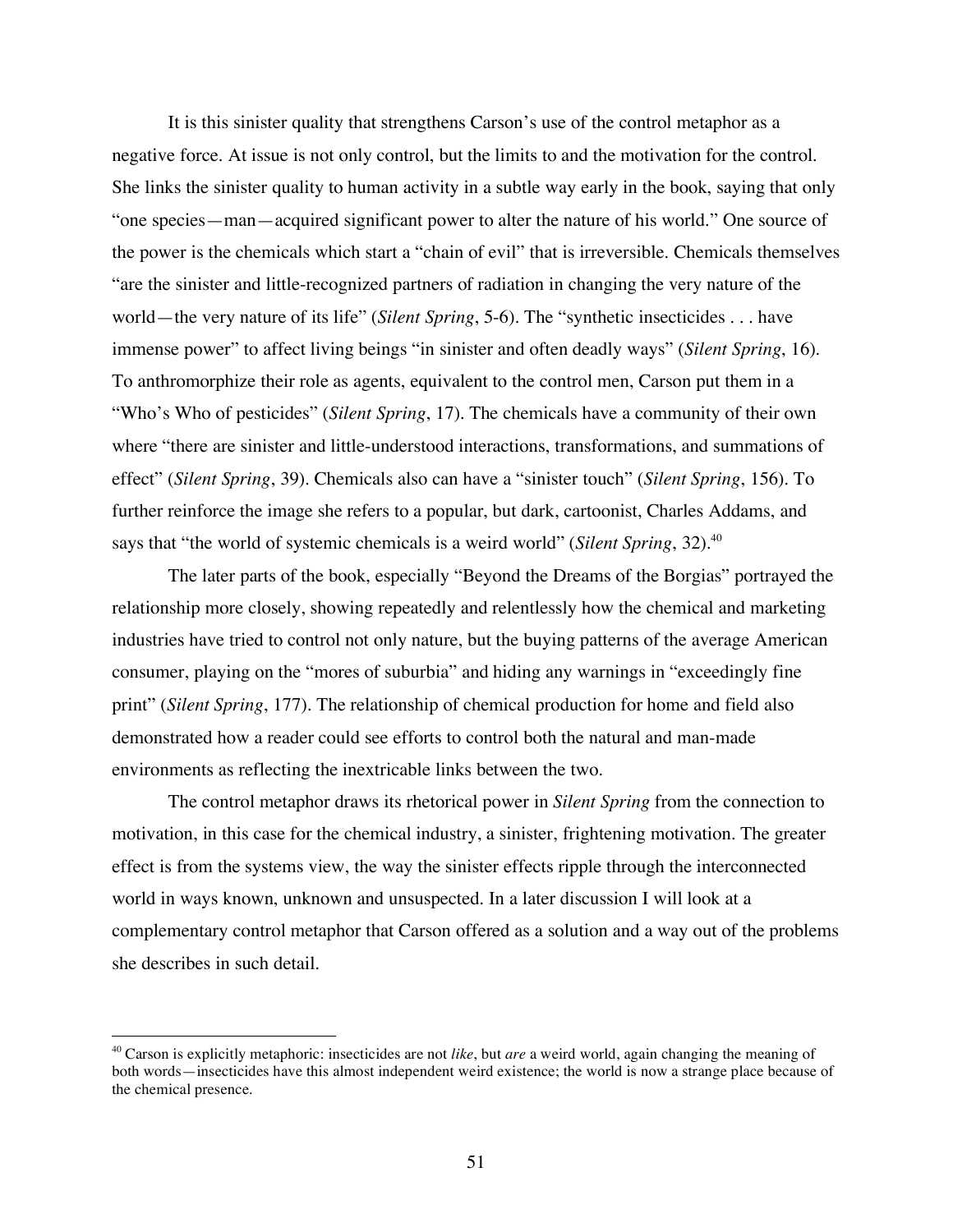#### *The war metaphor: what's it good for?*

The place and time of *Silent Spring* was the United States in the early 1960s. The Cold War, an ongoing confrontation between the Western world, particularly the U.S. and Europe, and the Soviet Union, and one of the tools of the confrontation, nuclear weapons, was in the public consciousness. In some sense, the country was on a war footing and the concepts of nuclear destruction were familiar to many.<sup>41</sup> It also was a governing generation who lived through World War I, II, and the Korean Conflict, understood the power of nuclear weapons, and if not comfortable, was at least familiar with war metaphors. <sup>42</sup> The war metaphor has been well documented, a good example being Cheryll Glotfelty's work that points out that Carson was well aware of the Cold War's position in the public consciousness. In criticizing the Republican administration in 1953 for replacing Albert Day, a strong conservationist and Director of the Fish and Wildlife Service, with a non-professional political appointee, Carson wrote a strong letter to the Editor of the *Washington Post*. The letter concludes: "It is one of the ironies of our time that, while concentrating on the defense of our country against enemies from without, we should be so heedless of those who would destroy it from within" (Lear 1959, 100). Glotfelty notes that one working title of *Silent Spring* was *The War Against Nature* (Glotfelty 2000, 170). Carson reported this war but also "started a new "war" against the manufacturers and pesticide sprayers. Indeed, the war metaphor and the characterization of industry as enemy is still part of the environmental rhetoric of the  $21<sup>st</sup>$  century (Glotfelty 2000, 159).

Carol B. Gartner characterizes Carson's use of the war metaphor:

1. Thus the chemical war is never won, and all life is caught in its violent crossfire. 2. The crusade to create a chemically sterile, insect free world seems to have engendered a fanatic zeal on the part of many specialists and most of the so-called control agencies.

3. All these [insects] have been our allies in keeping the balance of nature tilted in our favor. Yet we have turned our artillery against our friends.

<sup>&</sup>lt;sup>41</sup> I am a member of the American generation taught to duck and cover, to crouch under our school desks in event of a nuclear attack.

 $42$  For a general discussion of war metaphors, see Sonya K. Foss' "Metaphors and the Rhetorical Invention of Cold War Idealists," in *Rhetorical Criticism, Explanation, and Practice.* Also see Russell.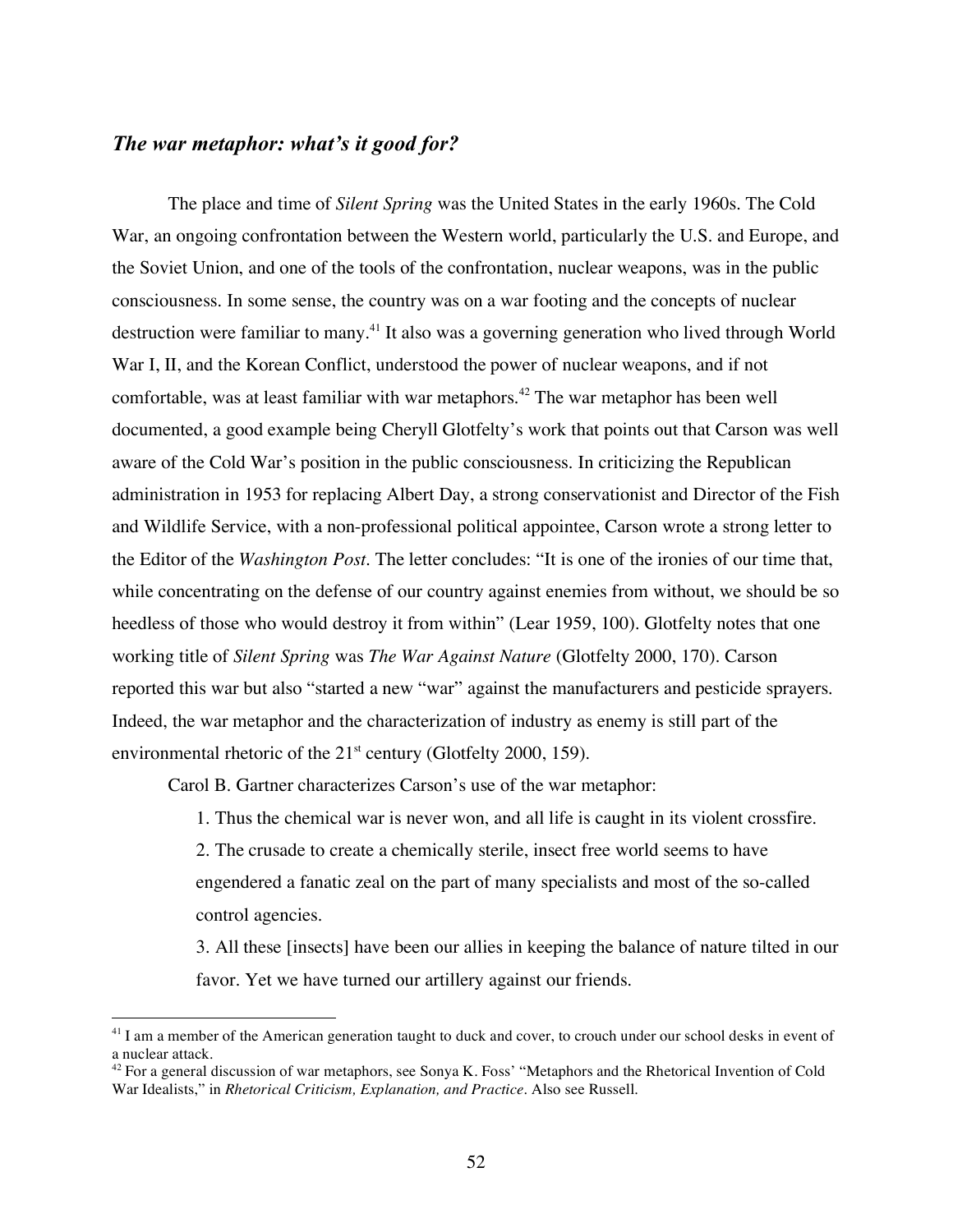4. As crude a weapon as the cave man's club, the chemical barrage has been hurled against the fabric of life (Gartner 2000, 116-117).

Carson could hardly be criticized for her reliance on the war metaphor.<sup>43</sup> Edmund P. Russell's analysis of the war metaphor of 1914-1945 showed the reliance on the war image in controlling insects. The benefits of defense technologies in human warfare were carried into insect control efforts. By the end of WW II, Italians, Germans, and Japanese were so demonized that advertisers could use those stereotypes to in turn demonize insects. Russell argues that using a war metaphor made insect control more urgent, prestigious, and more profitable (Russell 1996, 1505-1509). Carson's war metaphor recognized the destruction of the enemy on the battlefield, but also highlighted the threats to noncombatants, what we today euphemistically call collateral damage. Dieldrin, a "violently poisonous" insecticide, is "notorious for striking quickly and with terrible effects," with even those fortunate enough to recover still having "chronic effects" (*Silent Spring*, 25). Doctors who treat human victims of poisons are urged to "wear rubber gloves in handling the victims" and even a "laundress washing the clothing of such victims" could be affected by the poison (*Silent Spring*, 30). Carson, in a rare literary display, suggested sarcastically that the victims are at fault: "Nothing must get in the way of the man with the spray gun. The incidental victims of his crusade count as nothing. If robins, pheasants, raccoons, cats or even livestock happen to inhabit the same bit of earth as the target insects and to be hit by the rain of insect-killing poisons, no one must protest" (*Silent Spring*, 85-86). Likewise, domestic pets are at risk and only the "rare farm in the Sheldon area . . . was blessed by the presence of a cat after the war on beetles was begun" (*Silent Spring*, 93). Carson's reports on unintended victims are long and detailed and use war metaphors: birds "virtually wiped out" . . . "ground squirrels virtually annihilated" (*Silent Spring*, 93); "carcinogenic agents . . . continue to claim new victims" (*Silent Spring*, 241).

The combat model that is implied in the war metaphor is one of attrition. Just as World War II was won in part by overwhelming force and firepower, the chemical assaults are intended to attrit the enemy pests until they surrender or are no longer a meaningful presence. This is a combat model that works well if the enemy can be directly attacked en masse. In the years following *Silent Spring* Vietnam proved that overwhelming force did not necessarily lead to

 $43$  In some ways her use of the war metaphor reflected the reality of the Vietnam War that heated up in the later years of the 1960s and one of its haunting phrases: "We had to destroy the village to save it."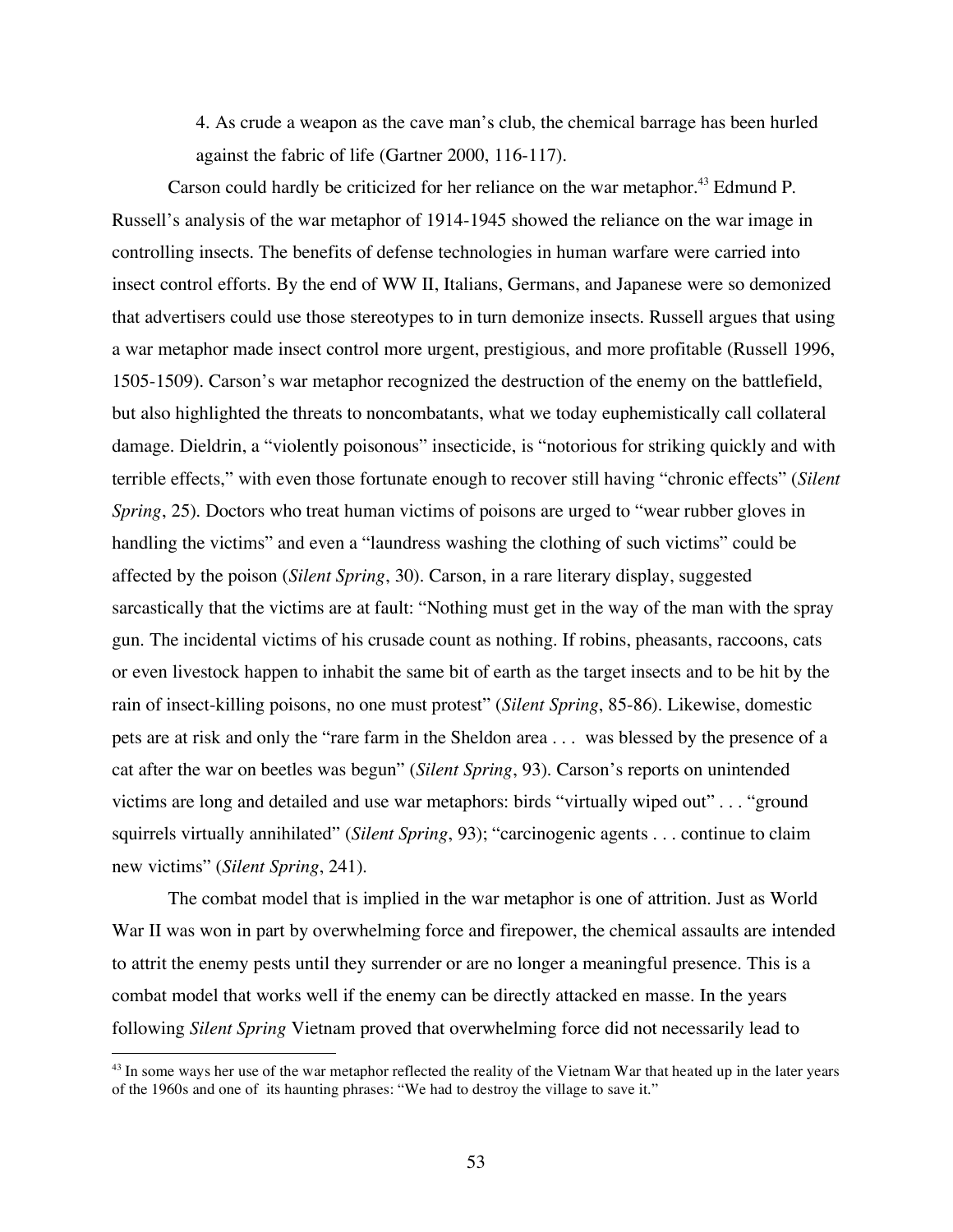victory. Even the latest war in Iraq is showing the limits of overwhelming force. Just as the Viet Cong and Iraqi rebels responded with guerilla attacks, nature has reacted similarly and frustrated the chemical war planner. "Nature Fights Back" and "The Rumblings of an Avalanche" outline nature's campaigns. Whether this reaction by nature is characterized as guerrilla warfare or represents an anomaly that cannot be explained by the current approach, the effect is the same the targets for which the chemicals were intended are being destroyed in far fewer numbers, while victims of side effects and unintended consequences are increasing.

Carson the scientist recognized the need for insect and pest control. She was not even averse to using the war metaphor for her approach, but her use reflects a control strategy that is more focused, with less potential for widespread, unintended consequences. One tactic is deception, using attractants to "confuse the male moth" in what she called "an experiment in psychological warfare" (*Silent Spring*, 286). Another is the use of microbial insecticide that is not "bacterial warfare" but "insect pathogens [that] are harmless to all but their intended targets" (*Silent Spring*, 291). She supported the use of "natural enemies to control the insects that have come uninvited to our shores" (*Silent Spring*, 292). Her only criticism of alternative, war-like tactics was that some, because of funding shortfalls, have not been investigated with precise scientific processes.

Rachel Carson would have done a service if she only had written of the environmental conditions she described in the book and done so as a scientist and skilled writer. She integrated scientific analysis, creating an engaging story supported by scientific evidence and characterizing an industry that was operating in the name of control and causing uncontrollable effects. She did this in part by using metaphors that captured the situation and following the implications to their dramatic and logical conclusions. She also described the metaphoric frames the chemical industry used to create their operations and marketing approaches, as well as the policy developed and applied by the government agencies to support and encourage industry efforts, even in the face of contrary evidence. That this led to loud denunciations against Carson is not surprising. She was criticizing a powerful industry along with the state and Federal agencies that were responsible for public health and welfare. She also was challenging the dominant model for insect and pest control in a fashion that represented the leading edge of a paradigm shift, where the new approach is offered as a replacement for the current "time-honored way of regarding the world" (Kuhn 1970, 6). The source of the new approach is unlikely to be external to the tradition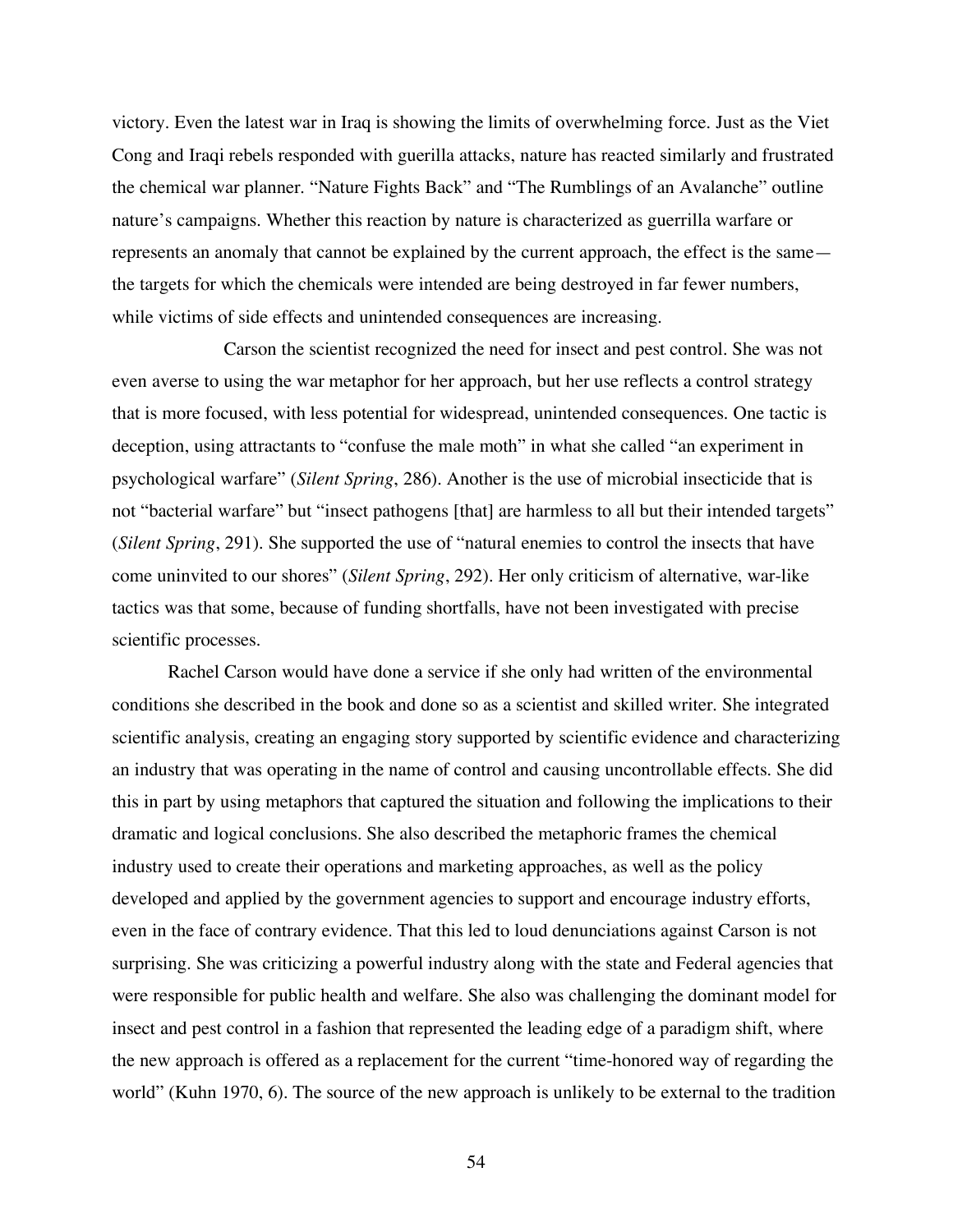(Kuhn 1991, 139). Carson's scientific training and experience and rigor made her a formidable candidate to create a new frame.<sup>44</sup> It is important to recognize that her analysis and reporting highlighted one of the conditions for a "scientific revolution"—the old approach was not working; anomalies were occurring that the accepted methods were unable to explain or, in some cases, even recognize (Kuhn 1970, 52; 63-64). In the case of pesticides and herbicides, the application of chemicals frequently provided only temporary relief and resulted in worse conditions than before the treatment. In other cases, new unexpected problems and unintended consequences resulted. The new and unresolved anomalies highlight one other characteristic for a scientific revolution or paradigm shift. The anomalies are enticing only if they represent "something more than trivial" (Kuhn 1970, 145). The models used to address problems have to fail to work in expected, predictable ways and the anomalies cannot be considered marginal. The anomalies thusly represent new problems, which highlight deficiencies in the paradigm and approach.

Paradigms have functions similar to frames in that "they supply the group [of scientists] with preferred or permissible analogies and metaphors." They guide in identifying explanations and solutions, help determine "the roster of unsolved puzzles" and assist in evaluating the significance of unresolved questions (Kuhn 1991, 184).

The frame that Carson criticized had its own metaphors: war, as discussed earlier, being one. "Chemical plowing" was another (*Silent Spring*, 69), "control programs" another (*Silent Spring*, 86), "eradication" a third (*Silent Spring*, 157). The metaphors speak of precision and knowledge that will produce desired and intended effects. Any evidence to the contrary was marginalized, disregarded or denied (*Silent Spring*, 89, 92, 98, 127, 279).

Carson's work in *Silent Spring* created a new frame and changed the meanings of the metaphors used by the chemical industry. She did this by highlighting evidence that refuted the chemical industry model by extensively reporting and by detailing the non-trivial magnitude of the anomalies through, among other devices, the root/deep metaphors and backing those metaphors with connections to specific and numerous cases involving birds, animals, plants, adults, and children. The trivial becomes non-trivial becomes crisis (Kuhn 1970, 82).

<sup>&</sup>lt;sup>44</sup> That could explain the attempts to denigrate her science credentials and to attribute her findings as "hysteria" See Carnegie-Mellon *Environmental Decision Making, Science, and Technology*.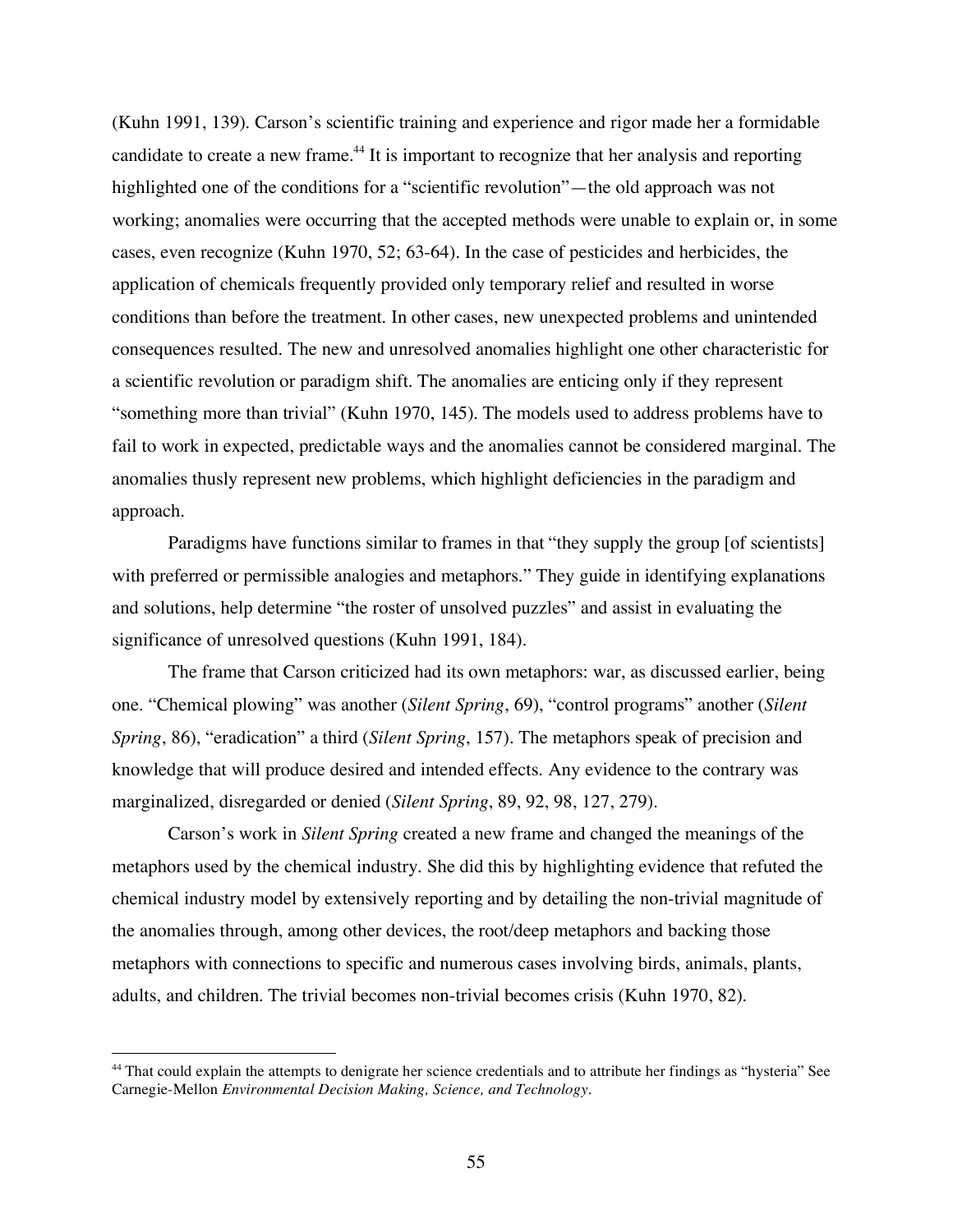The process of creating a new set of meanings made the old and new paradigms incommensurable—they cannot be compared directly (Kuhn 1970, 199). Communications about Carson's approach and the chemical industry model naturally would use different words. Likewise, the metaphors can change and connect to a new "network of similarities through which terms attach to nature" (Kuhn 1993, 539). These connections can be understood as "referents" that allow the same terms to reside in the new and old theories, but in different "natural families." Following the ways that the referents change is a function of "tracing lifelines" (Kuhn 1993, 540). The difference in describing and evaluating the referents depends upon the paradigm which includes a "system of orientation," a particular, usually radical way of characterizing and framing (Scherer and Steinmann 1999, 2). Simply put, "control" for the chemical industry means something much different than Carson's use of that metaphor.

Carson explicitly addresses the incommensurability in *Silent Spring's* last chapter, "The Other Road." She refers to Robert Frost's poem about a traveler facing two roads, roads being a metaphor for choices. Frost was a popular American poet whose public appearances included the presidential inauguration of John F. Kennedy. Frost's inaugural poem, "The Gift Outright," spoke of "Courage is in the air in bracing whiffs" and "emboldened politicians daring to break with followers when in the wrong" (Frost 1962, 28-30). The poem that Carson cited is "The Road Not Taken" with the closing lines:

Two roads diverged in a wood, and I—

I took the one less traveled by,

And that has made all the difference (Frost 1968, 46).

Carson's roads offer two dramatic choices—"disaster" or "preservation" (*Silent Spring*, 277). The paradigms that guide the travelers along those roads are quite different, with the meanings of the words different. Each road, each choice, has a set of family resemblances, things similar that allow comparisons and relationships within the family. The same terms may be in each family but will have lifeline traces back to each term in different families. The lifelines to Carson's terms reflect dramatically different meanings in the new paradigm. War, for example, is not the all out assault based on mere "inconvenience" (*Silent Spring*, 126). Her war metaphor is focused, finite and generally predictable, without the need for the poignant question "whether any civilization can wage relentless war on life without destroying itself, and without losing the right to be called civilized" (*Silent Spring*, 99). This question does not exist in the chemical paradigm.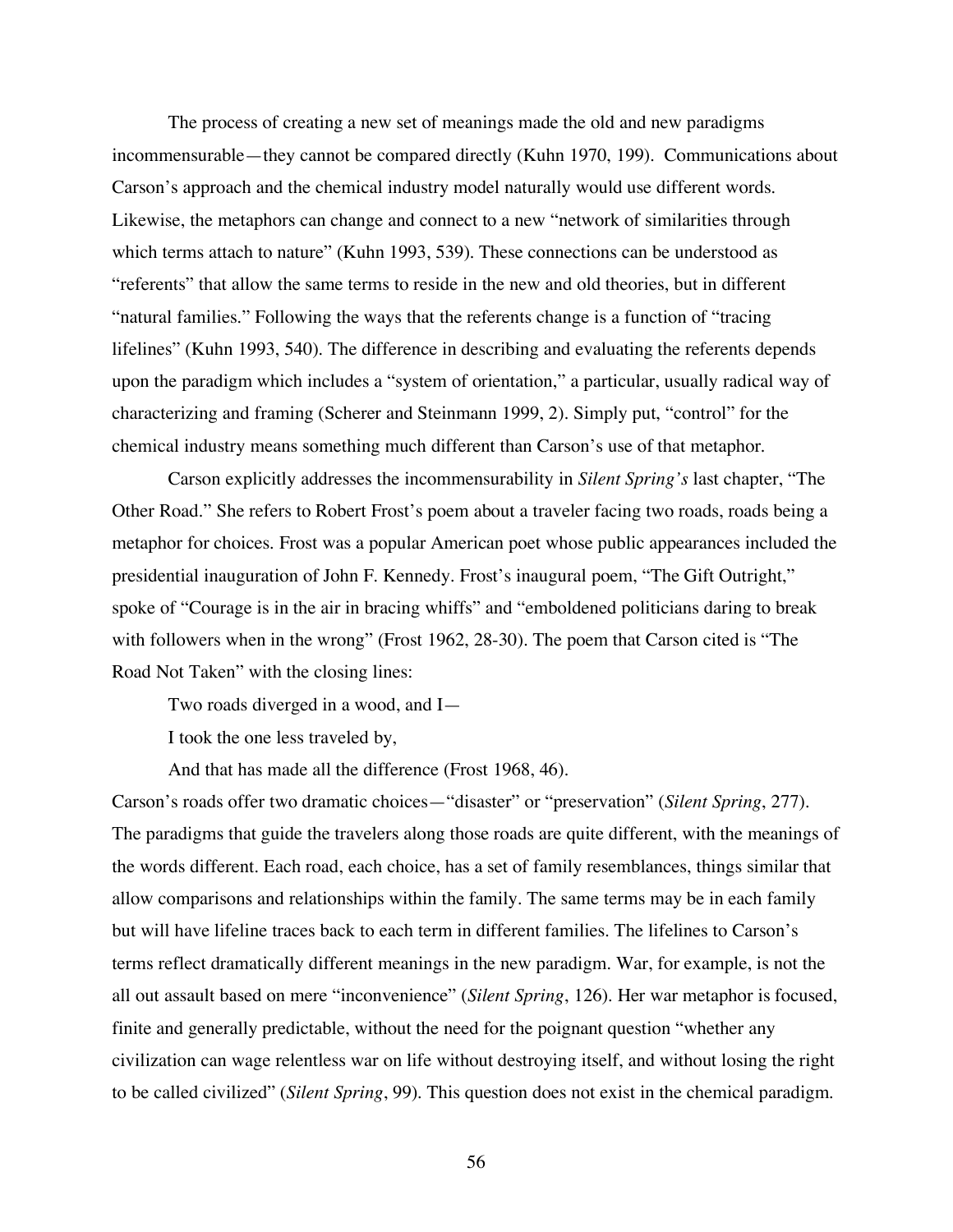She argues for war that is selective and safe, with "sanity and perspective" (*Silent Spring*, 99). That observation not only anthropomorphizes the metaphor *war*, but also the paradigm. Essentially, the traveler down the road to disaster has lost perspective and is acting insane, at worst, child-like and deluded, at best, but destructive in all cases.

The control spoken of in the chemical industry paradigm is one that, according to Carson, is based on a belief that reflects confidence and full understanding of the chemicals and their immediate and long-term effects. Carson argued that the anomalies instead show a short-term focus, without regard for systemic effects or interconnections, indeed, there is no place made in that paradigm for systems analysis. The chemical model is that more is more, that victory over unwanted pests and insects is possible and justified and that nature can be subdued. Many of the metaphors in the first sixteen chapters describe the prevailing paradigm and its failures.

Tracing the lifelines to Carson's paradigm à la Kuhn shows that the control referent is first of all a systems setting, a perspective that recognizes the interconnectivity of *all* life, coupled with a humility born of ignorance that motivates smaller scale experimentation within a wide range of conditions and subjects. There is no sense of overconfidence or arrogance that nature can be dominated; indeed, nature is a partner. The core of control that Carson supports is less reliance on chemicals—less is more. The proposed solutions are biological and designing them calls for an interdisciplinary team—"entomologists, pathologists, geneticists, physiologists, biochemists, ecologists" (*Silent Spring*, 178). The lifeline tracing points out an incommensurability in effects—chemical control leads to unpredictable, sometimes dire side effects against humans and other non-targets. The Carson destination does not include that consequence and allows entomologists to step off "the treadmill of chemical control" which produces "a greater menace to ourselves than to the targets." Nonetheless, there even is a lifeline to chemicals in Carson's new paradigm, which recognizes a utility in limited chemical uses, like "chemical sterilants." The metaphor of enemies takes on a different meaning in Carson's paradigm. Rather than focusing on insects in general as the pests, she suggests encouraging the use of insect enemies against the insects that are most troubling. She argued that this is a more natural way of insect control and does not upset the balance of nature (*Silent Spring*, 291-292).

She did not move fully away from the war metaphor, however, when she argued that "(t)here is then, a whole battery of armaments available to the forester who is willing to look for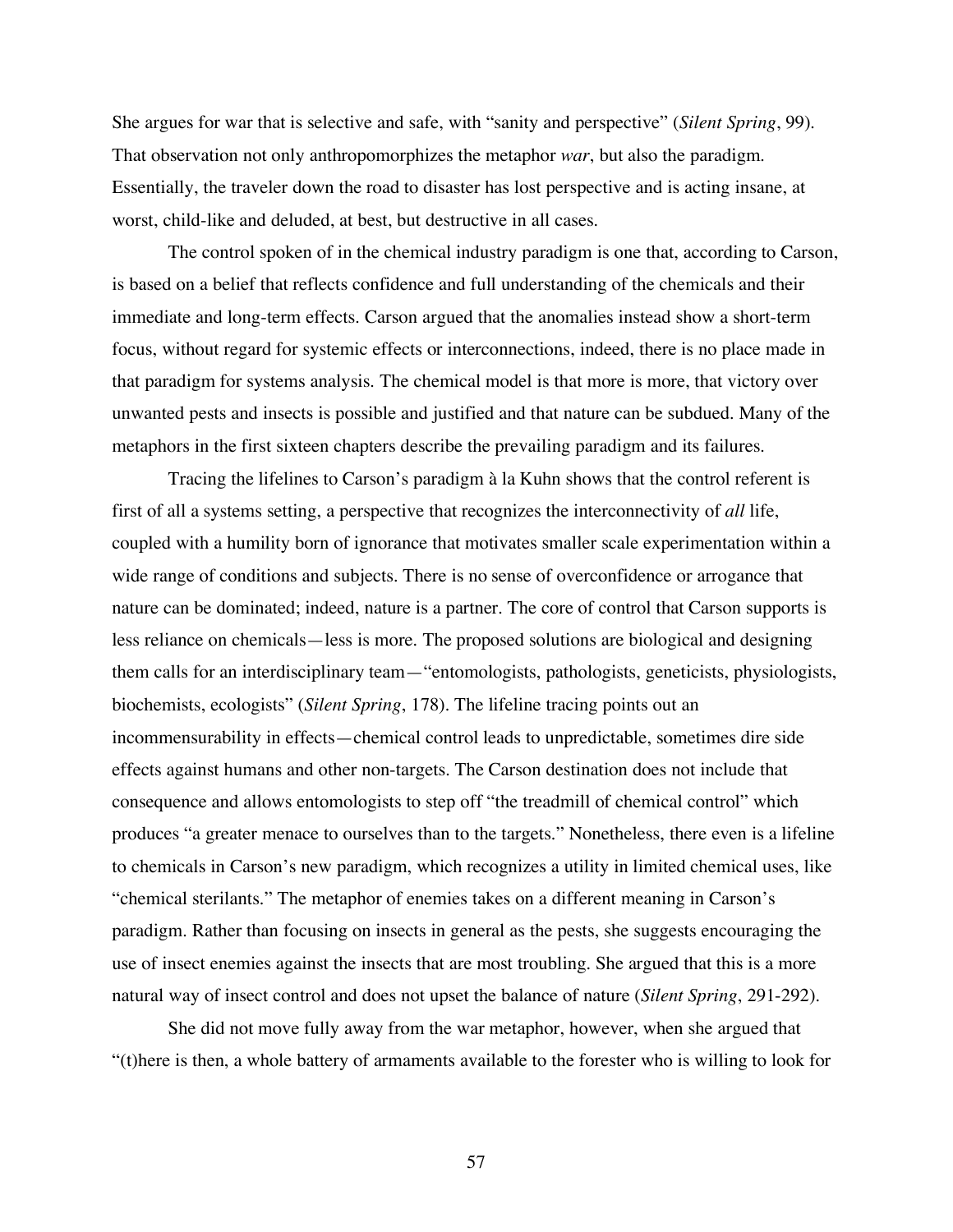permanent solutions that preserve and strengthen the natural relations in the forest (*Silent Spring*, 296).

Carson's last paragraph demonstrated the incommensurability between her road and the road of the chemically dependent industry:

"The "control of nature" is a phrase conceived in arrogance, born of the Neanderthal age of biology and philosophy, when it was supposed that nature exists for the convenience of man. The concepts and practices of applied entomology for the most part date from that Stone Age of science. It is our alarming misfortune that so primitive a science has armed itself with the most modern and terrible weapons, and that in turning them against the insects it has also turned them against the earth" (*Silent Spring*, 297).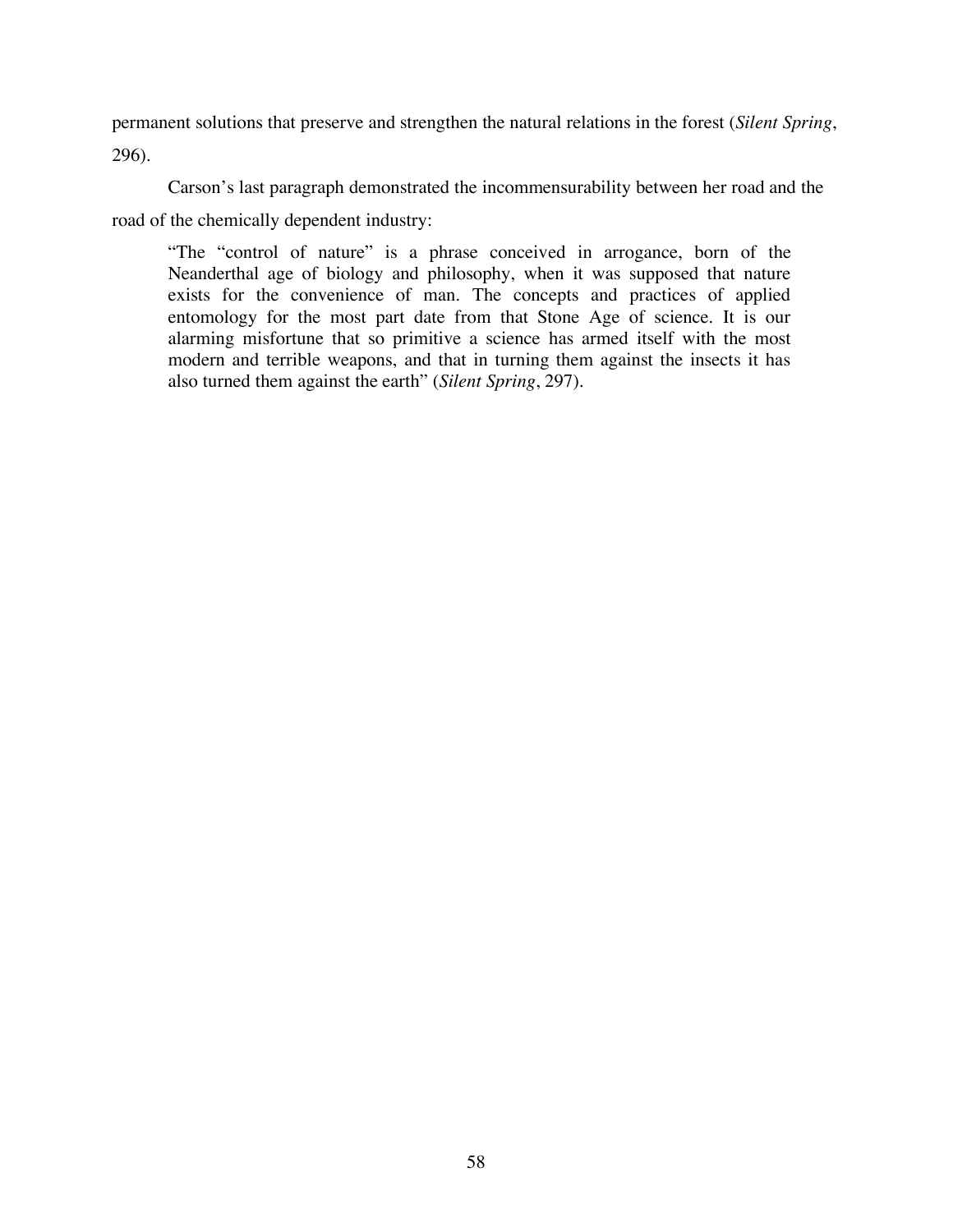# **Chapter 5: Conclusions and Implications**

## *Conclusions*

*Silent Spring's* metaphors were appropriate and engaging because they help to shape and were presented as part of an integrated frame that included the scientific, social, technical, economic, political, and, of course, environmental. Her background, training and education, and career—including successful science-based books and articles—gave her arguments and metaphors credibility and depth. The metaphors had the rhetorical qualities that would allow connections at the emotional level and patterns at the scientific level. Her integrated use of metaphors reflected her argument and story—that the world hosts a web of life to which everything and everyone is connected. The science has credibility because it is well documented and thorough. The stories have discursive power because the metaphors are systemic and personal, placing the human reader in touch with the effects globally and locally and individually. She essentially created a new set of family resemblances and a new set of game rules for communicating about the environmental effects of chemical herbicides and pesticides. In creating the new rules, in part using metaphors, she created a paradigm that was so fundamentally different that it represented a revolution about and in the understanding of control. The metaphors followed the Kuhnian frame by highlighting the predominant paradigms and nontrivial anomalies that emerged from existing approaches.

Her alternative approach promised to make "all the difference" in handling the threats from dangerous and unwanted insects and pests in a far less dangerous and more effective manner. The two paradigms shared many of the same metaphors—control, war, enemies—but the frame and perspectives were incommensurable. Similarly, tracing the lifelines to the paradigms showed dramatically different results. Carson's road additionally gave no indication of terminating—her discussions about nature's checks and balances and natural resistance indicated a belief in the continuing effort at control.

*Silent Spring* is an apocalyptic work, warning of the dangers of a way of life that will most likely lead to death and disaster. Like most apocalyptic literature, it issues an alarm from a position outside the dominant power structure. Unlike apocalyptic literature, *Silent Spring*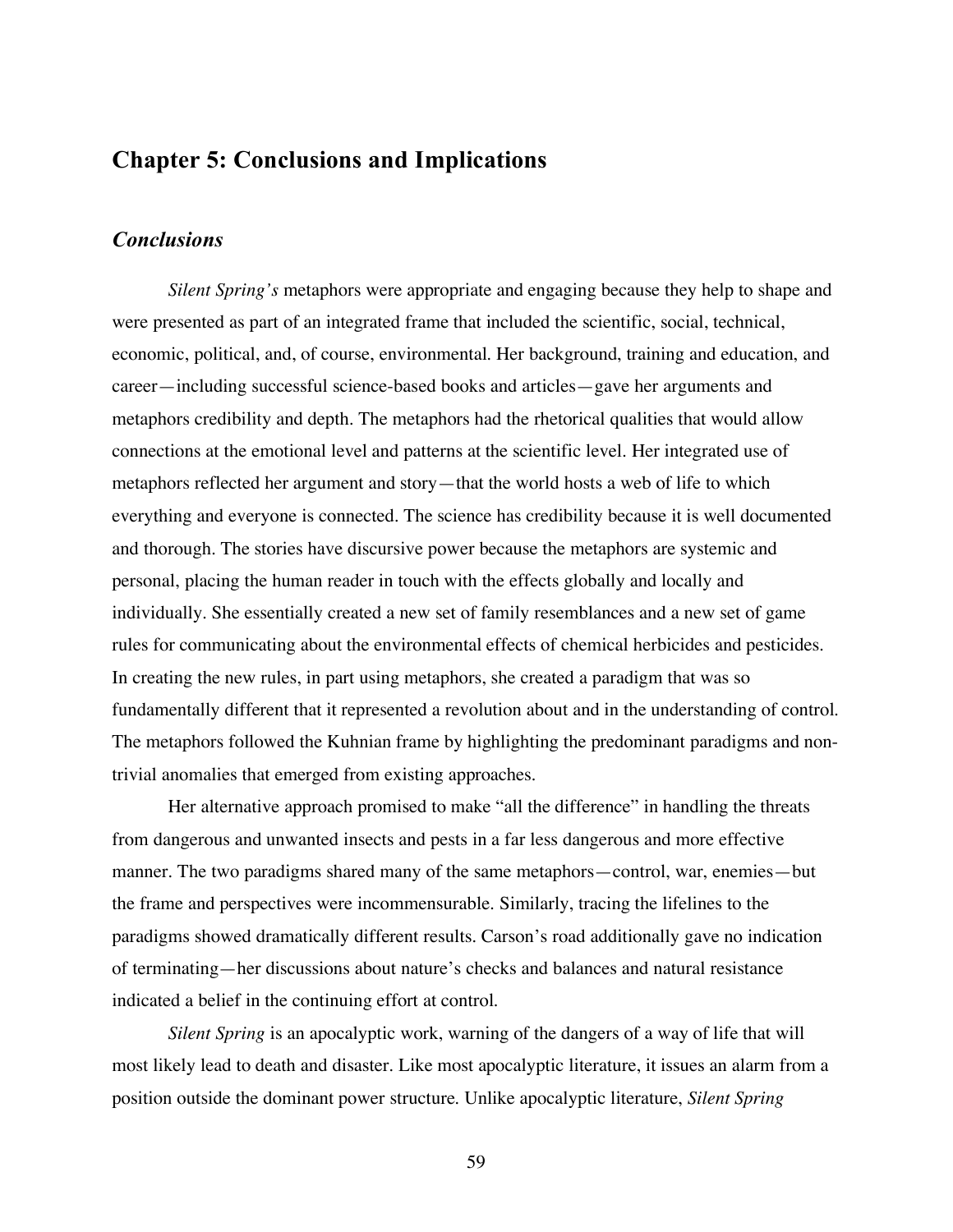appropriates arguments and metaphorical language of the dominant power structure and turns it against that structure. This includes using the metaphors of home and family and the tools of science. The same science that creates the chemicals is the science that supports the claims of their dangers. The science is crucial and the scientific findings plus Carson's scientific reputation provide a foundation for the book that is so believable. Without the science the language will still be apocalyptically lyrical and entertaining, but ultimately mythical. The science moves the work from a dark fanciful prophetic tale to a chilling apocalyptic forecast.

On the other hand, the science without Carson's stories and metaphors would have been less informative, less creative, and less engaging, appealing to a much smaller part of the U.S. reading population. Her skillful rhythm and weaving of science, fable, story and passion gave a wider audience access to the book's theme and message and expanded the discourse space for environmental debate. Her metaphors created epistemic access to the science, socially constructing a different awareness of the implications of indiscriminate chemical use.

She was open in her bias, compelling in her evidence, and reliant upon fable and metaphor that were common and invitational. Her clear bias in favor of the Earth and its flora and fauna allowed her to make sharp contrasts with those whose biases were, according to Carson, money and control. Her comparisons and supporting metaphors were understandable to environmental activists and nonactivists alike. The solution set she offered was activist, but she invited nonactivists to engage and become more active.

Her appropriation and transformation of dominant metaphors allowed the creation of a new blended conceptual space, a space with new language rules, and ultimately a new paradigm for pest control. Her new language rules—looking to biological models rather than chemical solutions—created along with the paradigm a new frame for scientific research and action. The new frame, language rules and paradigm allowed the creation of new meaning.

Her metaphors explained the personal and the home, but also created and understanding of the system and emphasized the connection of all things in the system: spring is a universal concept and silencing the spring has a universal effect. She reinforced this by giving stories and metaphors of global cultures and family members—U.S., South American, Japanese.

Her solution, too, was a systems view, inviting a new partnership of science, public, and regulators/legislators. The partnership, I argue, would not have been possible without new language rules that enabled those diverse communities to understand and craft new solutions.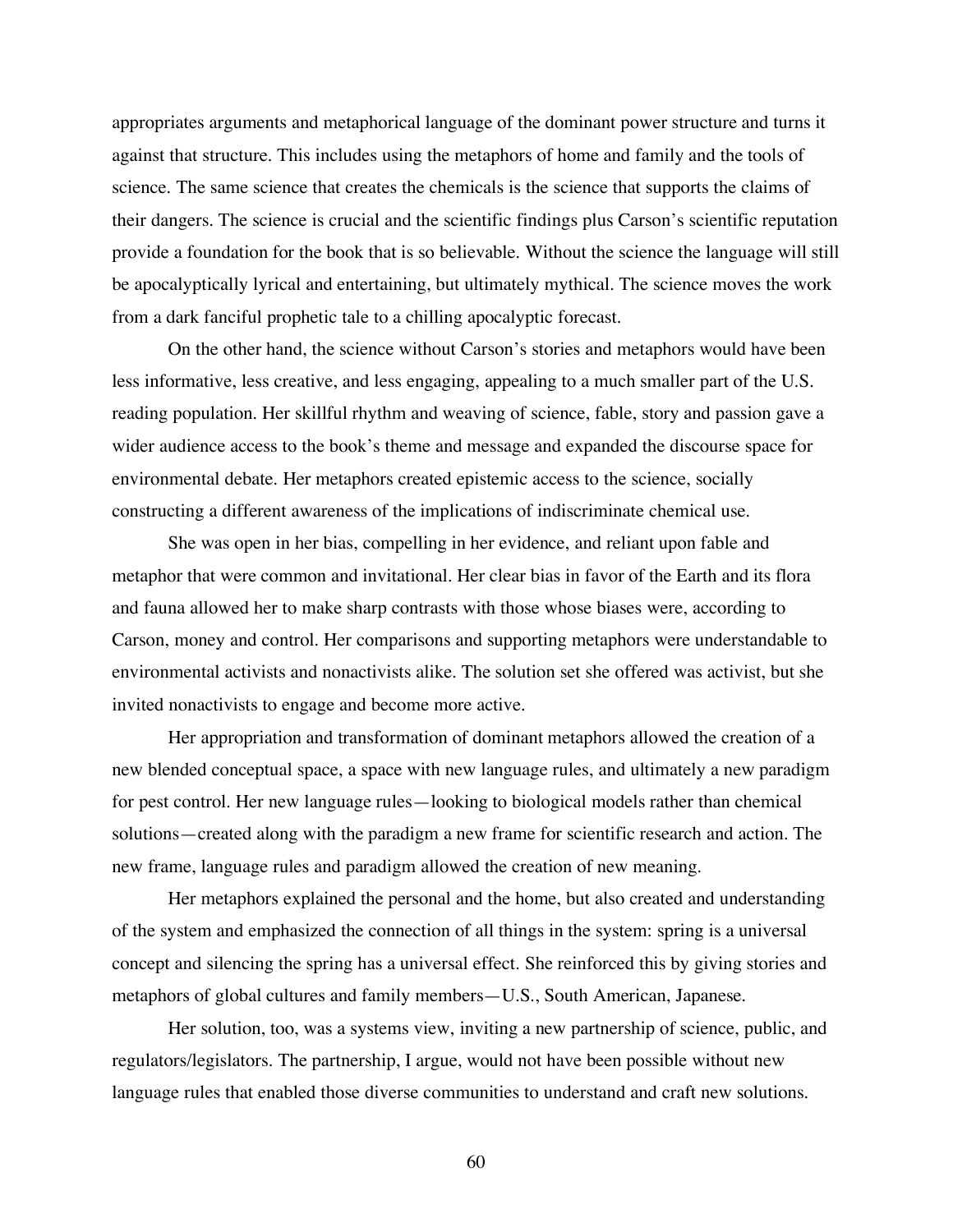### *Implications*

The world of 2004 and beyond faces difficult ecological challenges similar in nature, but greater in magnitude than Carson's threatened environments. The Earth has new challenges, such as global climate change, only distantly hinted in the mid- $20<sup>th</sup>$  century. Finally, this section supports attention and action to environmental and sustainability issues and matters. Carson's work has implications that apply as aggressively today as they did in the 1960s. Metaphors can be an effective way to communicate and frame. Global warming, for example, represents a metaphor that, like silent spring, is universal and easily understood at a systems level. Metaphors selected for environmental communications and debates should offer that systems view, a God's-eye perspective of the issues and conditions, and in a way that can connect, appeal to, and invite, even embrace, different cultural perspectives, communities, and individuals. In creating the systems view, however, the metaphor ideally should offer a way to define the system or invite the reader into a definition. For example, global climate change gives a sense of the magnitude of the system and the challenge of understanding the local effects.

In debates of any kind, but especially environmental debates, there will be adversaries. Metaphors selected for characterizing the opposition should start from environmental effects and work back to causes. They should be constructed or selected such that the metaphor for the causative group (e.g., the chemical industry in *Silent Spring*) can be separated from the results. This prevents the risks from demonizing the cause agents, but allowing the effects to stand on their own.

The metaphors should allow definitions on the part of the reader, e.g., what a silent spring would mean to a reader in the Rockies, one in England, India, China, etc. This redefinition relates to the universality of the metaphor and capability of the metaphor to engage readers for multicultural definition and redefinition.

The solution set to which the metaphors point should address the situation in a new, engaging fashion. The problems need not be newly explained or identified, but newly described in terms of a solution, e.g., the idea of partnership to address chemical use.

As fundamental as these implications may seem, the metaphors must be constructed on a foundation of science and scientific results, but also from a clearly defined moral foundation. Injecting morality can be tricky, at best, and the key is to tie the moral metaphors to universals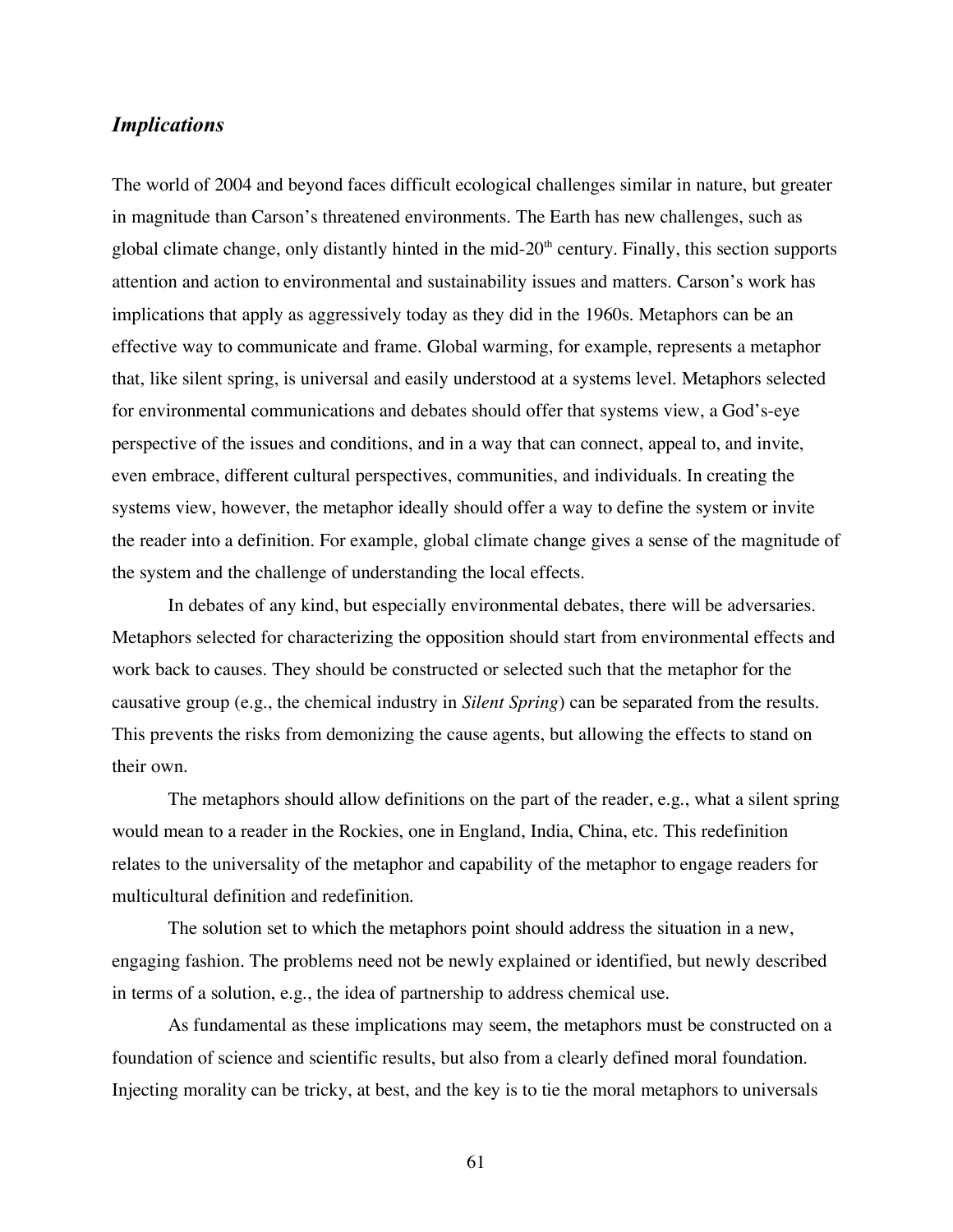from which implications and entailments can be affected relatively unproblematic, such as innocence at risk.

In building an approach the emerging explanation should rely on a balance of science and story, to engage as widely as possible. The metaphors should be prophetic, can be apocalyptic, but must offer some sense of hope and policy/technology direction.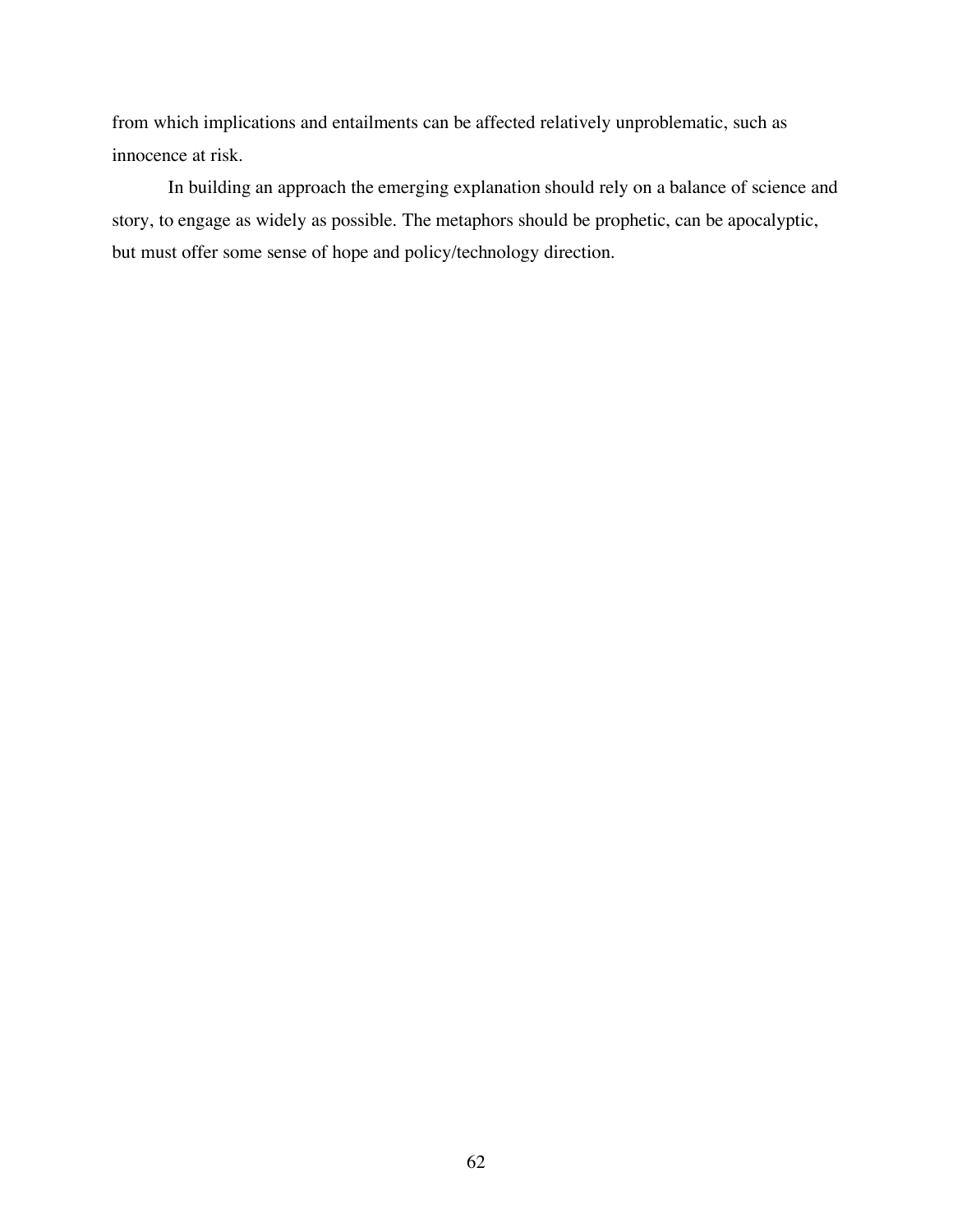# **Bibliography**

Arbib, Michael A. and Mary B. Hesse, "Language, metaphor, and a new epistemology," in *The Construction of Reality*, (Cambridge: Cambridge Univ. Press, 1986).

Aristotle, *On Rhetoric*, Translated by George A. Kennedy, (NY: Oxford University Press, 1991)

Bache, Christopher M., "Towards a Unified Theory of Metaphor," in *The Journal of Aesthetics and Art Criticism*, Volume 39, No. 2, Winter 1980, 185-193.

Beck, Brenda E. F., "Metaphor as Mediator Between Semantic and Analogic Modes of Thought," in *Current Anthropology*, Volume 19, No. 1, March 1978, 83-97.

Berggren, Douglas, "The Use and Abuse of Metaphor (Part I and II)," in *Review of Metaphysics,* Issue 16, 1963, 237-258; 450-472.

Bergman, Merrie, "Metaphorical Assertions," in *The Philosophical Review*, Volume 91, No. 2, April 1982, 229-245.

Black, Max, *Models and Metaphors: Studies in Language and Philosophy*, (Ithaca: Cornell University Press, 1962).

"More About Metaphor," in *Metaphor and Thought*, Andrew Ortony (ed.), (Cambridge: Cambridge University Press, 1993, 1st Edition 1979), 19-41.

Botha, M. Elaine, "Metaphorical Models and Scientific Realism," in *PSA: Proceedings of the Philosophy of Science Association,* Volume 1986, Volume One: Contributed Papers, 1986, 374-383.

Boyd, Richard, "Metaphor and theory change: What is "metaphor" a metaphor for?" in Andrew Ortony (ed) *Metaphor and Thought* (New York, Cambridge University Press, 1993, First Edition 1979), 481-532.

Brooks, Paul, "Forward: Rachel Carson and *Silent Spring*, in Craig Waddell (ed) *And No Birds Sing—Rhetorical Analyses of Rachel Carson's Silent Spring* (Carbondale: Southern Illinois University Press, 2000), xi-xviii.

Brown, Richard H., "Social Theory as Metaphor: On the Logic of Discovery for the Sciences of Conduct," in *Theory and Society,* Volume 3, No. 2, Summer 1976, 169-197.

Brown, Theodore, *Making Truth: Metaphor in Science*, (Urbana: University of Illinois Press, 2003).

Bump, Jerome, "Metaphor, Creativity, and Technical Writing," in *College Composition and Communication,* Volume 36, No. 4, December 1985, 444-453.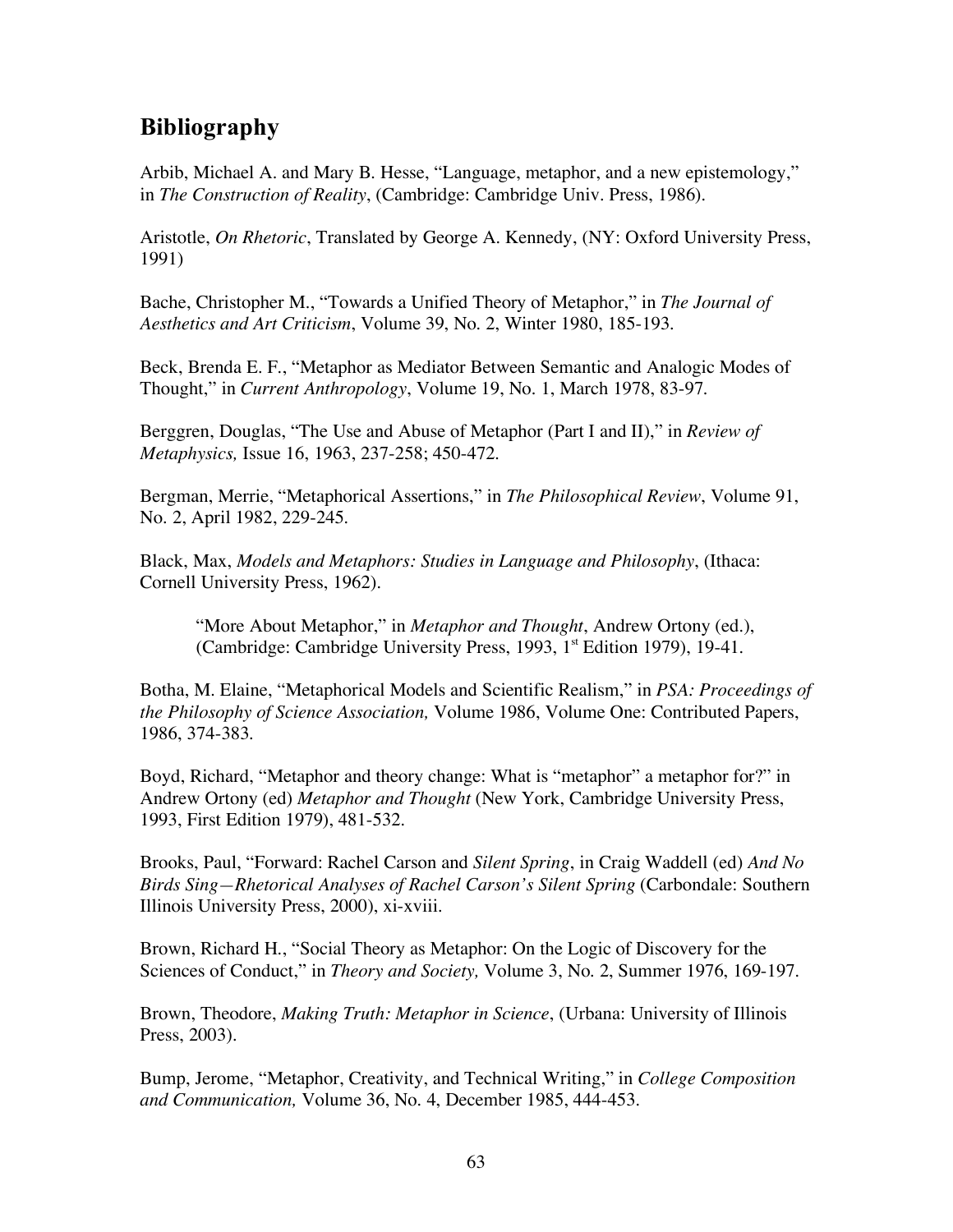Burke, Jim, *Sustainable Development: A Business View From 2025*, at ACEC/EBAC Winter Conference, February 14, 2001.

Carey, John, and Sarah R. Shapiro, "Global Warming," in *Business Week*, August 16, 2004, viewed on August 10, 2004, at www.businessweek.com/print/magazine/content/04\_33/b3896001\_mz001.htm?mz

Carson, Rachel, *The Sea Around Us,* (New York: Oxford University Press, 1989, original edition 1950).

*Silent Spring,* (New York: Houghton Mifflin Company, 1994, original edition 1962).

Convention and the Protocol, http://unfccc.int/2860.php, United Nations Framework Convention on Climate Change, viewed 2/8/04

Crist, Eileen, "Against the Social Construction of Nature and Wilderness," in *Environmental Ethics*, Vol 26, Spring 2004, 5-24.

Edge, David, "Technological Metaphor and Social Control," in *New Literary History*, Volume 6, No. 1, Autumn, 1974, 135-147.

"Ethics and Technological Responsibility," *Environmental Decision Making, Science, and Technology,* Carnegie-Mellon University, undated, viewed at http://telstar.ote.cmu.edu/environ/m3/s1/06techresp.shtml.

Eubanks, Philip, "The Story of Conceptual Metaphor: What Motivates Metaphoric Mapping," in *Poetics Today,* Volume 20, No. 3, Autumn, 1999, 419-442.

Fauconnier, Gilles, *Mappings in Thought and Language*, (Cambridge: Cambridge University Press, 1997)

Fauconnier, Gilles, and Eve Sweetser (eds), *Spaces, Worlds, and Grammar,* (Chicago: University of Chicago Press, 1996).

Fernandez, James, "The Mission of Metaphor in Expressive Culture," *Current Anthropology,* Volume 15, No. 2 (June 1974), 119-145.

Fraser, Bruce, "The interpretation of novel metaphors," in Andrew Ortony (ed) *Metaphor and Thought* (New York, Cambridge University Press, 1993, First Edition 1979), 329- 341.

Frost, Robert, *In the Clearing*, (New York: Holt Rinehart and Winston, 1962), 28-30

*Complete Poems of Robert Frost* (New York: Holt Rinehart and Winston, 1968)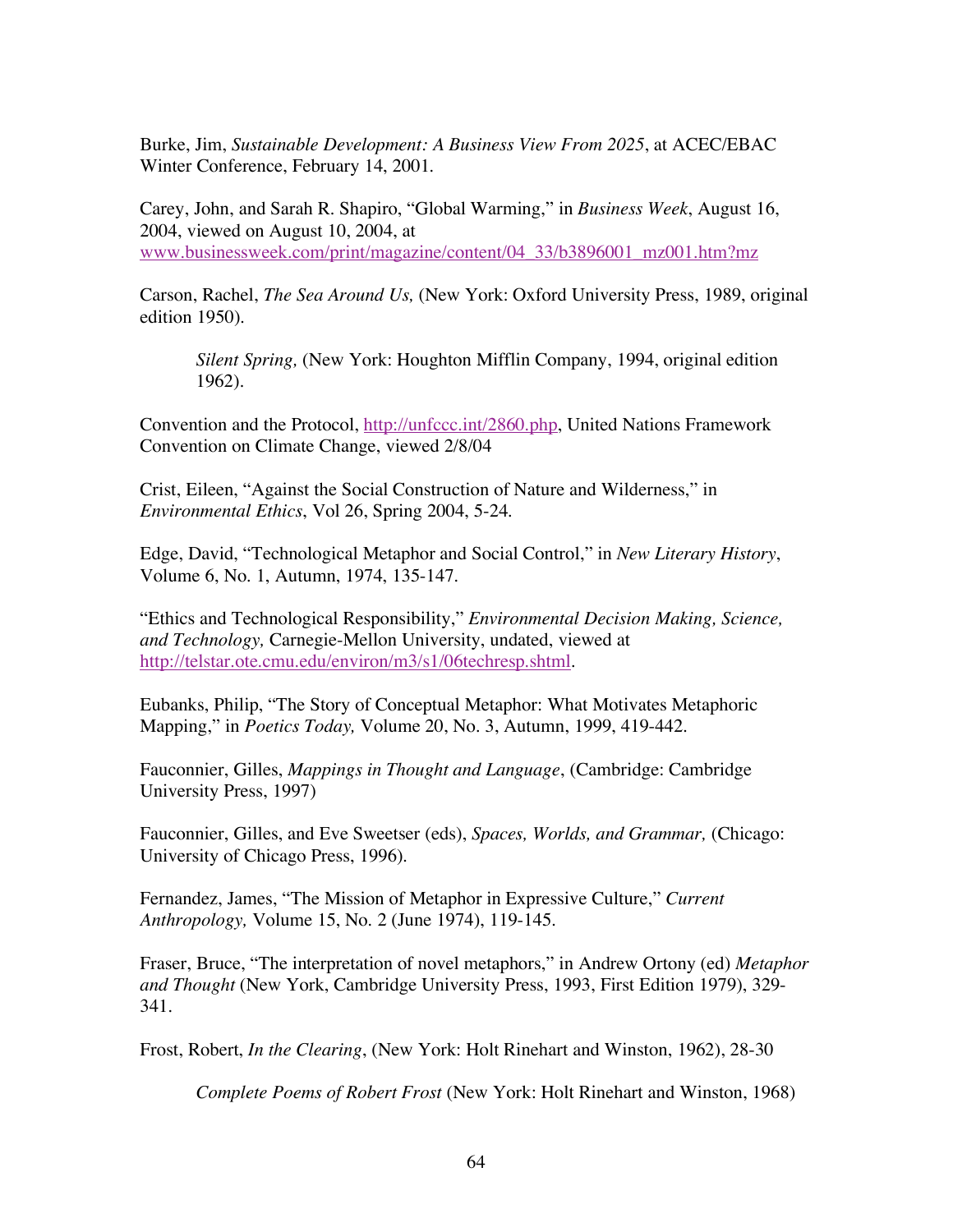Gartner, Carol B, "When Science Writing Becomes Literary Art: The Success of *Silent Spring,"* in Craig Waddell (ed) *And No Birds Sing—Rhetorical Analyses of Rachel Carson's Silent Spring* (Carbondale: Southern Illinois University Press, 2000), 103-125.

Gibbs, Raymond W., Jr., "When is Metaphor? The Idea of Understanding in Theories of Metaphor," in *Poetics Today,* Volume 13, No. 4, Winter 1992, 575-606.

Glotfelty, Cheryll, "Cold War, *Silent Spring*: The Trope of War in Modern Environmentalism," in Craig Waddell (ed) *And No Birds Sing—Rhetorical Analyses of Rachel Carson's Silent Spring* (Carbondale: Southern Illinois University Press, 2000), 157-173.

Glucksberg, Sam, "The Psycholinguistics of Metaphor," in *Trends in Cognitive Science,* Volume 7, Issue 2, February 2003, 92-96.

Glucksberg, Sam and Boaz Keysar, "How metaphors work," in Andrew Ortony (ed) *Metaphor and Thought* (New York, Cambridge University Press, 1993, First Edition 1979), 401-424.

Harries, Karsten, "The Many Uses of Metaphors," in *Critical Inquiry*, Vol. 5, 1978, 167- 174.

Hartman, Charles O., "Cognitive Metaphor," in *New Literary History,* Volume 13, No. 2, Winter 1982, 327-339.

Hays, Samuel P, *Beauty, Health, and Permanence: Environmental Politics in the United States, 1955-1985* (Cambridge. Cambridge University Press, 1993, 1<sup>st</sup> Printing, 1987)

Herndl, Carl G. and Stuart C. Brown, "Introduction" in Carl G. Herndl and Stuart C. Brown (eds) *Green Culture: Environmental Rhetoric in Contemporary America* (Madison: University of Wisconsin Press, 1996), 3-20.

Hesse, Mary, "The Explanatory Function of Metaphor," in Yehuda Bar-Hillel (ed.), *Logic, Methodology, and Philosophy of Science* (Amsterdam: Elsevier, 1972), 249-259.

Horsburgh, HJN, "Philosophers Against Metaphor," in *The Philosophical Quarterly*, Volume 8, No. 32, July 1958, 231-245.

Hoyningen-Huene, Paul, *Reconstructing Scientific Revolutions: Thomas S. Kuhn's Philosophy of Science* (Chicago: University of Chicago Press, 1993)

Johnson, Janice, and Juan Pascual-Leone, "Developmental Levels of Processing in Metaphor Interpretation," in *Journal of Experimental Child Psychology,* Volume 48, 1989, 1-31.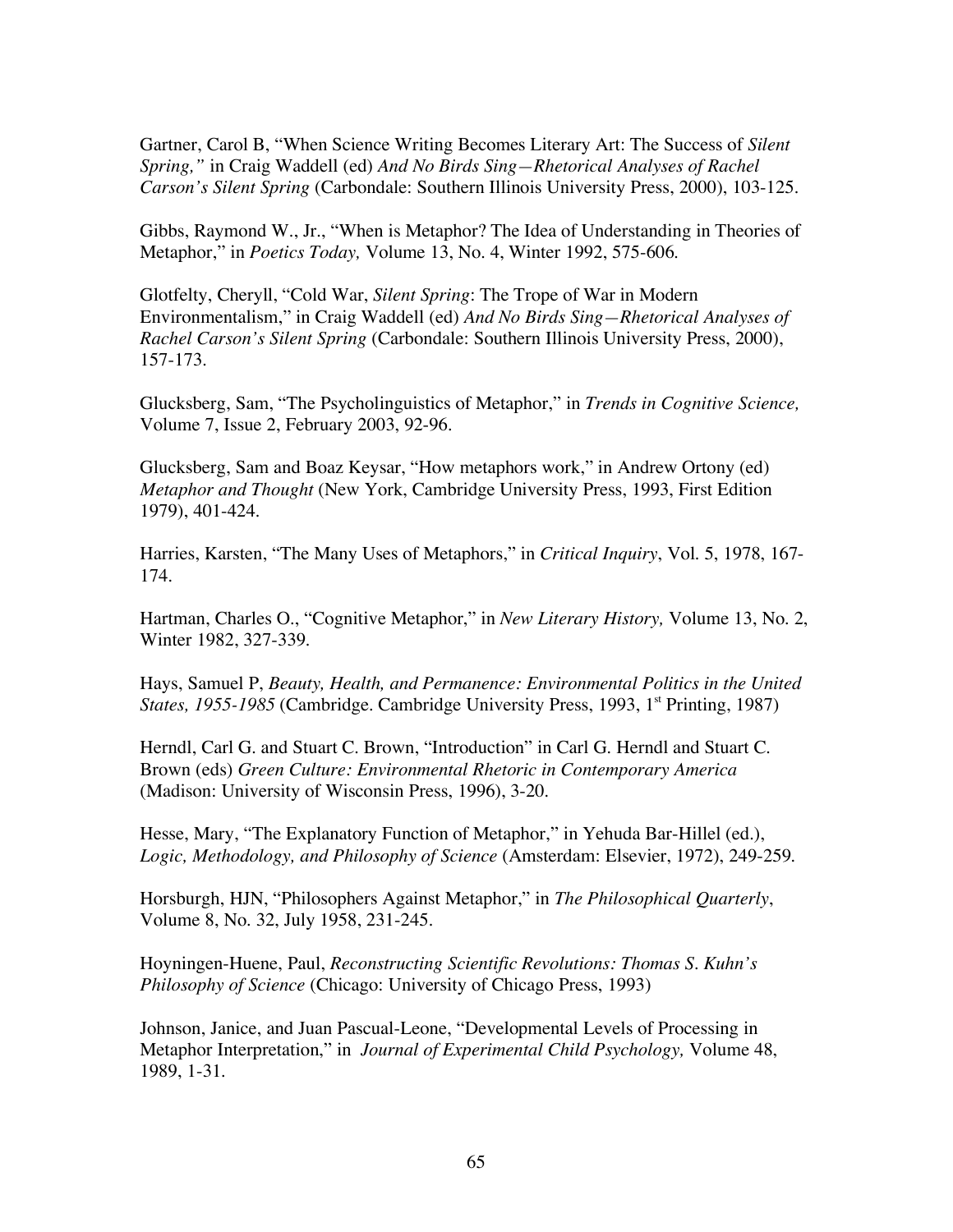Judge, Anthony, "Enhancing Sustainable Development Strategies through Avoidance of Military Metaphors," in the European Conference on *Bridging the Gap: New Needs and Perspectives for Environmental Information* (London, 1998), viewed at http://www.uia.org/uiadocs/targets.htm

Keller, Evelyn Fox *Refiguring Life* (New York, Columbia University Press, 1996)

Killingsworth, M. Jimmie and Jacqueline S. Palmer, "Millennial Ecology: The Apocalyptic Narrative from *Silent Spring* to *Global Warming*," in Carl G. Herndl and Stuart C. Brown (eds) *Green Culture: Environmental Rhetoric in Contemporary America* (Madison: University of Wisconsin Press, 1996), 21-45.

Kintsch, Walter, "Metaphor Comprehension: A Computational Theory," in *Psychonomic Bulletin and Review 2000*, Volume 7, No. 2, June 7, 2000, 257-266.

Kronfeld, Chana, "Novel and Conventional Metaphors: A Matter of Methodology," in *Poetics Today*, Volume 2, No. 16, Winter 1980-81, 13-24. Kuhn, Thomas S, *The Structure of Scientific Revolutions*, *Second Edition, Enlarged* (Chicago, University of Chicago Press, 1970, First Edition 1962)

*The Essential Tension: Selected Studies in Scientific Tradition and Change* (Chicago: University of Chicago Press, 1977)

"Metaphor in science," in Andrew Ortony (ed) *Metaphor and Thought* (New York, Cambridge University Press, 1993, First Edition 1979), 533-542.

*The Road Since Structure: Philosophical Essays, 1970-1993, with an Autobiographical Interview*, James Conant and John Haugeland (eds) (Chicago: University of Chicago Press, 2000)

Lakoff, George and Mark Johnson, *Metaphors We Live By* (Chicago: University of Chicago Press, 1980)

*More Than Cool Reason: A Field Guide to Poetic Metaphor* (Chicago: University of Chicago Press, 1989).

Lakoff, George and Rafael E. Nuñez, *Where Mathematics Comes From* (New York: Basic Books, 2000)

Lear, Linda, *Lost Woods: The Discovered Writing of Rachel Carson* (Boston: Beacon Press, 1999)

Livingstone, David N. and Richard T. Harrison, "Meaning Through Metaphor: Analogy as Epistemology," in *Annals of the Association of American Geographers*, Volume 71, No. 1, March 1981, 95-107.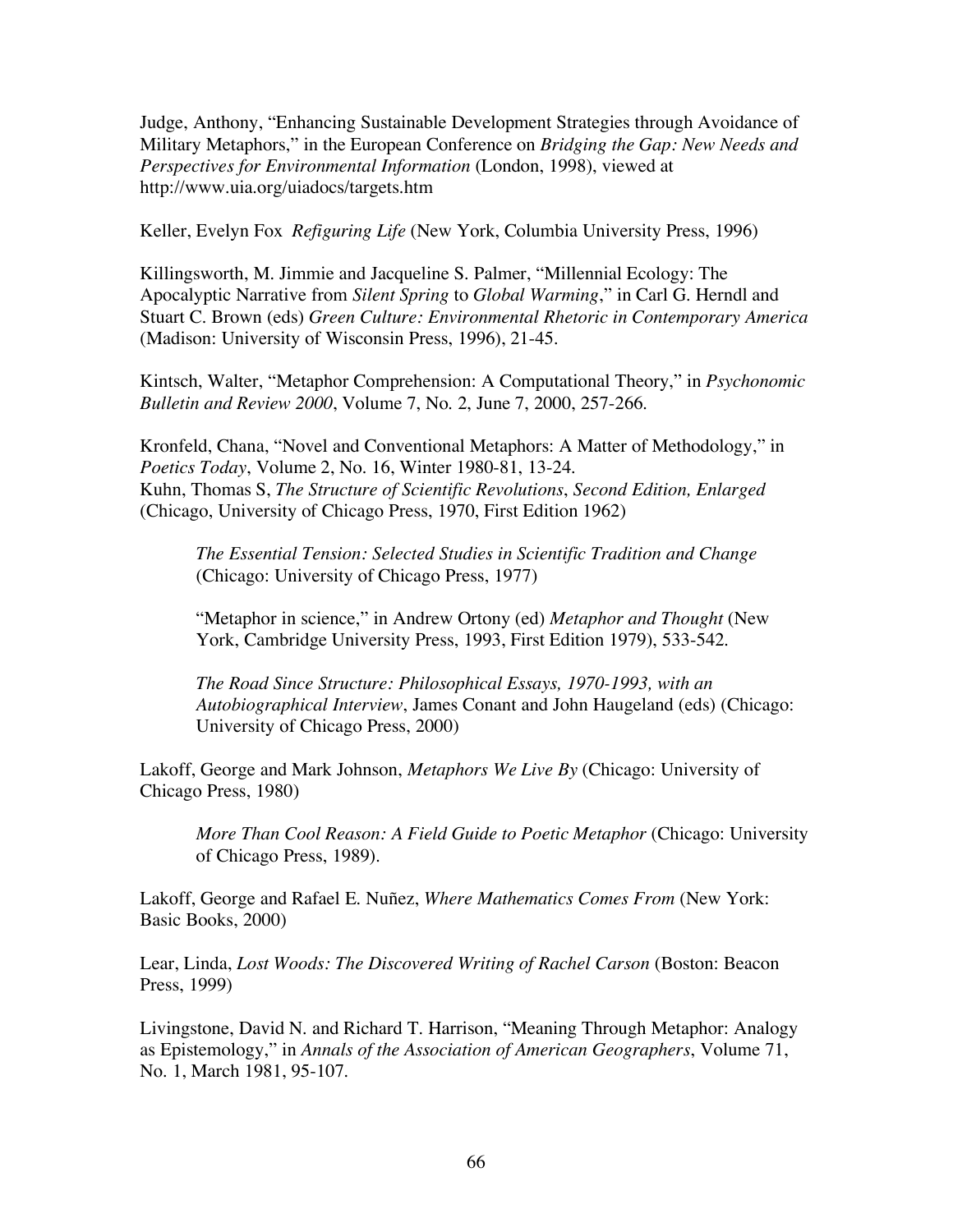Ludernik, Monika F.; Donald C. Freeman; Margaret H. Freeman, "Metaphor and Beyond: An Introduction," in *Poetics Today,* Volume 20, No. 3, Autumn 1999, 383-396.

Maasen, Sabine, "Metaphors in the Social Sciences: Use and Making Sense of Them," in Fernand Hallyn, ed., *Metaphor and Analogy in the Sciences* (Boston: Kluwer, 2000), 199-244.

Maasen, Sabine and Peter Weingart, "Metaphors: Messengers of Meaning—A Contribution to a n Evolutionary Sociology of Science," in *Science Communication,* Volume 117, No. 1, September 1995, 9-31.

MacCormac, Earl R., "Meaning Variance and Metaphor," in *The British Journal for the Philosophy of Science*, Volume 22, No 2., May 1971, 145-159.

Margolis, Howard, *Paradigms and Barriers; How Habits of Mind Govern Scientific Beliefs* (Chicago, University of Chicago Press, 1993).

Mayr, Otto, *Authority, Liberty & Automatic Machinery in Early Modern Europe* (Baltimore: Johns Hopkins University Press, 1989, 1st Printing 1986).

Merchant, Carolyn, *The Death of Nature: Women, Ecology, and the Scientific Revolution* (San Francisco: Harper, 1990)

Miller, Brenda, *Witness to the Future: A Call for Environmental Action* (San Francisco: Voyager, 1997)

Miller, Donald F, "Social Policy: An Exercise in Metaphor," in *Knowledge: Creation, Diffusion, Utilization*, Volume 7, No. 2, December 1985, 191-215.

National Research Council, *Our Common Journey: a transition toward Sustainability* (Washington, D.C.: National Academy Press, June 2000, 1st Printing, November 1999)

"Nation's Leading Global Warming Experts Unveil New Findings on Climate Change," July 28, 2003, http://www.independent.org/tii/content/press\_rel/press\_030728.html, The Independent Institute, viewed 2/8/04

Norwood, Vera L., "The Nature of Knowing: Rachel Carson and the American Environment," in *Signs: Journal of Women in Culture and Society*, Volume 12, no. 4, 1987, 740-760.

*Made From this Earth: American Women and Nature* (Chapel Hill, University of North Carolina Press, 1993).

Ortony, Andrew, "Metaphor, language, and thought," in Andrew Ortony (ed) *Metaphor and Thought* (New York, Cambridge University Press, 1993, First Edition 1979), 1-18.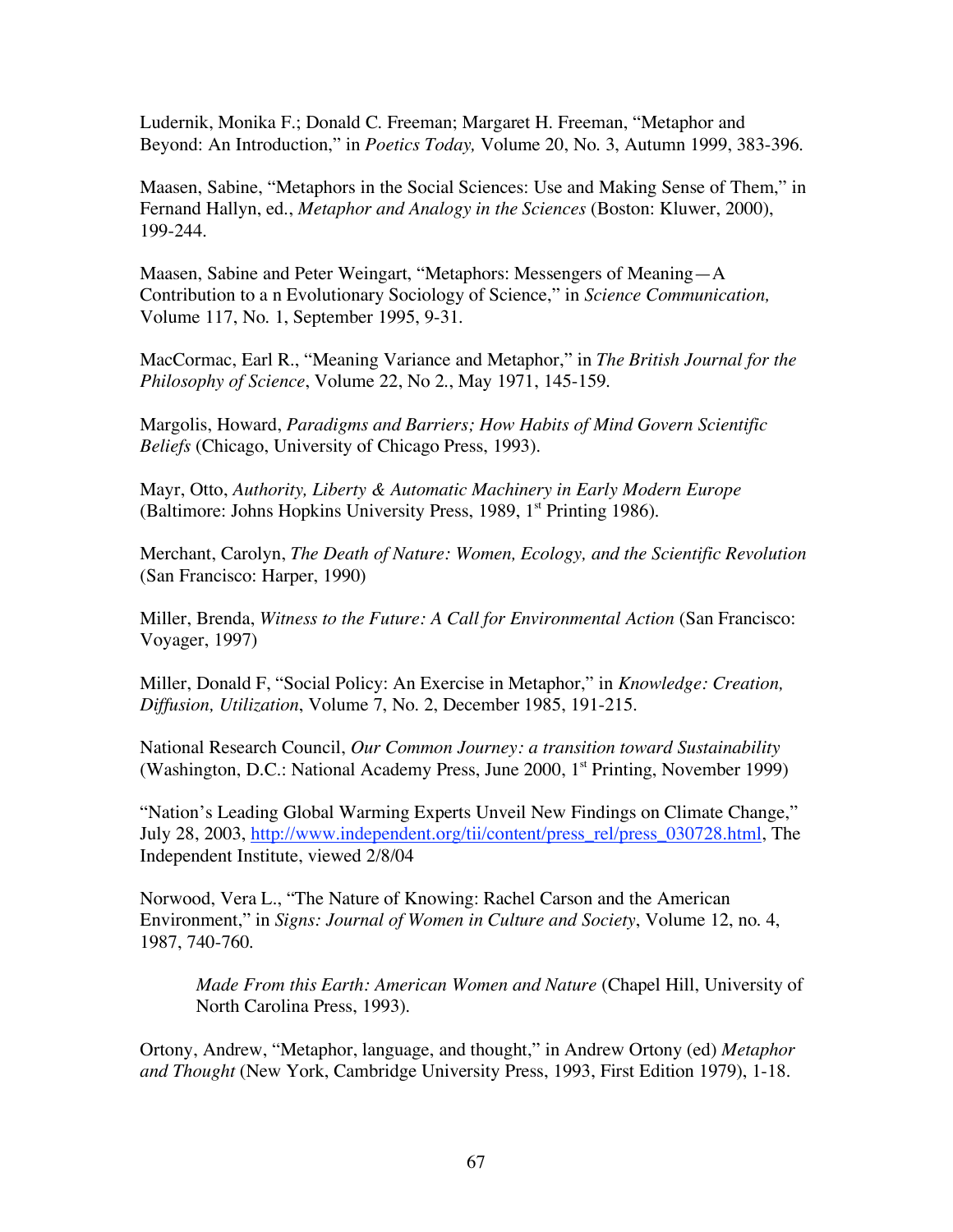Peters, Ted, "Metaphor and the Horizon of the Unsaid," in *Philosophy and Phenomenological Research,* Volume 38, No. 3, March 1978, 355-369.

Ringland, Gill, *Scenario Planning: Managing for the Future,* (West Sussex, John Wiley and Sons, 2002, first printed in 1998).

Russell, Edmund P., "Speaking of Annihilation: Mobilizing for War Against Human and Insect Enemies, 1914-1945," in *The Journal of American History,* Volume 82, Issue 4, March 1996, 1505-1529.

Russell, Edmund P. III, "Speaking of Annihilation: Mobilizing for War Against Human and Insect Enemies 1914-1945," in *Journal of American History*, Vol. 82, Number 4, March 1996, 1505-1529.

Scheffler, I, "Ten Myths of Metaphor," in *Communications and Cognition,* Vol. 19, Number 3 / 4, 1986, 389-394.

Schon, Donald A, *The Reflexive Practitioner: How Professionals Think in Action* (New York, Basic Books, 1983)

"Generative metaphor: A perspective on problem-setting in social policy," in Andrew Ortony (ed) *Metaphor and Thought* (New York, Cambridge University Press, 1993, First Edition 1979), 164-201.

Schon, Donald A., and Martin Rein, *Frame Reflection: Toward the Resolution of Intractable Policy Controversies,* (NY, Basic Books, 1994)

Searle, John R., *The Construction of Social Reality*, (New York: The Free Press, 1995).

Sharpe, Robert A., "Metaphor," in *The Oxford Companion to Philosophy*, ed. Ted Honderich, (Oxford: Oxford University Press, 1995).

Slovic, Scott, "Epistemology and Politics in American Nature Writing: Embedded Rhetoric and Discrete Rhetoric," in Carl G. Herndl and Stuart C. Brown (eds) *Green Culture: Environmental Rhetoric in Contemporary America* (Madison: University of Wisconsin Press, 1996), 82-110.

Stambovsky, Phillip, "Metaphor and Historical Understanding," in *History and Theory*, Volume 27, No. 2, May 1988, 125-134.

Turner, Mark and Gilles Fauconnier, "A Mechanism of Creativity," in *Poetics Today*, *Metaphor and Beyond: New Cognitive Developments,* Volume 20, No. 3, Autumn 1999, 397-418.